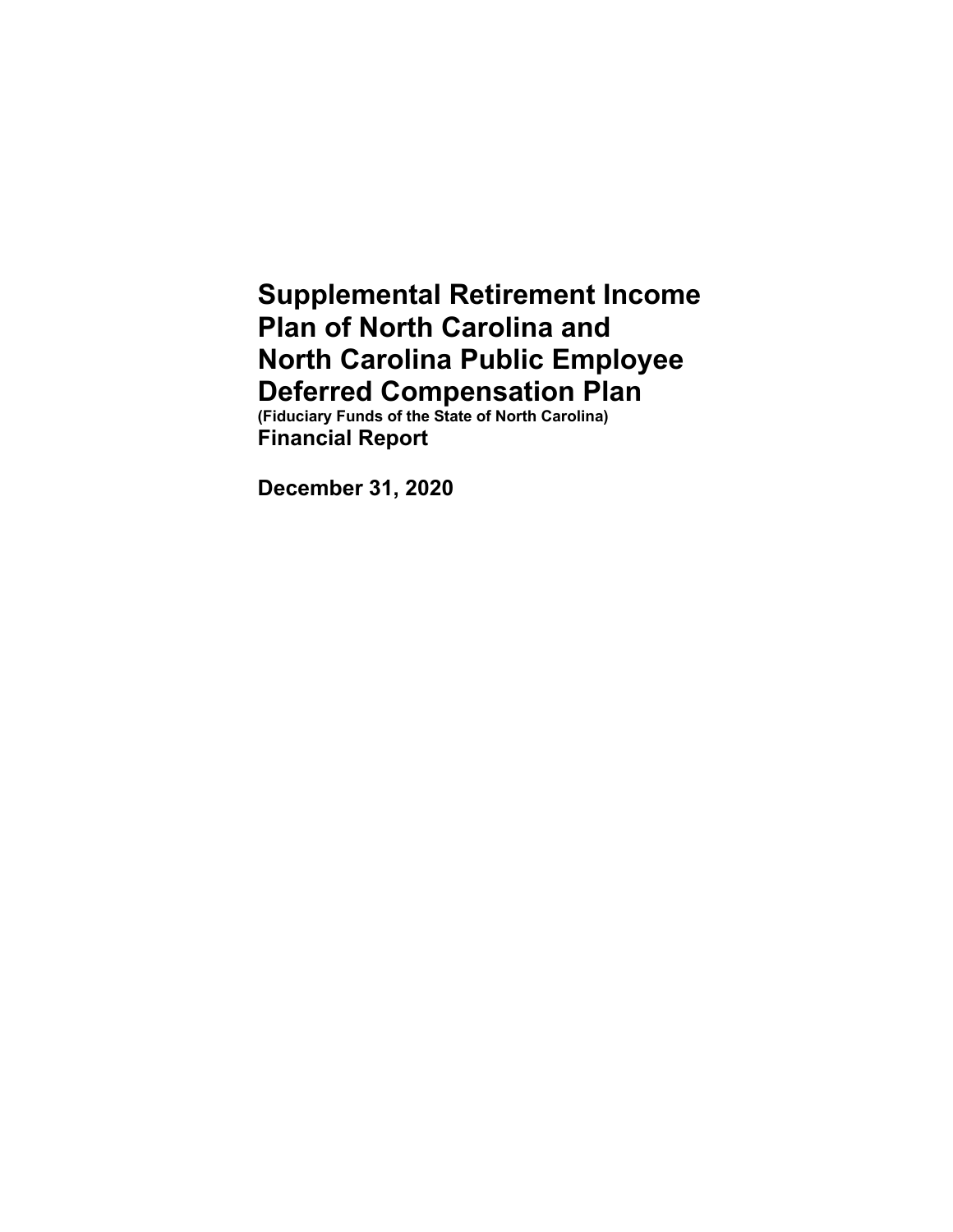# **Supplemental Retirement Income Plan of North Carolina and North Carolina Public Employee Deferred Compensation Plan (together "Supplemental Retirement Plans of North Carolina")**

**December 31, 2020** 

|                                                | Page(s) |
|------------------------------------------------|---------|
|                                                |         |
| Required Supplementary Information - Unaudited |         |
| <b>Basic Financial Statements</b>              |         |
|                                                |         |
|                                                |         |
|                                                |         |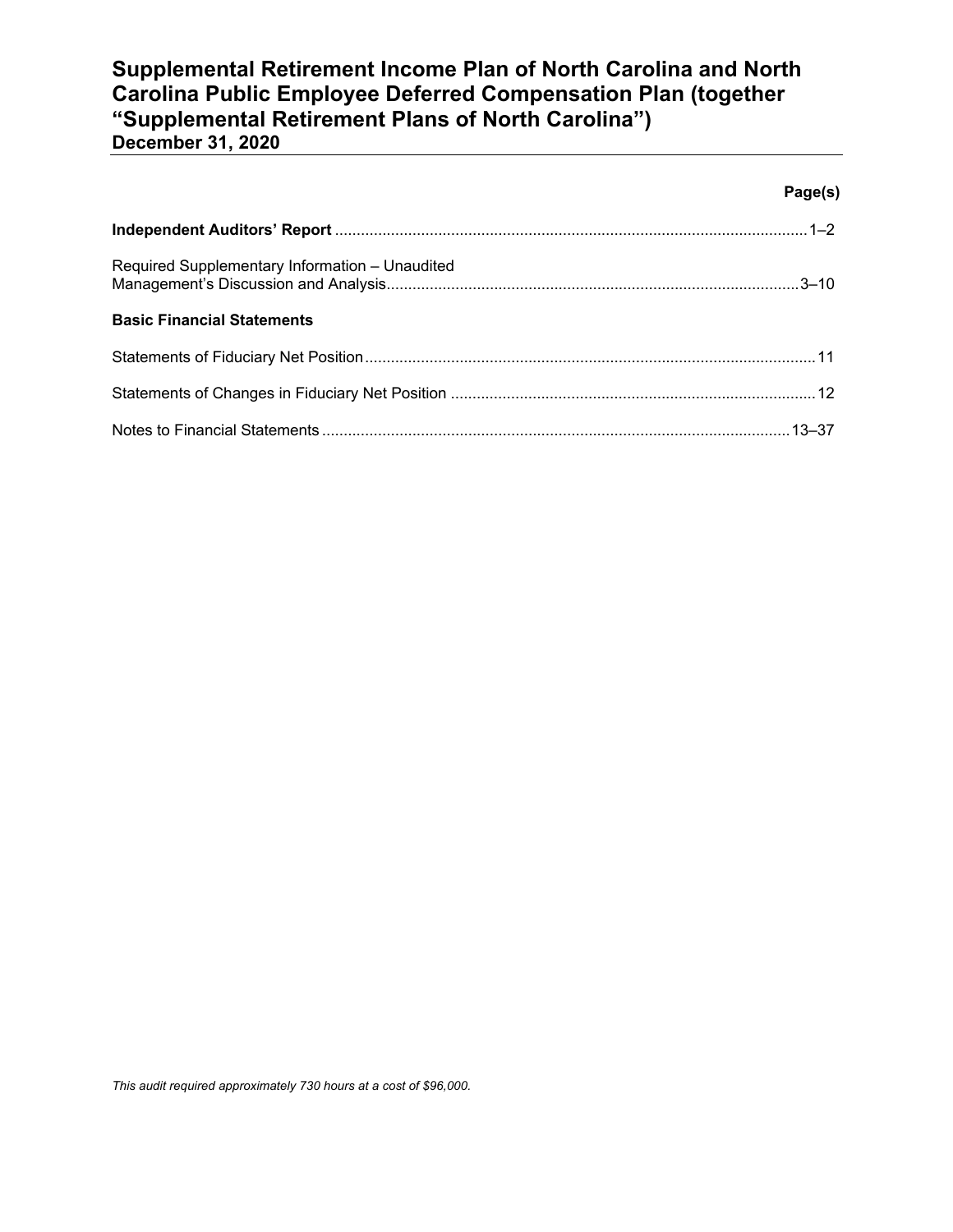

**CliftonLarsonAllen LLP CLAconnect.com**

# **INDEPENDENT AUDITORS' REPORT**

Board of Trustees Supplemental Retirement Plans of North Carolina Raleigh, North Carolina

## **Report on the Financial Statements**

We have audited the accompanying financial statements of the Supplemental Retirement Income Plan of North Carolina (401(k) Plan) and the North Carolina Public Employee Deferred Compensation Plan (457(b) Plan), collectively referred to as the Supplemental Retirement Plans of North Carolina (the Plans), which comprise the statements of fiduciary net position as of December 31, 2020, and the related statements of changes in fiduciary net position for the year then ended, and the related notes to the financial statements, as listed in the table of contents.

# *Management's Responsibility for the Financial Statements*

Management is responsible for the preparation and fair presentation of these financial statements in accordance with accounting principles generally accepted in the United States of America; this includes the design, implementation, and maintenance of internal control relevant to the preparation and fair presentation of financial statements that are free from material misstatement, whether due to fraud or error.

# *Auditors' Responsibility*

Our responsibility is to express opinions on these financial statements based on our audit. We conducted our audit in accordance with auditing standards generally accepted in the United States of America and the standards applicable to financial audits contained in *Government Auditing Standards*, issued by the Comptroller General of the United States. Those standards require that we plan and perform the audit to obtain reasonable assurance about whether the financial statements are free from material misstatement.

An audit involves performing procedures to obtain audit evidence about the amounts and disclosures in the financial statements. The procedures selected depend on the auditors' judgment, including the assessment of the risks of material misstatement of the financial statements, whether due to fraud or error. In making those risk assessments, the auditor considers internal control relevant to the entity's preparation and fair presentation of the financial statements in order to design audit procedures that are appropriate in the circumstances, but not for the purpose of expressing an opinion on the effectiveness of the entity's internal control. Accordingly, we express no such opinion. An audit also includes evaluating the appropriateness of accounting policies used and the reasonableness of significant accounting estimates made by management, as well as evaluating the overall presentation of the financial statements.

We believe that the audit evidence we have obtained is sufficient and appropriate to provide a basis for our audit opinion.



CLA is an independent member of Nexia International, a leading, global network of independent accounting and consulting firms. See nexia.com/member‐firm‐disclaimer for details.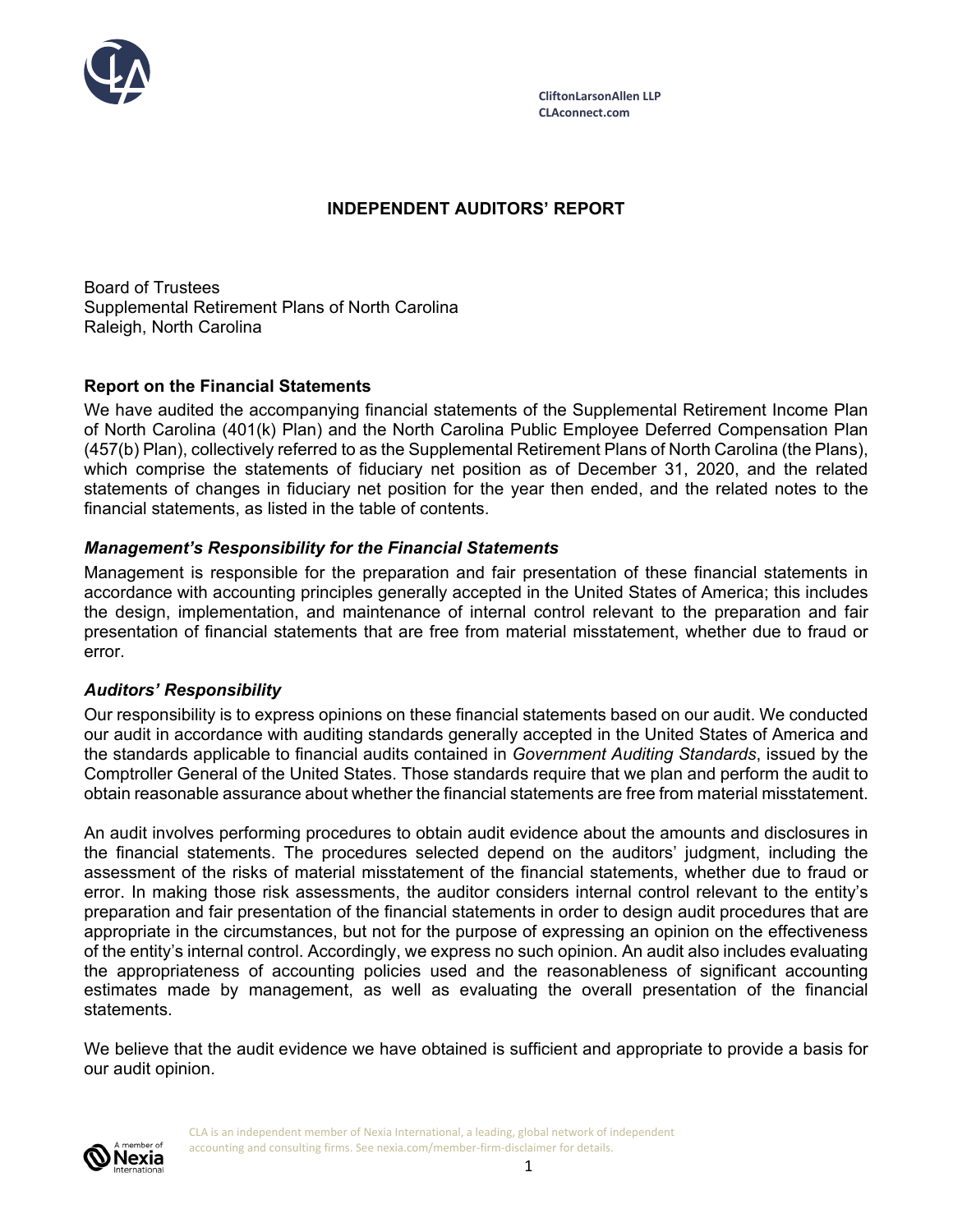# *Opinion*

In our opinion, the financial statements referred to above present fairly, in all material respects, the fiduciary net position of the Plans as of December 31, 2020, and the respective changes in their fiduciary net position for the year then ended in accordance with accounting principles generally accepted in the United States of America.

# *Other Matters*

# *Required Supplementary Information*

Accounting principles generally accepted in the United States of America require that the management's discussion and analysis, as listed in the table of contents, be presented to supplement the financial statements. Such information, although not a part of the financial statements, is required by the Governmental Accounting Standards Board, who considers it to be an essential part of financial reporting for placing the financial statements in an appropriate operational, economic, or historical context. We have applied certain limited procedures to the required supplementary information in accordance with auditing standards generally accepted in the United States of America, which consisted of inquiries of management about the methods of preparing the information and comparing the information for consistency with management's responses to our inquiries, the financial statements, and other knowledge we obtained during our audit of the financial statements. We do not express an opinion or provide any assurance on the information because the limited procedures do not provide us with sufficient evidence to express an opinion or provide any assurance.

# **Other Reporting Required by** *Government Auditing Standards*

In accordance with *Government Auditing Standards*, we have also issued our report dated July 14, 2021, on our consideration of the Plans' internal control over financial reporting and on our tests of their compliance with certain provisions of laws, regulations, contracts, and grant agreements and other matters. The purpose of that report is solely to describe the scope of our testing of internal control over financial reporting and compliance and the results of that testing, and not to provide an opinion on the effectiveness of the Plans' internal control over financial reporting or on compliance. That report is an integral part of an audit performed in accordance with *Government Auditing Standards* in considering the Plans' internal control over financial reporting and compliance.

Viifton Larson Allen LLP

**CliftonLarsonAllen LLP** 

Baltimore, Maryland July 14, 2021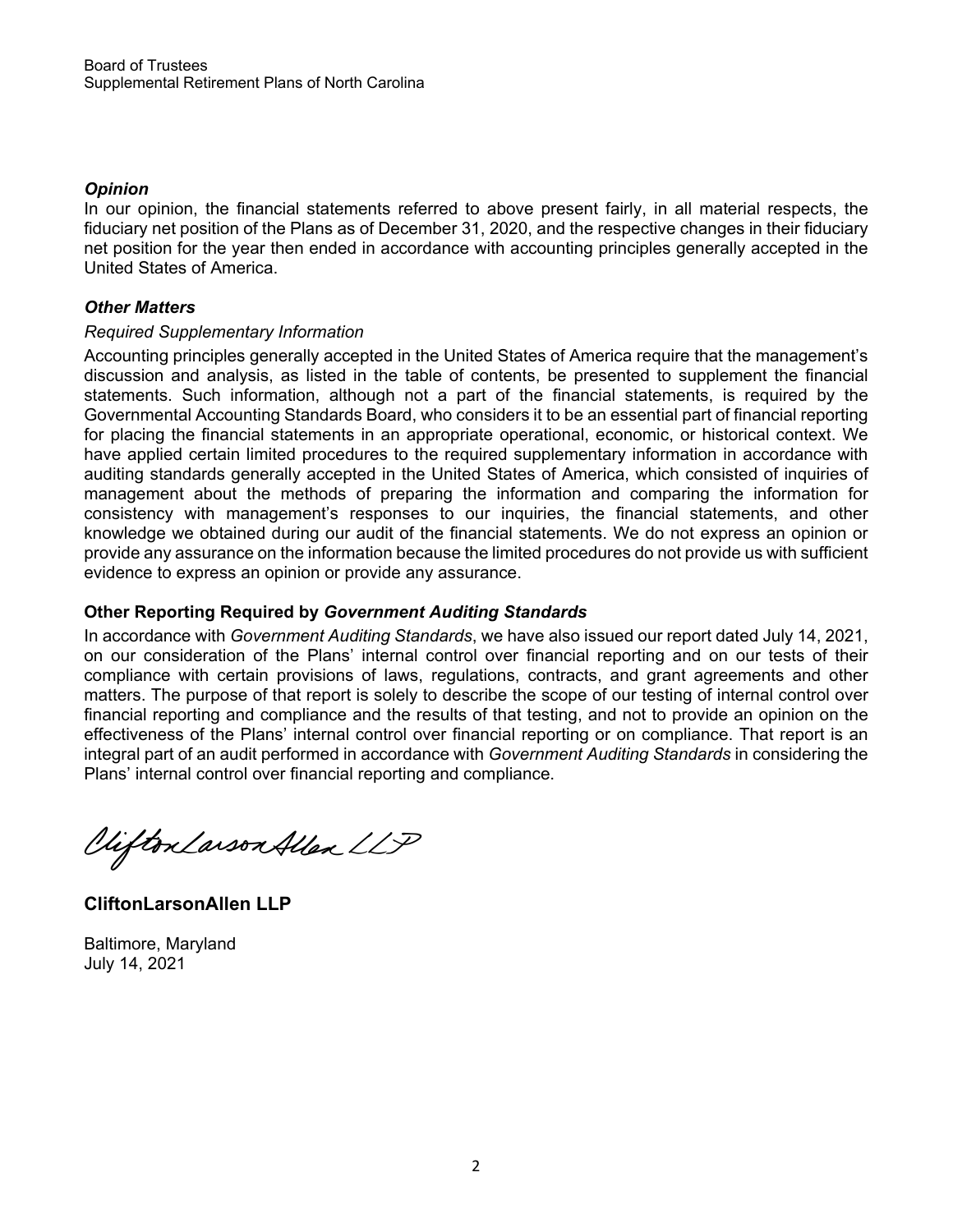The Supplemental Retirement Plans of North Carolina (the "Plans") include the Supplemental Retirement Income Plan of North Carolina (the "401(k) Plan") and the North Carolina Public Employee Deferred Compensation Plan (the "457(b) Plan"). This discussion and analysis of the Plans' financial performance provides an overview of the Plans' financial activities for the year ended December 31, 2020. It is intended to be a narrative supplement to the Plans' financial statements.

## **Using the Financial Report**

This discussion and analysis is an introduction to the Plans' basic financial statements. This financial report for each Plan consists of two financial statements and the notes to the financial statements.

The Statements of Fiduciary Net Position report the Plans' assets, liabilities, and resultant fiduciary net position where Assets - Liabilities = Fiduciary Net Position. The assets are held in a trust for the benefit of participants at the end of the Plans' fiscal year. It can be thought of as a snapshot of the financial position of the Plans at that specific point in time.

The Statements of Changes in Fiduciary Net Position report the Plans' transactions that occurred during the fiscal year where Additions - Deductions = Net Change in Fiduciary Net Position. It is a record of the activity that occurred over the year and explains the changes that have occurred to the prior year's fiduciary net positions on the Statements of Fiduciary Net Position.

The Plans' investments are divided among 11 options – six equity funds, two fixed income funds, an inflation responsive fund, an inflation protected securities fund (referred to collectively herein as the "Pooled Account") and the NC Stable Value Fund. The assets in the Pooled Account are held in separate accounts and collective investment trusts.

The notes to the financial statements are an integral part of the financial statements and include additional information not readily evident in the statements themselves.

## **Financial Highlights – 401(k) Plan**

The following financial highlights occurred during the 401(k) Plan year ended December 31, 2020:

- The 401(k) Plan's fiduciary net position increased by approximately \$1.4 billion to approximately \$13.1 billion during the 2020 plan year. This increase in assets was primarily due to the strong performance of financial markets in 2020. The Asset Class and Economic Discussion section of this Management Discussion and Analysis provides additional detailed information pertaining to the domestic and global economies and markets during 2020.
- The total number of participants in the plan remained stable ending the year with approximately 264,100 participants on December 31, 2020, versus approximately 261,400 participants the year prior.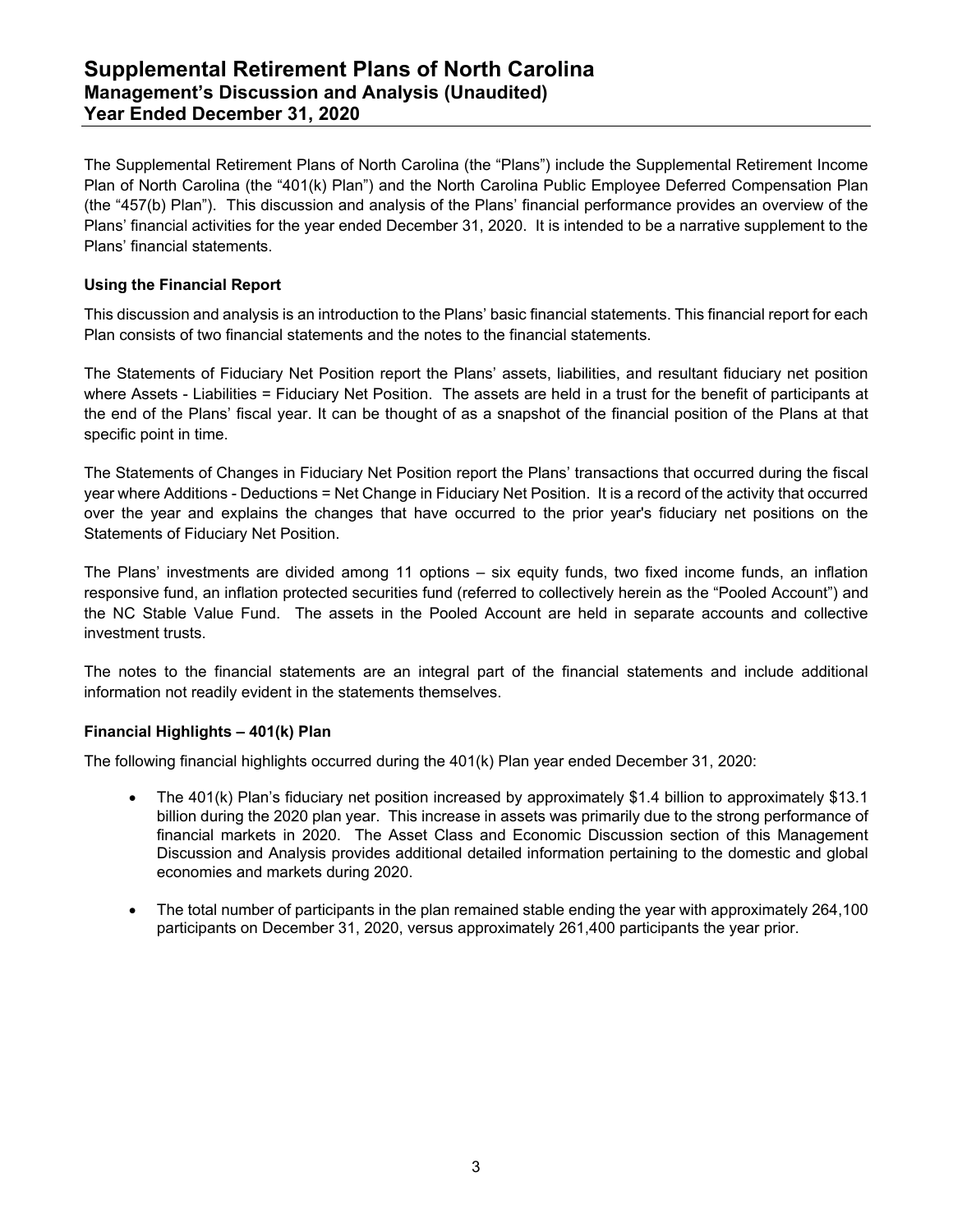| (in thousands of dollars)          | 2020             | 2019             |
|------------------------------------|------------------|------------------|
| Investments                        |                  |                  |
| Pooled account, at fair value      | \$<br>10,839,205 | \$<br>9,622,056  |
| Stable value fund                  | 1.969.908        | 1,782,415        |
| <b>Receivables</b>                 |                  |                  |
| Notes receivable from participants | 277,902          | 295,686          |
| Other                              | 9.810            | 4,610            |
| Liabilities                        | (1, 247)         | (1, 225)         |
| Fiduciary net position             | \$<br>13.095.578 | \$<br>11,703,542 |

## **Condensed Statements of Fiduciary Net Position (401(k) Plan), as of December 31:**

In general, the financial markets produced strong returns for the year, with the majority of asset classes producing positive returns. The Pooled Account increased by approximately \$1.2 billion or approximately 12.7% largely due to the strong performance of financial markets.

Calendar year 2020 ended with most major indices finishing the year with strong performance. The S&P 500 Index finished the year up 18.4%. International Equity markets also exhibited strong performance with the MSCI ACWI ex-US Index up 10.7% for the year. The Fixed Income market was up for the year with the Bloomberg Barclays Aggregate Index returning 7.5%. High Yield Bonds (+7.1%) and U.S. Treasuries (+8.0%) both exhibited strong performance during the year. Commodities were negative for the year returning -3.1% as the price of oil declined.

The assets of the NC Stable Value Fund increased 10.5% for the year. The majority of the increase is due to participant flows as participants moved assets into the Stable Value Fund amid the increased volatility within the equity markets.

## **Condensed Statements of Changes in Fiduciary Net Position (401(k) Plan), for the year ended December 31:**

| (in thousands of dollars)                       | 2020            | 2019            |
|-------------------------------------------------|-----------------|-----------------|
| <b>Additions</b>                                |                 |                 |
| Contributions                                   | \$<br>632,051   | \$<br>603,476   |
| Net investment income                           | 1,557,850       | 1,928,478       |
| Interest on notes receivable from participants  | 16,100          | 15.760          |
| Miscellaneous income                            | 159             | 344             |
| <b>Total additions</b>                          | 2,206,160       | 2,548,058       |
| <b>Deductions</b>                               |                 |                 |
| Distributions to participants and beneficiaries | 803,787         | 622,936         |
| Administrative expenses                         | 10,337          | 10,413          |
| <b>Total deductions</b>                         | 814,124         | 633,349         |
| Net increase in fiduciary net position          | \$<br>1,392,036 | \$<br>1,914,709 |

Net investment income, which measures net appreciation in the fair market value of investments net of interest earned on those investments, was approximately \$1.6 billion in 2020 as compared to approximately \$1.9 billion of net investment income in the year prior. The Asset Class and Economic Discussion section of this Management Discussion and Analysis provides additional detailed information pertaining to the domestic and global economies and markets during 2020.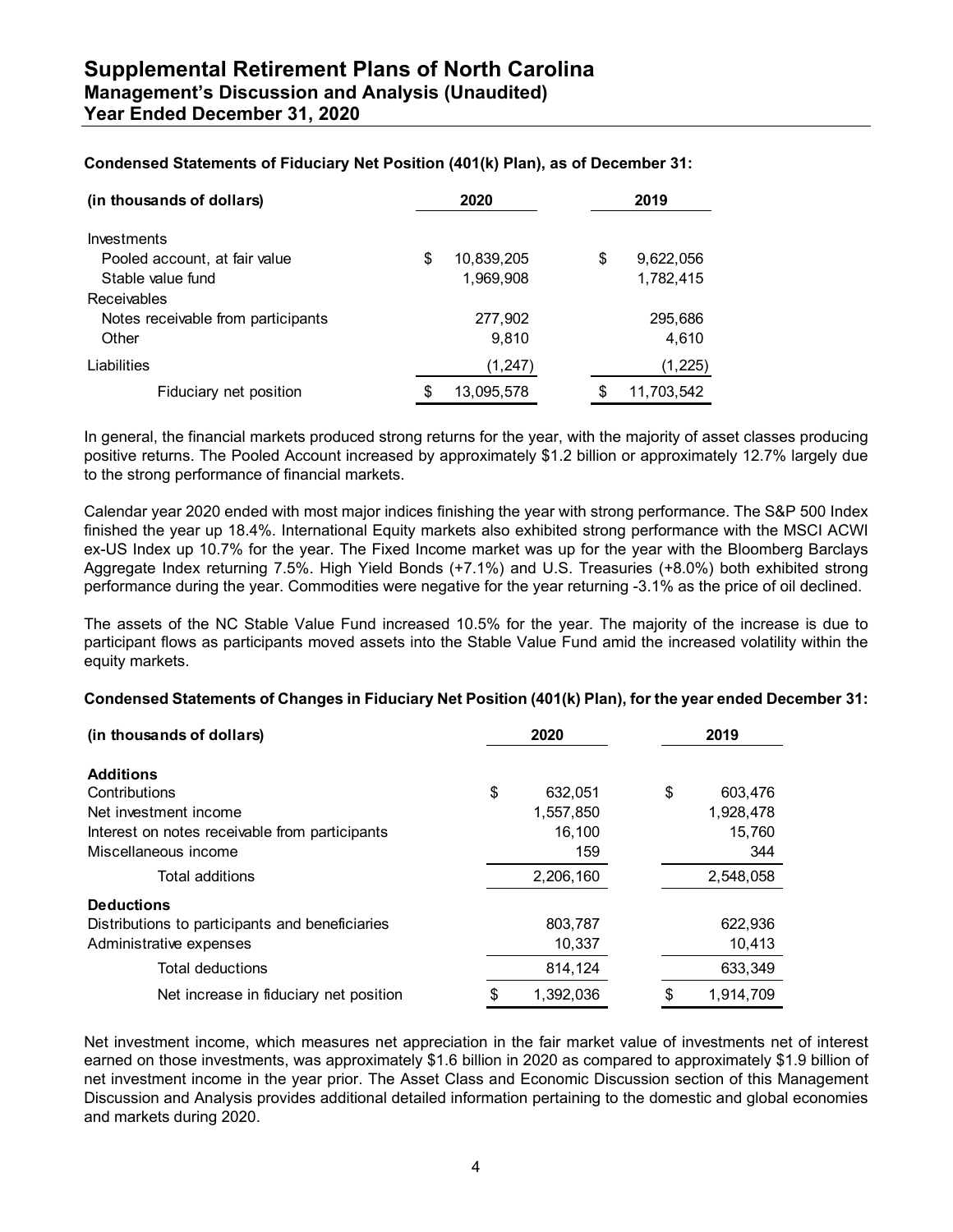# **Supplemental Retirement Plans of North Carolina Management's Discussion and Analysis (Unaudited) Year Ended December 31, 2020**

Both employers and participants increased the level of contributions to the plan with the average participant contribution rising to \$201 per pay period. Total contributions to the 401(k) Plan rose approximately 4.7% or approximately \$29 million over the prior year. Distributions to participants and beneficiaries increased by approximately \$181 million, or approximately 29.0% with retired and terminated employees seeking distributions, driven primarily by CARES Act-related distributions. Both lump sum and systematic forms of distributions increased over the prior year.

Beginning in early 2020, the COVID-19 outbreak began to negatively impact the global economy. As a result, the financial markets saw a significant amount of volatility in the first half of 2020. This financial market stress had a negative impact on the market values of the Plan's investments through the first quarter of 2020. However, most major indices finished the year in positive territory.

On April 20, 2020, the Supplemental Retirement Board of Trustees adopted several provisions of the Coronavirus Aid, Relief, and Economic Security ("CARES") Act. These provisions, implemented immediately, assisted eligible plan participants by enhancing access to their Supplemental Retirement Plan balances.

Eligible participants in the Plan accessed their fund balances under the CARES Act provisions adopted by the Supplemental Retirement Board of Trustees. The CARES Act provided eligible participants, through a selfcertification process, the ability to withdraw or borrow amounts greater than typically permitted. Coronavirus Related Distributions ("CRDs"), which are not subject to the Plans' age and employment restrictions for distributions, had the greatest take up rate. CRDs do not have the typical penalty associated with distributions prior to age 59  $\frac{1}{2}$ which is highly favorable for Plan participants. Distributions will not be taxed as personal income if repaid to an individual's account. Plan participants have up to three years to repay all or part of the distribution should they choose to do so. Eligible Plan participants borrowed from their accounts using CRD loans as provided by the CARES Act and had the option to defer loan payments through the end of 2020.

We are not aware of any other currently known facts, decisions or conditions that are expected to have a significant impact on fiduciary net position or changes in fiduciary net position as of December 31, 2020.

## **Financial Highlights – 457(b) Plan**

The following financial highlights occurred during the 457(b) Plan year ended on December 31, 2020:

- The 457(b) Plan's fiduciary net position was approximately \$1.8 billion on December 31, 2020, representing an increase of approximately \$210 million during the 2020 plan year. This increase was primarily due to net investment income of approximately \$207 million. Net investment income measures net appreciation in the fair value of investments net of interest earned on those investments. Please see the Asset Class and Economic Discussion for additional information.
- The number of participants in the Plan remained stable, with approximately 56,700 and 56,900 participants in the 457(b) Plan at December 31, 2020, and 2019, respectively. The overall reduction in participants was driven by the number of participants leaving the plan slightly outpacing the number of new enrollments, which were impacted by COVID-19 factors.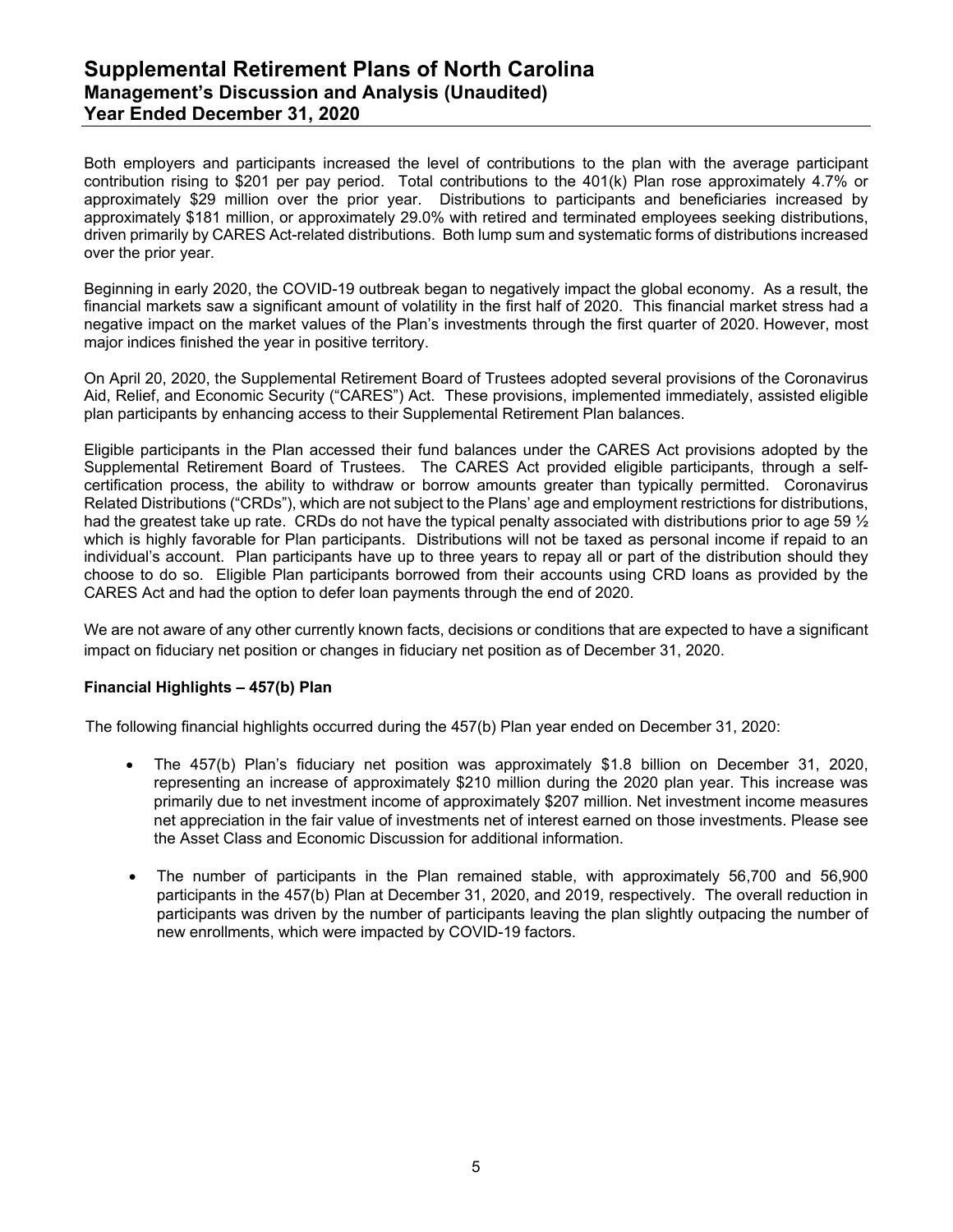| (in thousands of dollars)          | 2020            |    | 2019      |
|------------------------------------|-----------------|----|-----------|
| Investments                        |                 |    |           |
| Pooled account, at fair value      | \$<br>1,381,533 | S  | 1,201,042 |
| Stable value fund                  | 392,092         |    | 362,489   |
| Receivables                        |                 |    |           |
| Notes receivable from participants | 21,589          |    | 22,548    |
| Other                              | 1,061           |    | 488       |
| Liabilities                        | (248)           |    | (249)     |
| Fiduciary net position             | \$<br>1,796,027 | \$ | 1,586,318 |

## **Condensed Statements of Fiduciary Net Position (457(b) Plan), as of December 31:**

Fiduciary net position increased approximately 13.2% in 2020. This increase is due in large part to a net investment gain reflecting strong returns in the financial markets. The Pooled Account increased by 15.0% while the assets within the NC Stable Value Fund increased by approximately 8.2%. The majority of the increase in Stable Value assets was due to participants moving assets into the Stable Value Fund amid the increased volatility within the equity markets.

Calendar year 2020 ended with most major indices finishing the year with strong performance. The S&P 500 Index finished the year up 18.4%. International Equity markets also exhibited strong performance with the MSCI ACWI ex-US Index up 10.7% for the year. The Fixed Income market was up for the year with the Bloomberg Barclays Aggregate Index returning 7.5%. High Yield Bonds (+7.1%) and U.S. Treasuries (+8.0%) both exhibited strong performance during the year. Commodities were negative for the year returning -3.1% as the price of oil declined.

#### **Condensed Statements of Changes in Fiduciary Net Position (457(b) Plan), for the year ended December 31:**

| (in thousands of dollars)                       | 2020 |         |    |         | 2019 |  |
|-------------------------------------------------|------|---------|----|---------|------|--|
| <b>Additions</b>                                |      |         |    |         |      |  |
| Contributions                                   | \$   | 84,270  | \$ | 81,828  |      |  |
| Net investment income                           |      | 207,403 |    | 245.536 |      |  |
| Interest on notes receivable from participants  |      | 1.248   |    | 1.177   |      |  |
| Miscellaneous income                            |      | 24      |    | 57      |      |  |
| Total additions                                 |      | 292,945 |    | 328,598 |      |  |
| <b>Deductions</b>                               |      |         |    |         |      |  |
| Distributions to participants and beneficiaries |      | 81,117  |    | 91,639  |      |  |
| Administrative expenses                         |      | 2,119   |    | 2,150   |      |  |
| <b>Total deductions</b>                         |      | 83,236  |    | 93,789  |      |  |
| Net increase in fiduciary net position          |      | 209,709 | S  | 234.809 |      |  |

Total contributions to the 457(b) Plan grew approximately \$2.4 million or approximately 3.0% in 2020 due to an increase in participant Roth contributions as well as employer contributions to the plan. Distributions to participants and beneficiaries decreased by approximately \$11 million, or approximately 11.5%, with a reduction in the number of terminated employees that selected a lump sum distribution.

Net investment income was approximately \$207 million, due in large part to the strong performance in the financial markets.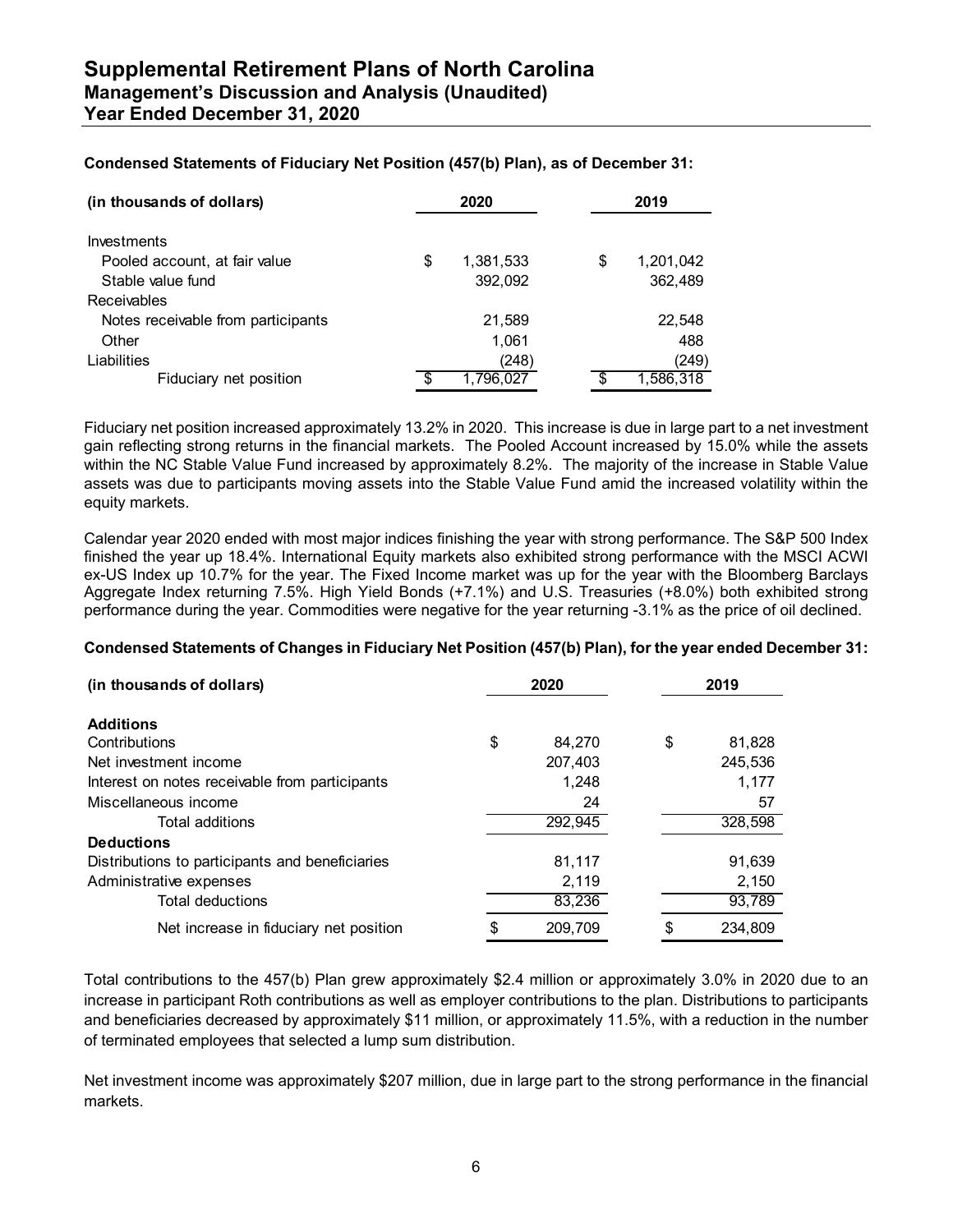# **Supplemental Retirement Plans of North Carolina Management's Discussion and Analysis (Unaudited) Year Ended December 31, 2020**

Beginning in early 2020, the COVID-19 outbreak negatively impacted the global economy. As a result, the financial markets saw a significant amount of volatility in the first half of 2020. This financial market stress had a negative impact on the market values of the Plan's investments through the first quarter of 2020. However, most major indices finished the year in positive territory.

On April 20, 2020, the Supplemental Retirement Board of Trustees adopted several provisions of the Coronavirus Aid, Relief, and Economic Security ("CARES") Act. These provisions, implemented immediately, assisted eligible plan participants by enhancing access to their Supplemental Retirement Plan balances.

Eligible participants in the Plan accessed their fund balances under the CARES Act provisions adopted by the Supplemental Retirement Board of Trustees. The CARES Act provided eligible participants, through a selfcertification process, the ability to withdraw or borrow amounts greater than typically permitted. Coronavirus Related Distributions ("CRDs"), which are not subject to the Plans' age and employment restrictions for distributions, had the greatest take up rate. CRDs do not have the typical penalty associated with distributions prior to age 59  $\frac{1}{2}$ which is highly favorable for Plan participants. Distributions will not be taxed as personal income if repaid to an individual's account. Plan participants have up to three years to repay all or part of the distribution should they choose to do so. Eligible Plan participants borrowed from their accounts using CRD loans as provided by the CARES Act and had the option to defer loan payments through the end of 2020.

We are not aware of any other currently known facts, decisions or conditions that are expected to have a significant impact on fiduciary net position or changes in fiduciary net position as of December 31, 2020.

## **Other Highlights**

The Supplemental Retirement Board of Trustees approved new target allocations to the investment managers within the NC Small/Mid Cap Fund. As part of the restructuring with new target allocations, the Earnest Small Mid Cap Value mandate was changed to a Small Mid Cap Core mandate. The Board also approved a target allocation change for the International Fund, providing for an international Small Cap Growth and Small Cap Value allocation. Two new managers were approved for the Fund. WCM will manage the new International Small Cap Growth allocation and Acadian will manage the new International Small Cap Value allocation. The funding for these two mandates will come from decreasing the target allocations to the current managers within the International Fund. The International Fund allocation transitions are expected to be complete by the end of 2021.

On February 23, 2021, Wells Fargo announced that it had reached a definitive agreement to sell Wells Fargo Asset Management, including Galliard Capital Management, to GTCR LLC and Reverence Capital Partners, LP. The transaction is expected to close in the second half of 2021.

Bank of New York Mellon was awarded custody of the NC Stable Value Funds' assets due to the sale of Wells Fargo's Institutional Retirement and Trust business which occurred on July 1, 2019. The Stable Value assets transitioned from Wells Fargo to Bank of New York Mellon on April 1, 2021.

The Plans' expenses remain competitive when compared to a peer group of institutional mutual funds. At the end of 2020, the average asset-based plan expenses consisting of investment management, custodial and administrative fees were approximately .22%. This compares favorably to the median expense ratio of the Callan's Median of .27%. There is an additional recordkeeping fee of \$31 per account, which was reduced to \$28 effective January 1, 2021.

An administrative fee of 2.5 basis points is charged to participants annually. This is included in the plan expenses of .22% noted above. The administrative fee is collected to cover the Plans' administrative expenses and is the sole source of revenue received. The administrative fee covers expenses that include Supplemental Retirement Plans' staff salaries and benefits, departmental overhead, fees to required service providers, including the Plans' investment consultant and auditor, board expenses and other expenses deemed appropriate under the Internal Revenue Code's exclusive benefit rule. Given the accumulated reserve balance in the administrative expense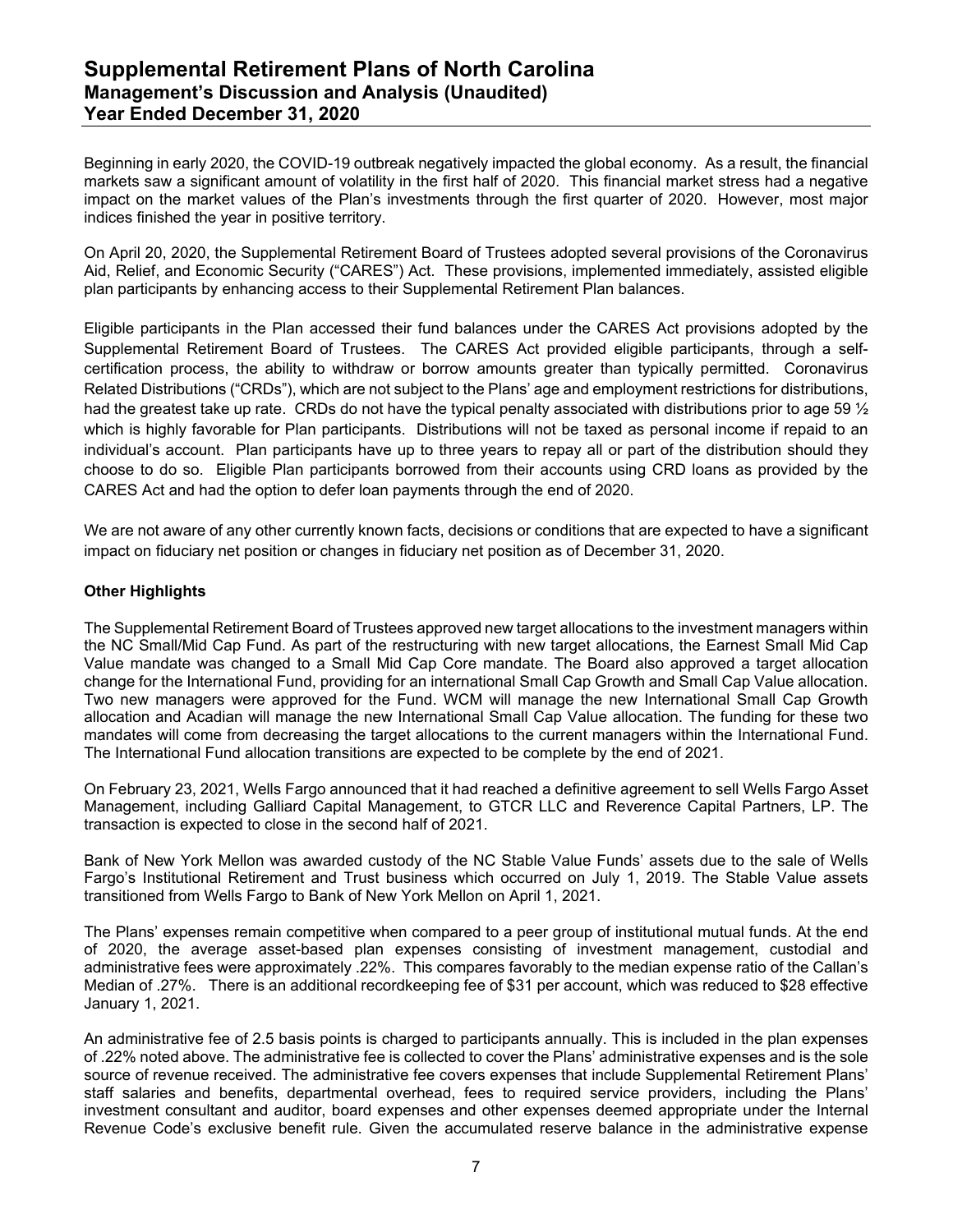account, at its September 20, 2018 Board meeting, staff recommended and the Supplemental Retirement Board of Trustees approved a "fee holiday" for NC 401(k) and NC 457 Plans for the calendar year 2019 and at its December 12, 2019 meeting, the Board of Trustees extended the "fee holiday" through 2020. During this "fee holiday," participants were not charged the 2.5 basis point administrative fee.

#### **Asset Class and Economic Discussion**

Net Investment income for the 457(b) and 401(k) Plans was \$207 million and \$1.6 billion, respectively due primarily to strong performance within the financial markets during 2020.

The global COVID-19 pandemic impacted global markets during the year 2020, with markets experiencing increased volatility throughout the year. In March, the S&P 500 Index declined by 33.8% from the previous high as economies shut down amid the pandemic. This was followed by a rally in April with equity markets reaching their previous highs by August. Despite continued concerns over the pandemic, global equity market returns in 2020 were above their historical norm.

According to the World Bank, global growth declined in 2020, coming in at an estimated -4.3%, with United States gross domestic product growth declining by 3.6%. Additionally, the Euro area is estimated to have declined by 7.4% and Emerging Market and Developing economies declined by 2.6%.

#### *U.S. Equities*

U.S. equities, as measured by the Russell 3000 Index, were up 20.9% for the year. U.S. equities experienced strong returns in 2020 as stocks rebounded after the sell-off in the first quarter related to the global pandemic. U.S. equity markets rose on positive news related to the pandemic; especially positive news driven by the progress in vaccines. U.S. equity markets were also supported by fiscal and monetary policy during the year.

The performance of the S&P 500 was led by the Information Technology sector, up 43.9% and the Consumer Discretionary sector, up 33.3%. Energy was the worst performing sector, down 33.7%, followed by Real Estate (- 2.2%) and Financials (-1.7%).

Although in the fourth quarter, Value outperformed Growth, Growth oriented equities finished the year outperforming Value across all capitalizations. The Russell 1000 Growth Index (+38.5%) outperformed the Russell 1000 Value (+2.8%) by 35.7 percentage points. In the Small Cap space, the Russell 2000 Growth Index (+34.6%) outperformed the Russell 2000 Value Index (+4.6%) by 30.0 percentage points.

Within U.S. Equity, Large Cap Value was the worst performing style (+2.8%), while the best performing style was Large Cap Growth (+38.5%).

Within the plans, the NC Large Cap Core Fund (+25.2%) outperformed its benchmark, the Russell 1000 Index, by 4.2 percentage points for the year. The NC Small / Mid Cap Fund (+19.2%) underperformed its benchmark, the Russell 2500 Index, by 76 basis points for the year.

#### *International Equities*

International equities, as measured by the MSCI ACWI ex-USA, exhibited strong performance but underperformed U.S. equities, ending the year up 10.6%.

The Plans' international equity fund, the NC International Fund returned +14.3% for the year, outperforming its benchmark, the MSCI ACWI ex USA by 3.6 percentage points.

#### *Emerging Market Equities*

Emerging Market equities outperformed developed markets for the year. The MSCI Emerging Markets Index was up 18.3% for the year led by strong returns in Asia.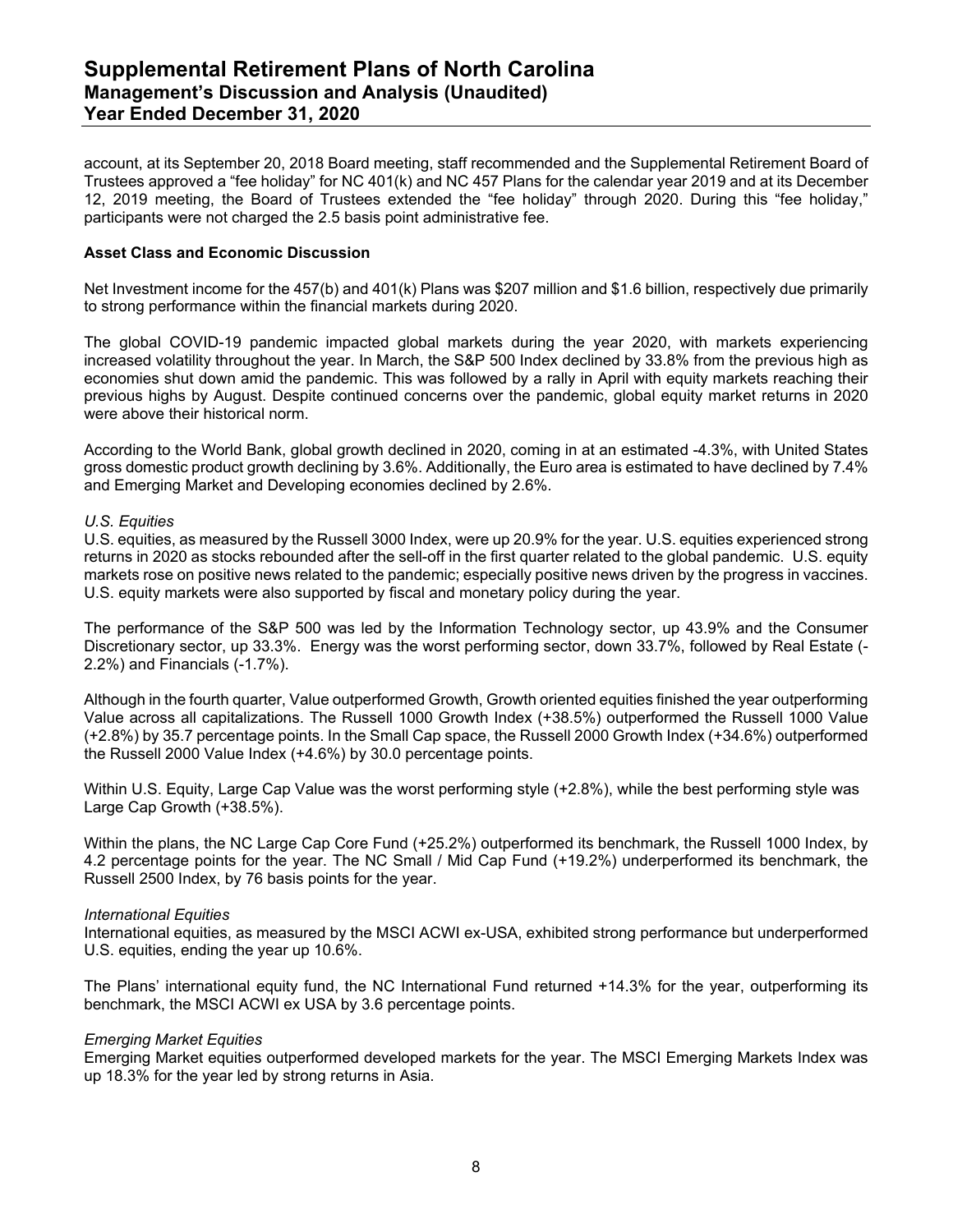# **Supplemental Retirement Plans of North Carolina Management's Discussion and Analysis (Unaudited) Year Ended December 31, 2020**

#### *Currencies*

Early in the year major currencies generally followed similar patterns as they all fell against the U.S. Dollar in the flight to safety that occurred in March. The Swiss Franc was one of the more resilient currencies and was also one of the best performers for the year, up 9.5%. The Brazilian Real (-22.6%) was down as investors sold off many emerging market currencies amid the pandemic. The Mexican Peso (-5.2%) and Russian Ruble (-16%) also declined during the year.

#### *Fixed Income*

The Federal Reserve enacted measures to restore some normalcy and provide a financial backstop for a freeflowing market amid the global pandemic. This included lowering the Federal Funds rate to 0% and launching a new quantitative easing program. Yields on U.S. Treasuries declined in the first quarter and remained low for the rest of the year before rising in December. U.S. bonds finished the year up 7.5% and global bonds were up 9.2%. Within U.S. fixed income, high yield credit (+7.1%) and U.S. Treasuries (+8.0%) finished the year with strong performance. Emerging market debt indices gained in the fourth quarter, finishing the year in positive territory amid a search for yield and renewed growth expectations. The U.S. election and vaccination approvals late in the year supported a rally in the final months of 2020. Emerging Market dollar denominated corporate bonds (+7.5%) outperformed relative to Emerging Market dollar denominated sovereign bonds (+5.7%).

The NC Fixed Income Fund returned 9.5% for the year, outperforming its benchmark, the Bloomberg Barclays Aggregated, by 2.04 percentage points.

#### *Commodities & Real Assets*

The Bloomberg Commodity Index was down 3.1% for the year mainly due to the sharp decline in the price of oil. Global Real Estate Investment Trusts ("REITs") also finished the year down (-9.0%), while the Bloomberg Barclays U.S. TIPS Index was up 11.0%. TIPS outperformed nominal U.S. Treasuries as 10-year breakeven spreads widened from 163 basis points to 199 basis points.

The North Carolina Inflation Responsive Fund returned +2.9% in 2020, exhibiting positive performance during the year due to the fund's exposure to TIPS.

#### *Economic Discussion*

Real World GDP growth was estimated to have declined by 4.3% in 2020 compared to positive growth of 2.4% in 2019. This decline in growth was due to the global economic shut down caused by the COVID-19 pandemic. Growth in advanced economies is estimated to have declined by 5.4% in 2020. The weakness in growth caused by the pandemic was widespread, impacting advanced economies, particularly the Euro area, as well as emerging market and developing economies.

Concerns about the pandemic triggered widespread monetary policy easing by major Central Banks and flight to safety flows into advanced economy fixed income markets.

Inflation in the advanced economies remained contained in 2020. The Consumer Price Index ("CPI") rose 1.4% over the 12 months ending December 31, 2020. The index for all items less food and energy rose 1.6% over the one-year period. The unemployment rate finished the year at 6.7%, while real average hourly earnings rose by 23 cents in 2020. This increase is largely due to the disproportionate number of lower-wage workers in leisure and hospitality that went off payrolls, putting upward pressure on the average hourly earnings estimates.

Emerging Market GDP growth was estimated to have declined by 2.6% in 2020. Most emerging market countries experienced sharp declines in GDP growth brought on by the pandemic. However, China finished the year with positive GDP growth, increasing by 2.0%, as the country was one of the first to see some recovery from the pandemic.

Note: All NC fund performance is net of fees.

For detailed information regarding investment performance of the funds, please access the Plans' website at www.ncplans.prudential.com.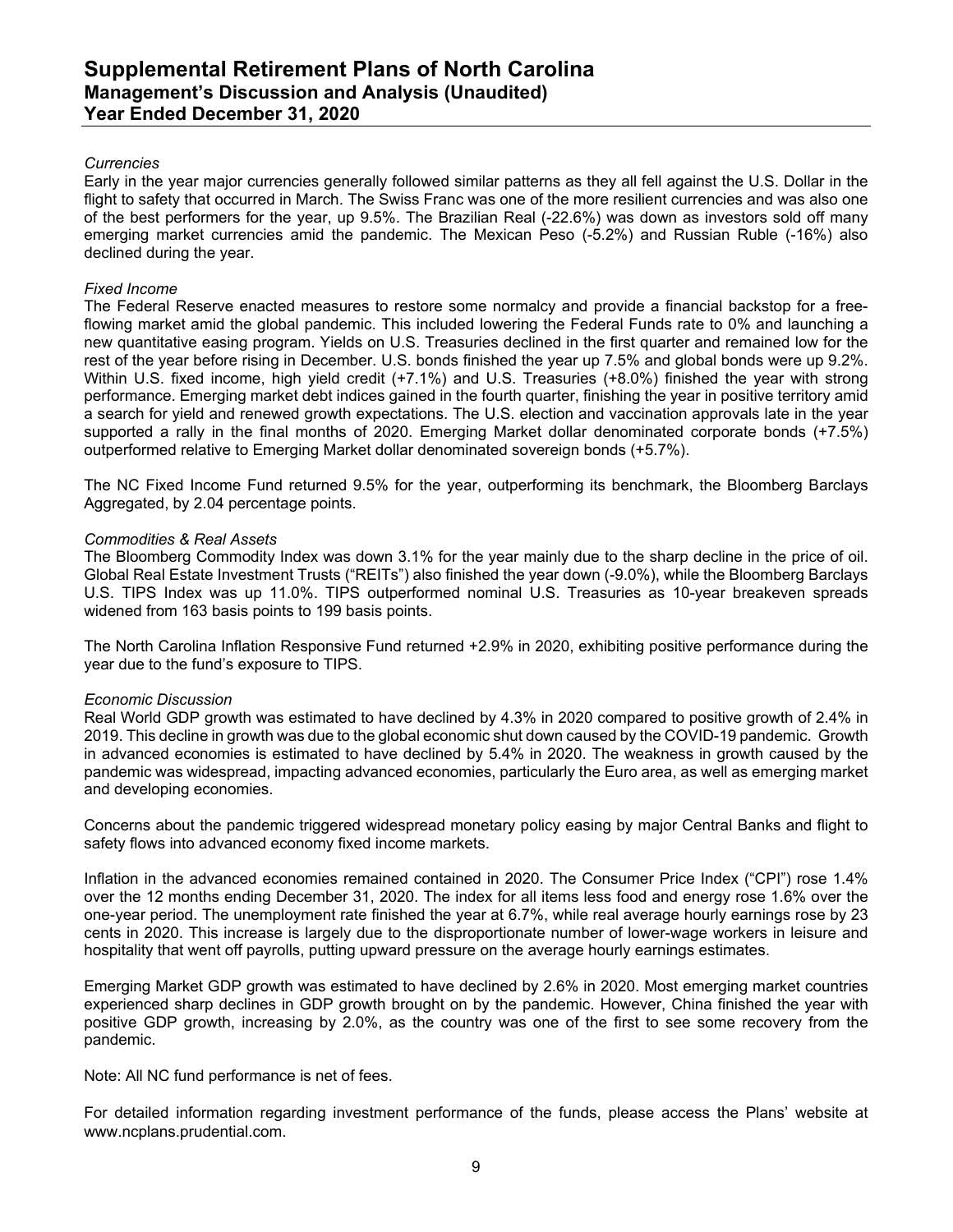## **Requests for Information**

This financial report is designed to provide a general overview of the finances of the Supplemental Retirement Plans of North Carolina. If you have any questions or concerns about this report or need additional financial information, contact Thomas Causey, Executive Director of the Retirement Systems Division, North Carolina Department of State Treasurer, 3200 Atlantic Avenue, Raleigh, NC 27604.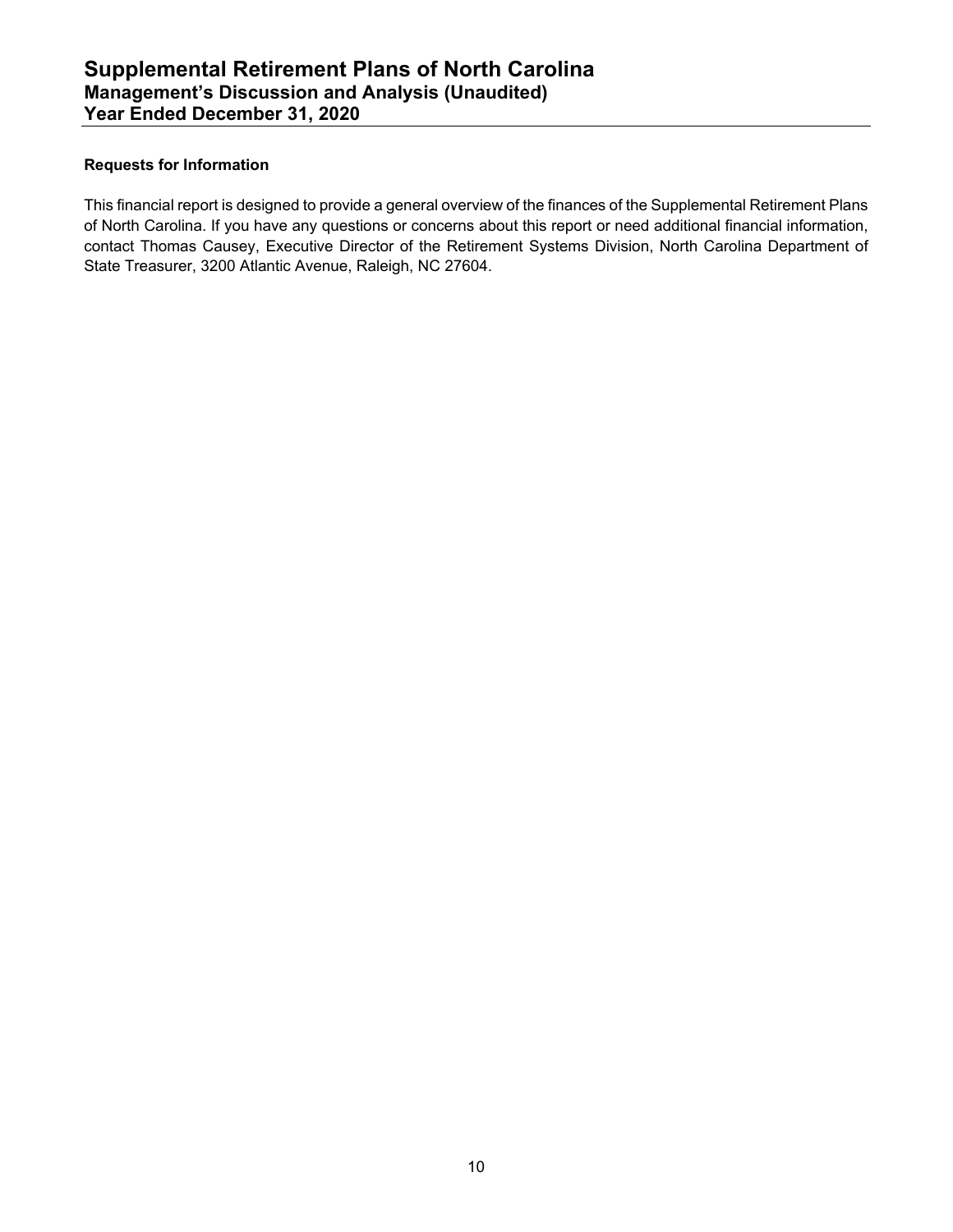# **(in thousands of dollars)**

|                                                                     | 401(k)           | 457(b)          |
|---------------------------------------------------------------------|------------------|-----------------|
| <b>Assets</b>                                                       |                  |                 |
| Investments                                                         |                  |                 |
| Pooled Account, at fair value                                       | \$<br>10,839,205 | \$<br>1,381,533 |
| North Carolina Stable Value Fund                                    |                  |                 |
| Unallocated insurance contracts, at contract value                  |                  |                 |
| <b>Synthetic Guaranteed Investment Contracts</b>                    | 1,725,595        | 343,464         |
| Insurance Company Separate Account                                  | 204,176          | 40,639          |
| Wells Fargo/BlackRock Short Term Investment Fund, at amortized cost | 40,137           | 7,989           |
| Total stable value fund                                             | 1,969,908        | 392,092         |
| <b>Total investments</b>                                            | 12,809,113       | 1,773,625       |
| Receivables                                                         |                  |                 |
| Contributions                                                       |                  |                 |
| Participants                                                        | 5,976            | 946             |
| <b>Employers</b>                                                    | 3,830            | 115             |
| Notes receivable from participants                                  | 277,902          | 21,589          |
| Other                                                               | 4                |                 |
| <b>Total receivables</b>                                            | 287,712          | 22,650          |
| Total assets                                                        | 13,096,825       | 1,796,275       |
| <b>Liabilities</b>                                                  |                  |                 |
| Accounts payable                                                    | 1,247            | 248             |
| <b>Total liabilities</b>                                            | 1,247            | 248             |
| <b>Fiduciary net position</b>                                       | \$<br>13,095,578 | \$<br>1,796,027 |

The accompanying notes are an integral part of these financial statements.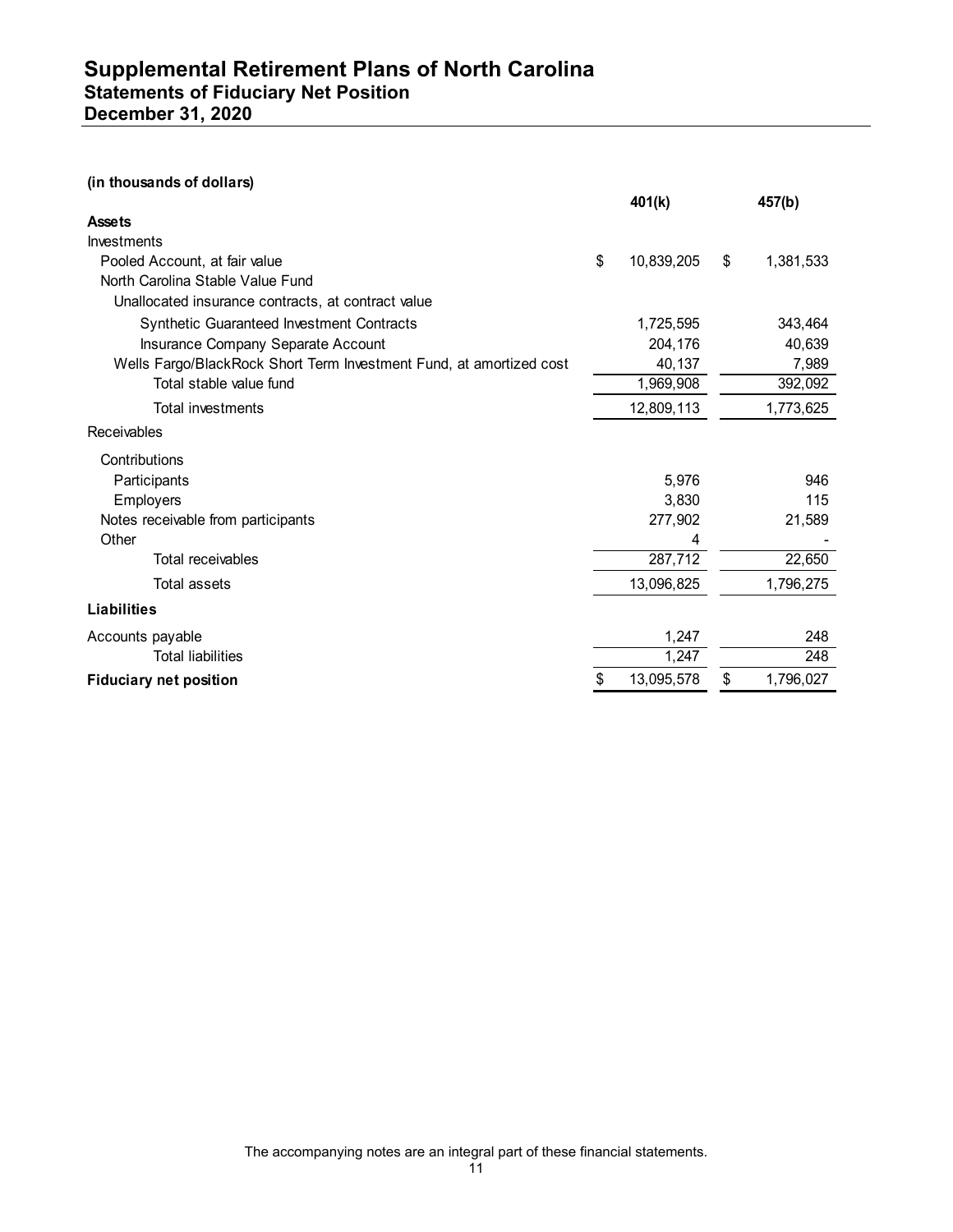# **(in thousands of dollars)**

|                                                                                                         | 401(k)           | 457(b)          |
|---------------------------------------------------------------------------------------------------------|------------------|-----------------|
| <b>Additions</b>                                                                                        |                  |                 |
| Investment income                                                                                       |                  |                 |
| Net appreciation in fair value of investments                                                           | \$<br>1,513,968  | \$<br>197,764   |
| Interest income                                                                                         |                  | 43,882<br>9,639 |
| Total net investment income                                                                             | 1,557,850        | 207,403         |
| Other income                                                                                            |                  |                 |
| Interest on notes receivable from participants                                                          |                  | 16,100<br>1,248 |
| Miscellaneous income                                                                                    |                  | 159<br>24       |
| Total other income                                                                                      |                  | 16,259<br>1,272 |
| Contributions                                                                                           |                  |                 |
| Plan participant contributions, including rollover<br>contributions of \$54,552 for the 401(k) Plan and |                  |                 |
| \$9,163 for the 457(b) Plan                                                                             | 393,664          | 79,969          |
| <b>Employer contributions</b>                                                                           | 238,387          | 4,301           |
| <b>Total contributions</b>                                                                              | 632,051          | 84,270          |
| <b>Total additions</b>                                                                                  | 2,206,160        | 292,945         |
| <b>Deductions</b>                                                                                       |                  |                 |
| Distributions to participants and beneficiaries                                                         | 803,787          | 81,117          |
| Administrative expenses                                                                                 |                  | 10,337<br>2,119 |
| <b>Total deductions</b>                                                                                 | 814,124          | 83,236          |
| Net increase in fiduciary net position                                                                  | 1,392,036        | 209,709         |
| <b>Fiduciary net position</b>                                                                           |                  |                 |
| Beginning of year                                                                                       | 11,703,542       | 1,586,318       |
| End of year                                                                                             | \$<br>13,095,578 | \$<br>1,796,027 |

The accompanying notes are an integral part of these financial statements.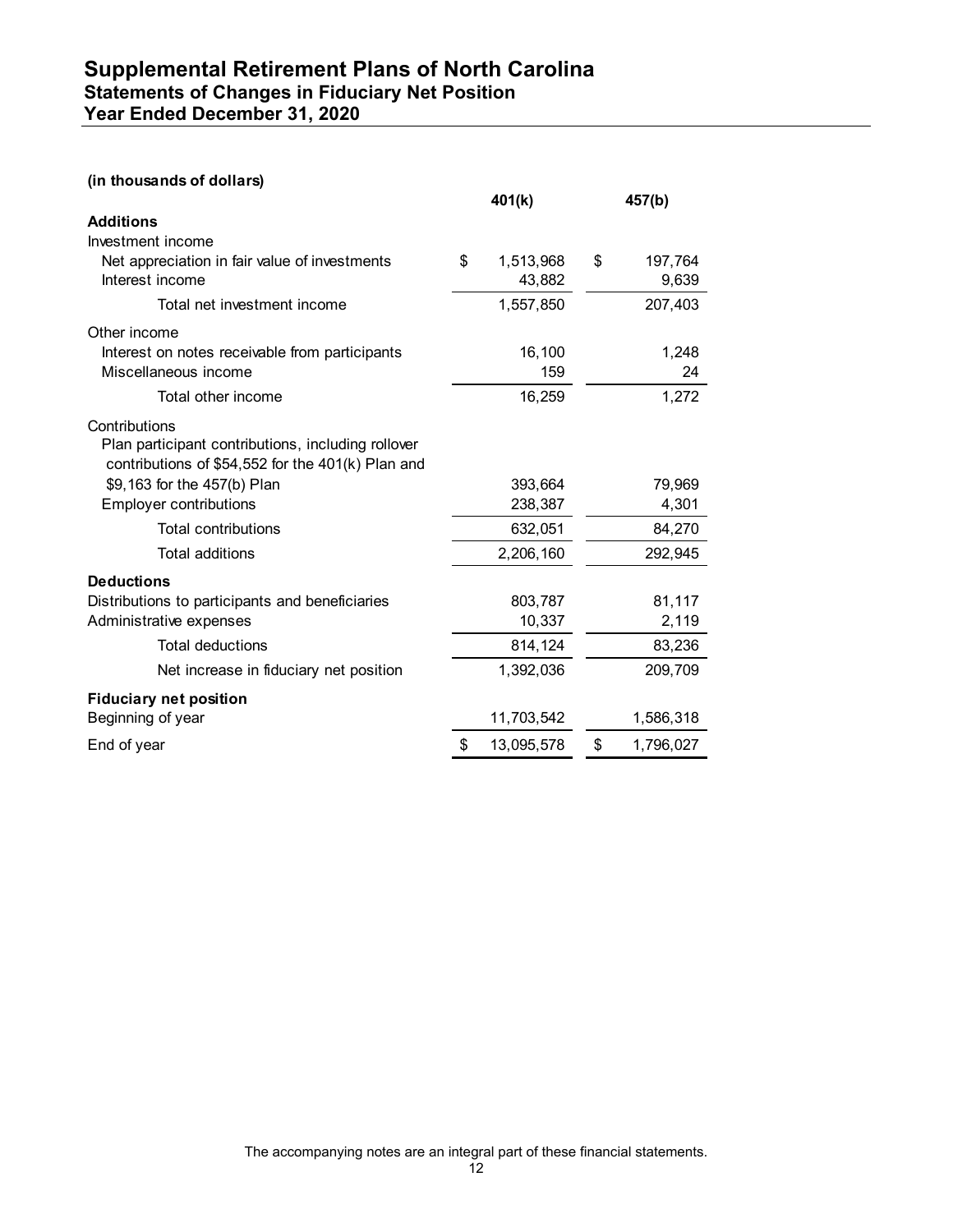## **1. Plan Description**

The following description of the Supplemental Retirement Plans of North Carolina ("Plans") is provided for general informational purposes only. The Plans include the Supplemental Retirement Income Plan of North Carolina (the "401(k) Plan") and the North Carolina Public Employee Deferred Compensation Plan (the "457(b) Plan"). More complete information regarding the Plans' provisions may be found in the respective plan documents.

## **General**

The 401(k) Plan, established effective January 1, 1985, is a defined contribution multiple-employer governmental plan sponsored by the State of North Carolina ("Plan Sponsor"). As of December 31, 2020, the Plan is utilized by 1,039 governmental employers in North Carolina consisting principally of state agencies, counties, school systems, cities, and towns.

The 457(b) Plan, established effective January 1, 1974, is a defined contribution multiple-employer governmental plan sponsored by the State of North Carolina ("Plan Sponsor"). As of December 31, 2020, the 457(b) Plan is utilized by 558 governmental employers in North Carolina consisting principally of state agencies, counties, school systems, cities, and towns.

## **Plan Administration**

The Supplemental Retirement Board of Trustees ("Board") and the Retirement Systems Division of the Department of State Treasurer ("Department") have the responsibility for administering the 401(k) Plan and the 457(b) Plan according to the plan documents, North Carolina General Statutes ("N.C.G.S."), and the Internal Revenue Code ("IRC"), with the Department serving as the Primary Administrator ("Primary Administrator") carrying out the provisions of the Plans, as directed by the Board. The Board and the Department have entered into an agreement with Prudential Retirement Insurance and Annuity Company ("Contractor") to perform recordkeeping, administration, and education services.

The Plans offer six equity funds, an inflation responsive fund, an inflation protected securities fund, two fixed income funds, and a stable value fund. The actively managed funds have multiple investment managers and the passively managed funds each have a single investment manager.

The Board has engaged Galliard Capital Management, Inc. ("Galliard") to provide professional management of the NC Stable Value Fund. Under Galliard's management, the NC Stable Value Fund allocates funds to five insurance contracts with six underlying investment managers, as well as a short-term collective investment trust.

#### **Participation**

Those employees eligible for the 401(k) Plan include participants of the following:

- Teachers' and State Employees' Retirement System of North Carolina ("TSERS")
- Consolidated Judicial Retirement System of North Carolina
- Legislative Retirement System of North Carolina
- North Carolina Local Governmental Employees' Retirement System ("LGERS")
- The University of North Carolina Optional Retirement Program
- Law Enforcement officers as defined under N.C.G.S. 143-166.30 and 134-166.50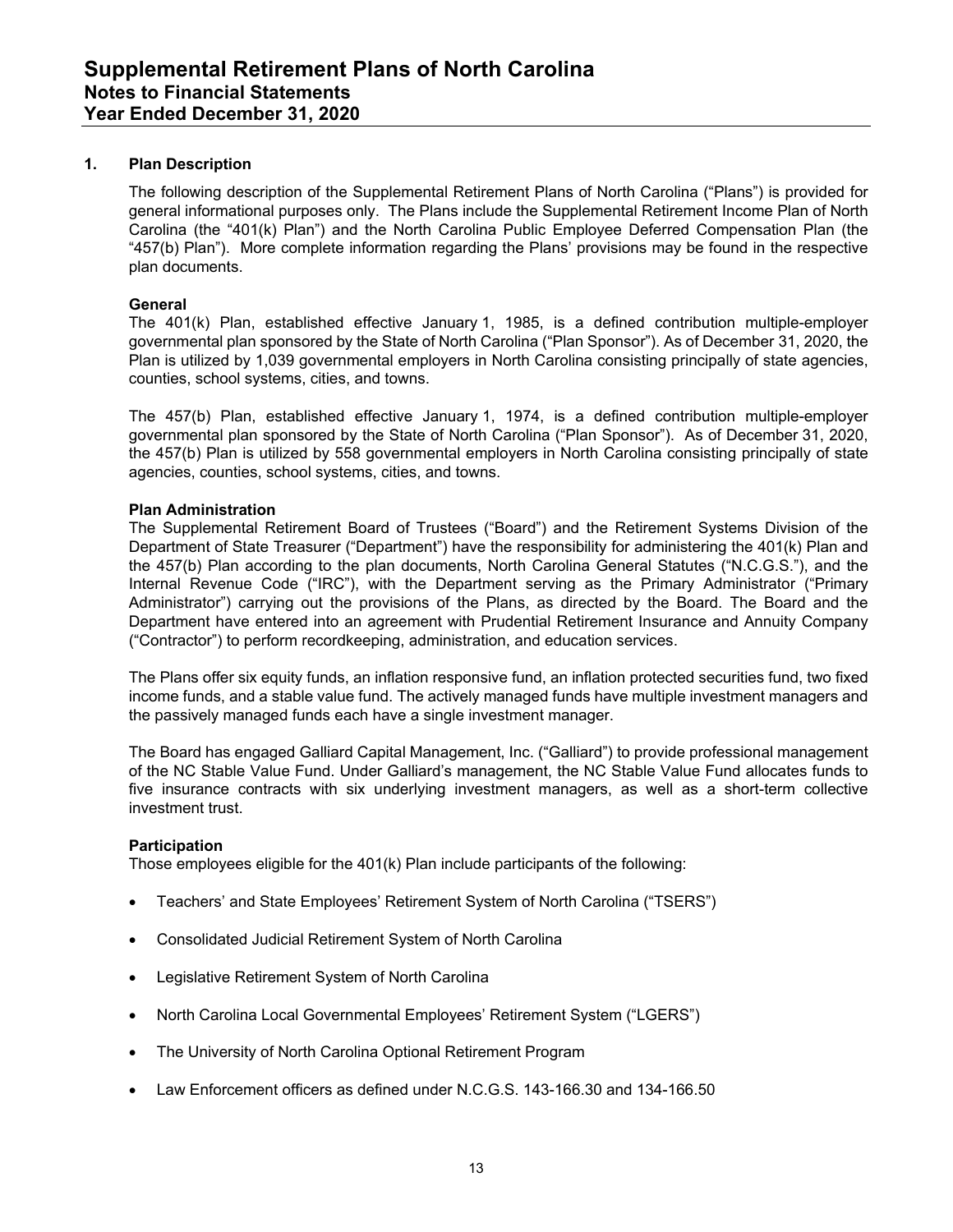Those employees eligible for the 457(b) Plan include employees of the state, any county or municipality, the North Carolina Community College System, employers of public school teachers, and any political subdivision of the state that have elected to participate in the 457(b) Plan.

The 401(k) Plan had approximately 264,100 unique participants at December 31, 2020.

The 457(b) Plan had approximately 56,700 unique participants at December 31, 2020.

#### **Contributions**

401(k) Plan participants may elect to contribute between 1% and 80%, in whole percentages, of their compensation, as defined by the 401(k) Plan, subject to certain limitations under the IRC. 457(b) Plan participants may elect to contribute between 1% and 100%, in whole percentages, of their compensation, as defined by the 457(b) Plan, subject to certain limitations under the IRC. The Plans limit the amount of an individual's annual contributions to the maximum allowed by the IRC (\$19,500 for 2020). Federal and state income tax on amounts contributed by participants are deferred until benefits are paid to the participants. An employee may begin contributing to the 401(k) Plan on the first enrollment date, which is at least 60 days, or such shorter period as the governmental employer determines, after the date he or she files with the governmental employer a notice whereby the employee: 1) makes an election to contribute a percentage of his/her compensation or fixed dollar amount to the Plans and 2) authorizes the governmental employer to reduce his/her compensation by such percentage or amount. An employee may become a participant in the 457(b) Plan by entering into an enrollment agreement prior to the beginning of the calendar month in which the enrollment agreement is to become effective or such other date as may be permitted under the Code. Participating employers may make contributions to the Plans. Employer contributions to the 401(k) Plan and the 457(b) Plan were approximately \$238.4 million and \$4.3 million, respectively, in 2020.

Roth contributions are permissible within the  $401(k)$  Plan and  $457(b)$  Plan. Roth contributions are elective deferrals that the participant elects to include in gross income. Qualified distributions from a designated Roth account are excludable from gross income. Generally, a distribution qualifies for income exclusion when it occurs more than five years after the initial contribution to the account and when the participant is age 59½ or older, dies or becomes disabled.

In-plan Roth conversion provisions were added to the 401(k) Plan and 457(b) Plan effective December 1, 2010 and April 1, 2011, respectively. As of the effective date, the Plans accept Roth contributions made on behalf of participants. All contribution sources and earnings thereon, except Roth contributions and Roth rollover contributions, will be eligible for in-plan Roth conversions in accordance with the standard in-service withdrawal and termination distribution provisions of the Plans. Participants and spousal beneficiaries will be allowed to elect voluntary federal and state income tax withholding on in-plan Roth conversion amounts. Withholding will be deducted from eligible amounts in advance of the in-plan Roth conversion. In-plan Roth conversion amounts will remain invested among the same plan investment options in which they were invested prior to the conversion ("like to like").

The 401(k) Plan allows participants age 50 or older to make catch-up contributions in accordance with and subject to the limitations of Section 414(v) of the IRC (\$6,500 for 2020). The 401(k) Plan allows participants to contribute amounts being rolled over from other eligible retirement plans, as defined in the 401(k) Plan document. Participating governmental employers may elect to make discretionary contributions to the 401(k) Plan as determined by the General Assembly or the participating governmental employer.

With respect to participants who are law enforcement officers, the governmental employer of the law enforcement officers shall contribute to the 401(k) Plan on behalf of each such law enforcement officer an amount equal to such percentage, as determined by the North Carolina General Assembly, of compensation received during the plan year (5% in 2020). Law enforcement officers, excluding sheriffs, shall also receive a contribution, allocated on a per capita basis, of an amount equal to a division, as determined by the North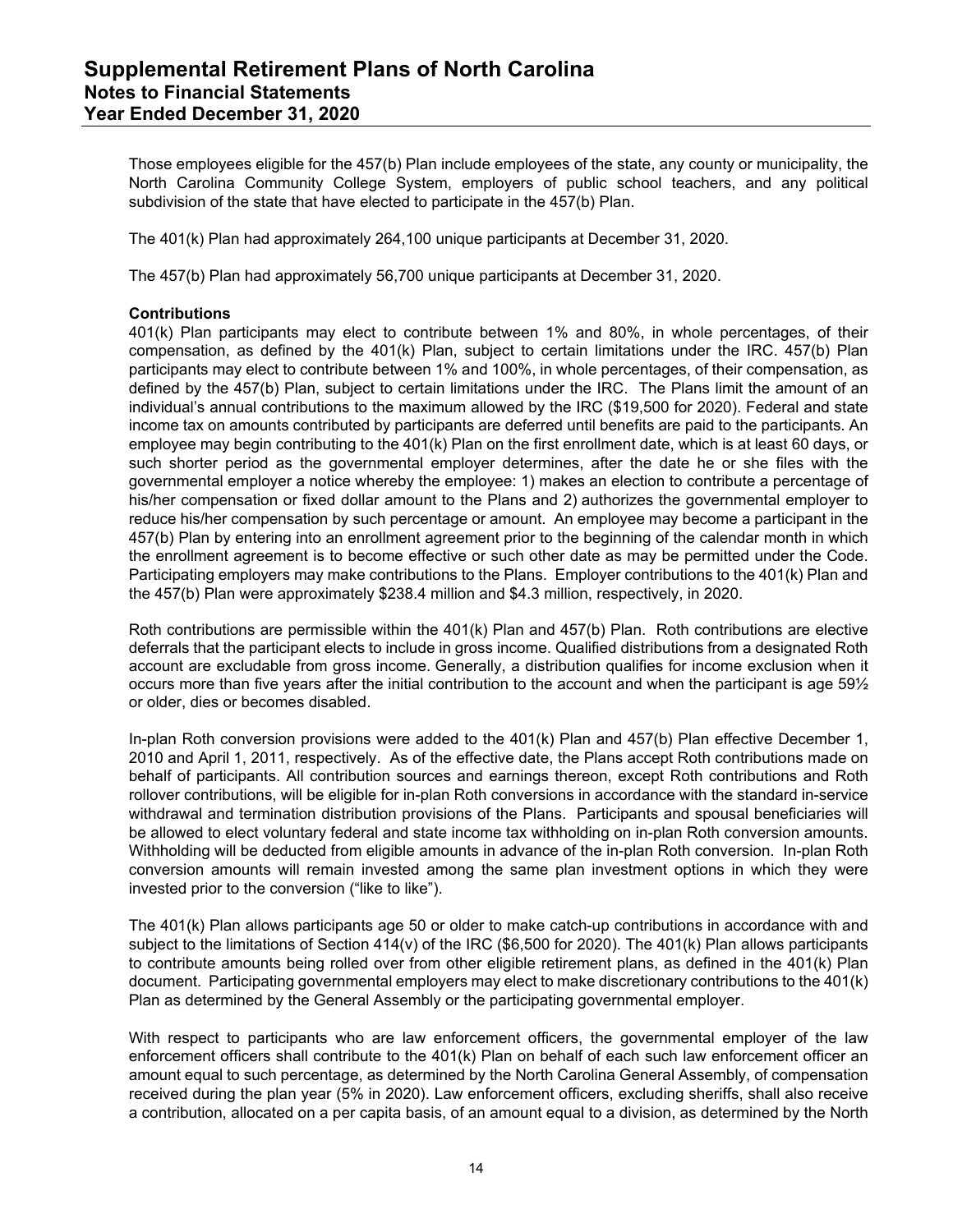Carolina General Assembly, of receipts collected under North Carolina General Statute 7A-304 on account of assessed cost of court.

The 457(b) Plan allows participants age 50 or older to make catch-up contributions in accordance with and subject to the limitations of Section 414(v) of the IRC. The 457(b) Plan allows participants to contribute amounts being rolled over from other eligible retirement plans, as defined in the 457(b) Plan document. In addition, the 457(b) Plan allows participants within three years of reaching a normal retirement age to contribute up to twice the amount allowed by the IRC (\$39,000 for 2020) subject to certain limitations. The age 50 or older catch-up contributions cannot be used in conjunction with the three-year catch-up contributions.

Pursuant to N.C.G.S. 143-166.30(g1) and 143-166.50(e2) state and local law enforcement officers forfeit employer contributions made to the 401(k) Plan on or after December 1, 2012, if the law enforcement officer is convicted of a felony related to employment on or after December 1, 2012.

#### **Vesting**

Subject to the felony forfeiture law described in the preceding paragraph, participants are at all times 100% vested in their contributions, employer contributions and their allocated earnings thereon.

## **Payment of Benefits**

On termination of employment, including due to retirement or death, the participant, or sole beneficiary, may receive the amount to the credit of the participant's account upon election of a payment option. Upon such election, a participant or sole beneficiary may elect to receive payments from their account in monthly, quarterly, semiannual, or annual installments over a period not to exceed the participant's, or sole beneficiary's, life expectancy. In addition, hardship distributions are available to actively employed participants if certain criteria are met.

#### **Participant Accounts**

Individual accounts are maintained by the Contractor for each of the Plans' participants to reflect the participant's and employer's contributions, as well as the participant's share of the Plans' income and any related administrative expenses. Allocations of income and expenses are based on the proportion that each participant's account balance bears to the total of all participant account balances. The benefit to which a participant is entitled is the benefit that can be provided from the participant's vested account.

#### **Notes Receivable from Participants**

Participants may borrow from their accounts subject to certain limitations and the approval of the Contractor according to the loan policy adopted by the Board.

In March 2020, the United States Congress passed the CARES Act in response to the coronavirus pandemic. The Board adopted several, temporary loan and hardship withdrawal provisions permitted under the CARES Act. These provisions included increasing the maximum loan amount to the lesser of the participant's balance or \$100,000, permitting two loans simultaneously, deferral of required loan payments and eligibility self-certification. These temporary loan provisions expired in September 2020, except for payment deferrals, which expired on December 31, 2020.

Except as related to the CARES Act provisions stated above, a participant with an account balance equal to or less than \$20,000 may borrow the lesser of i) 100% of the participant's account balance or ii) \$10,000. A participant with an account balance of more than \$20,000 may borrow the lesser of i) \$50,000 (reduced by the excess, if any, of the participant's highest outstanding balance of loans from the Plans during the oneyear period ending on the day before the date on which such loan is made) or ii) one-half (1/2) of the participant's vested account balance. The minimum loan amount allowed is \$1,000.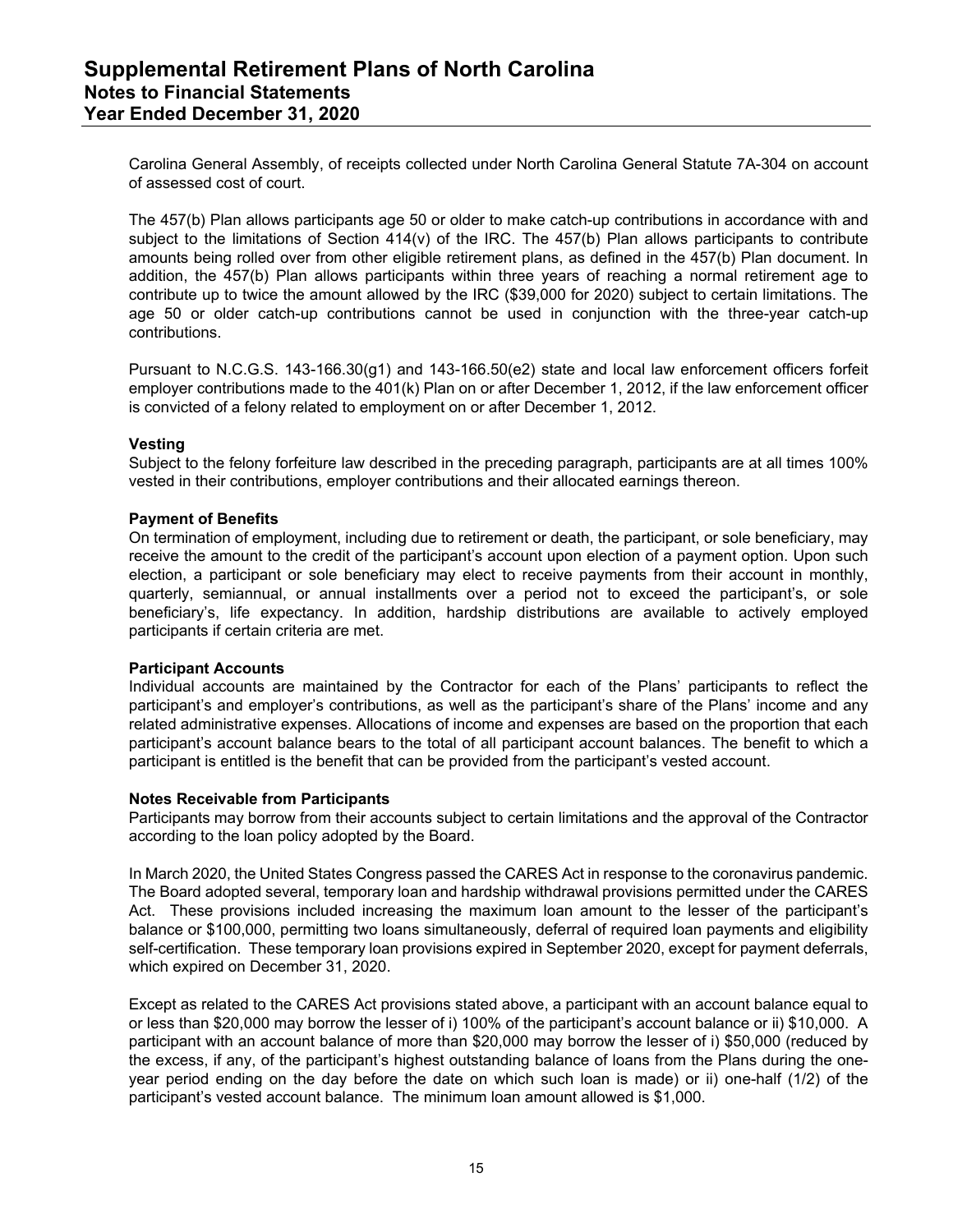A participant may have only one loan outstanding at any time, except related to the CARES Act provisions, as stated above in the 401(k) Plan and one in the 457(b) Plan and must wait seven days to initiate a new loan after paying off an existing loan. The interest rate charged on loans shall be reasonable as determined by the Primary Administrator. During 2020, the interest rate charged was equal to the prime rate, as reported by the US Federal Reserve*,* on the last business day of each calendar quarter, plus 1%. At December 31, 2020, the interest rates on outstanding loans ranged from 4.25% to 11.00% for the 401(k) Plan and 4.25% to 10.25% for the 457(b) Plan. The term of the loan shall be arrived at by mutual agreement between the participant and the Contractor but shall not exceed five years, except in the case of a loan to purchase a primary residence, which shall not exceed 15 years. At December 31, 2020, the loans outstanding had initial repayment terms between one and fifteen years for the 401(k) Plan and for the 457(b) Plan.

Under the Loan Policy of the Plans, participants are permitted to continue repaying loans after they separate from service. Participants electing to continue loan repayments after separating from service may be subject to a one-time \$100 loan administration fee.

#### **Investment Elections**

Upon enrollment in the Plans, a participant may direct contributions to any investment option offered by the Plans. The participant has a broad range of options from which to choose, which allows the participants to diversify their investments. At December 31, 2020, the Plans offered 11 investment options – six equity funds, an inflation responsive fund, an inflation protected securities fund and two fixed income funds (referred to collectively herein as the "Pooled Account") and the North Carolina Stable Value Fund. Participants exercise control over the assets in their individual accounts and are solely responsible for choosing the investment options for their account. Participants may change their investment elections daily provided they do not violate market timing policies. The Plans are required to comply with the Iran Divestment Act of 2015 (N.C.G.S. § 147-86.55 et seq.), the Divestment from Companies Boycotting Israel Act (N.C.G.S. § 147-86.80 et. seq.) and the November 12, 2020 Presidential Executive Order prohibiting U.S. persons from purchasing or investing in publicly traded securities of companies identified by the U.S. Department of Defense as identified pursuant to Section 1237 of the National Defense Authorization Act for FY 1999. Otherwise, the Plans are not governed by any law or regulation restricting its deposits or investments other than that of following the prudent person rule and acting solely in the interests of participants.

## **Transfer Benefit Option**

Members of TSERS and LGERS are allowed to transfer part or all of their balances in the 401(k) Plan, 457(b) Plan, and other qualified plans to TSERS and LGERS to receive an additional monthly benefit. For plans other than the 401(k) or 457(b) Plan, the funds are first transferred into the 401(k) Plan or 457(b) Plan, and then transferred to TSERS or LGERS. When funds are transferred into the Plans from other qualified plans, these contributions are reflected in total contributions as rollover contributions. Transfers to TSERS and LGERS are reflected as distributions on the Statement of Changes in Fiduciary Net Position.

## **2. Summary of Significant Accounting Policies**

#### **Reporting Entity**

The Plans are reported by the State of North Carolina as fiduciary funds. The financial statements of the Plans are intended to present the fiduciary net position and the changes in fiduciary net position of only that portion of the total fiduciary funds that are attributable to the Plans. They do not purport to, and do not, present the financial position of the total fiduciary funds of the State of North Carolina as of December 31, 2020, and the changes in its financial position for the year then ended.

#### **Basis of Accounting**

The financial statements have been prepared in accordance with accounting principles generally accepted in the United States of America, including all applicable effective statements of the Governmental Accounting Standards Board ("GASB"), and on the accrual basis of accounting.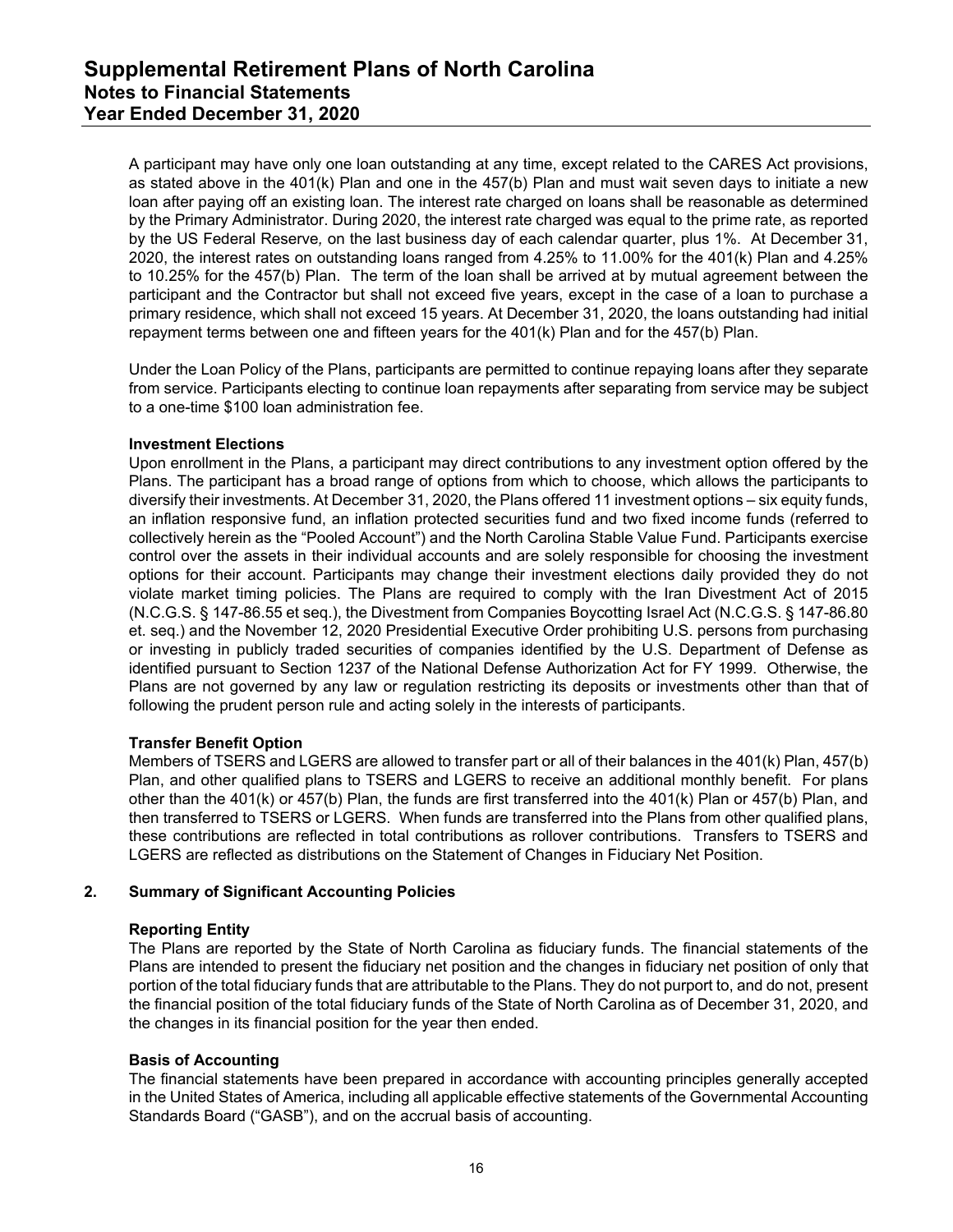#### **Investments**

The Plans invest in various types of investment securities. Investment securities are exposed to various risks, such as interest rate, market, and credit risks. The Plans invest in securities with contractual cash flows, such as asset-backed securities, collateralized mortgage obligations and commercial mortgage-backed securities. The value, liquidity and related income of these and other securities are sensitive to changes in economic conditions, including real estate values, delinquencies or defaults, or both. Due to the level of risks associated with certain investment securities, it is at least possible that changes in the values of investment securities will occur in the near term and that such changes could materially affect participants' account balances and the amounts reported in the statements of fiduciary net position. Assets are reported at fair value.

The Plans' investments are divided between the Pooled Account and the NC Stable Value Fund. The assets in the Pooled Account are held in separate accounts and collective investment trusts.

The Plans' investments in the Pooled Account are stated at fair value. The value of each Plan's account within the Group Trust is adjusted periodically to reflect each Plan's share of the value of the Group Trust. Units of common/commingled funds, including collective investment funds, are valued at the net asset value of shares held by the Plans. Investments in fixed income securities (U.S. treasuries and U.S. agency securities, asset-backed securities, collateralized mortgage obligations, domestic corporate bonds, foreign government bonds, foreign corporate bonds, state and local government bonds, mutual funds, and mortgage pass-throughs) are valued on the basis of valuations furnished by independent pricing services. These services determine valuations for normal institutional-size trading units of such securities using models or matrix pricing, which incorporates yield and/or price with respect to bonds that are considered comparable in characteristics such as rating, interest rate, maturity date and quotations from bond dealers to determine current value. If these valuations are deemed to be either not reliable or not readily available, the fair value will be determined in good faith by the custodian. Common stock is valued at the closing price reported on the active market on which the individual securities are traded.

Purchases and sales of securities are recorded on a trade-date basis. Interest income is recorded on the accrual basis. Dividends are recorded on the ex-dividend date. Contributions to the group trust are credited to participant accounts as units. The value of a unit changes each day based on the current fair value of the investment portfolio. Earnings, as well as market fluctuations, are reflected in unit values.

A valuation date occurs each day that the New York Stock Exchange ("NYSE") is open. The recordkeeper processes all participant transactions on the valuation date at the value of Pooled Account and NC Stable Value Fund investments as of the close of the financial market's business day.

The Plans' investments in the NC Stable Value Fund are stated at contract value with the exception of the Wells Fargo/Blackrock Short Term Investment Fund, a fund of highly liquid assets used for liquidity and stated at amortized cost. Both contract value and amortized cost approximate fair value based on GASB standards. The NC Stable Value Fund's investments, excluding the Wells Fargo/Blackrock Short Term Investment Fund, consist of unallocated insurance contracts, which are nonparticipating investments. As such, GASB reporting standards provide they be reported at contract value. The NC Stable Value Fund ordinarily allows participants to withdraw their investment at contract value which represents their principal investment plus interest at a stated rate (known as the "interest crediting rate"), less withdrawals. As a result, participants are provided investment statements showing their activity in the NC Stable Value Fund at contract value rather than fair value.

The interest crediting rate of security-backed contracts will track current market yields on a trailing basis. The rate reset allows the contract value to converge with the fair value of the underlying portfolio over time, assuming the portfolio continues to earn the current yield for a period of time equal to the current portfolio duration. The net interest crediting rate reflects fees paid to security-backed contract issuers.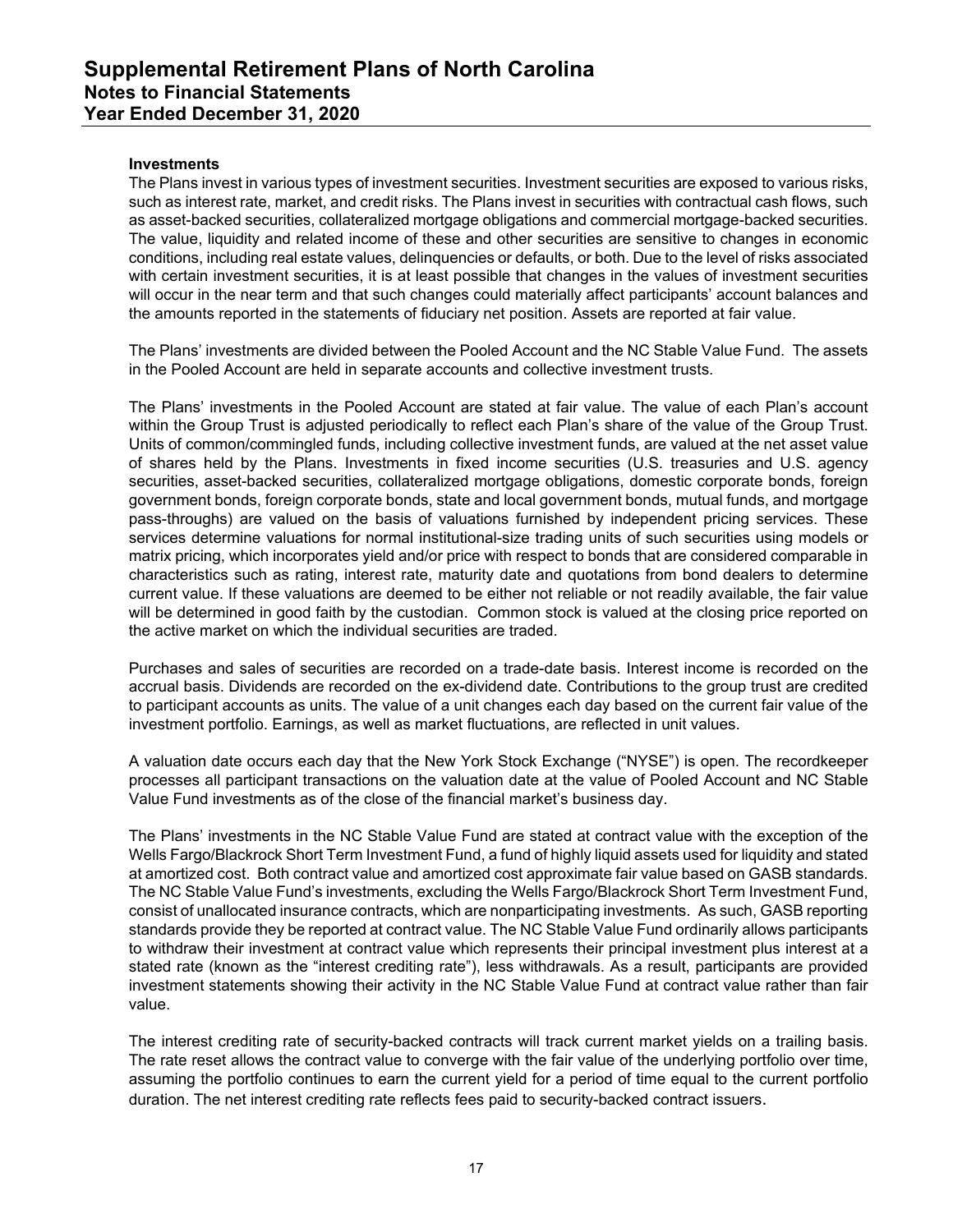To the extent that the underlying portfolio of a security-backed contract has unrealized and/or realized losses, a positive adjustment is made to the adjustment from fair value to contract value under contract value accounting. As a result, the future crediting rate may be lower over time than the then-current market rates. Similarly, if the underlying portfolio generates unrealized and/or realized gains, a negative adjustment is made to the adjustment from fair value to contract value, and the future crediting rate may be higher than the then-current market rates.

## **Contributions Receivable**

Participant contributions receivable represent amounts withheld from participants, but not remitted to the Contractor as of the Plans' year end. Employer contributions receivable represent the amount the employer owes the Plans for contributions made on behalf of the participants.

## **Notes Receivable from Participants**

Notes receivable from participants are measured at their unpaid principal balance plus any accrued but unpaid interest. Delinquent notes receivable from participants are reclassified as distributions based upon the terms of the respective Plan documents.

## **Payment of Distributions**

Distributions are recorded when paid.

## **Administrative Expenses and Investment Management Fees**

All administrative costs of the Plans are deducted from participants' account balances. These costs include (a) benefit-responsive investment contract fees, which are included in the cost of investments and in determining net proceeds on sales of investments, and (b) operational expenses required for administration of the Plans including the Primary Administrator's expenses, custodial expenses, and investment management fees which are charged against the various fund's assets on a pro rata basis throughout the year. An annual recordkeeping and communication fee of \$31 is charged per account and is deducted from accounts quarterly on a per account basis (\$7.75 per quarter). Loan initiation fees and custodial expenses are reported as administrative expenses. Loan initiation fees are deducted from the accounts of the individual participants that are initiating loans. Custodian and investment management fees for commingled trusts are charged based on a percentage of net asset value and are paid from the assets of the respective funds. Certain other administrative expenses are paid by the Contractor.

#### **Use of Estimates in the Preparation of Financial Statements**

The preparation of financial statements, in conformity with accounting principles generally accepted in the United States of America, requires management to make estimates and assumptions that affect the reported amounts of assets and liabilities and disclosure of contingent assets and liabilities at the date of the financial statements and the reported amounts of additions and deductions during the reporting period. Actual results could differ from those estimates.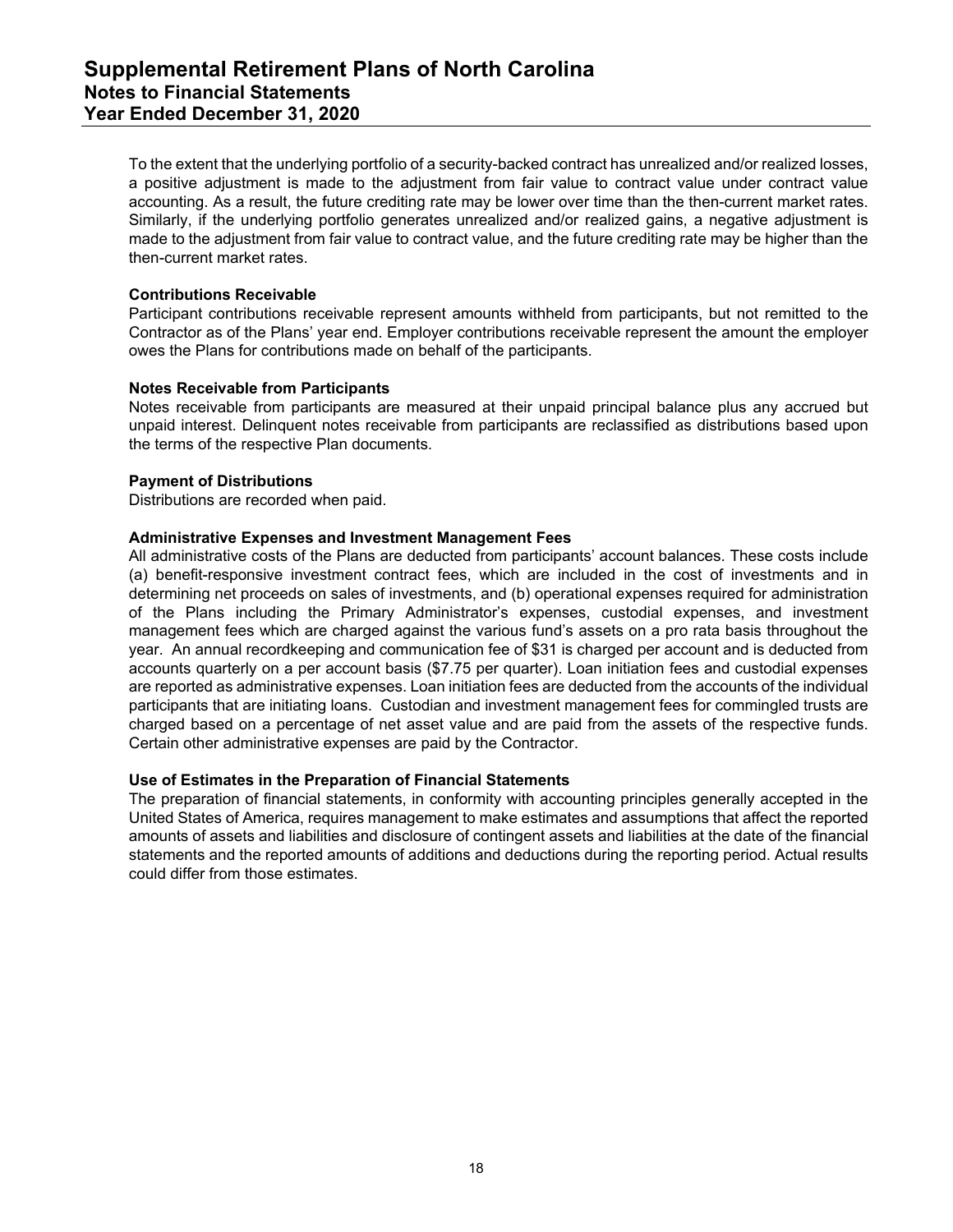## **3. Investments**

The following table presents a summary of investments at December 31, 2020:

| (in thousands of dollars)                                      |    |             |             |    |            |
|----------------------------------------------------------------|----|-------------|-------------|----|------------|
|                                                                |    | 401(k) Plan | 457(b) Plan |    | Total      |
| Pooled Account (Notes 4 and 6)                                 | \$ | 10,839,205  | \$1,381,533 | S  | 12,220,738 |
| Stable Value Fund (Notes 5 and 6)                              |    |             |             |    |            |
| North Carolina Stable Value Fund                               |    |             |             |    |            |
| Unallocated Insurance Contracts                                |    |             |             |    |            |
| Prudential Insurance Company (Prudential)                      |    | 482,727     | 96,083      |    | 578,810    |
| Nationwide Life Insurance Company (Nationwide Life)            |    | 403,135     | 80.240      |    | 483,375    |
| American General Insurance Company (American General)          |    | 385,836     | 76,797      |    | 462,633    |
| Metropolitan Life Insurance Company Separate Account (MetLife) |    | 204,176     | 40.639      |    | 244,815    |
| Transamerica Life Insurance Company (Transamerica Life)        |    | 453,897     | 90,344      |    | 544,241    |
| Wells Fargo/BlackRock Short-Term Investment Fund               |    | 40,137      | 7,989       |    | 48,126     |
| Total stable value fund                                        |    | 1,969,908   | 392,092     |    | 2,362,000  |
| Total investments                                              | S  | 12.809.113  | \$1.773.625 | \$ | 14.582.738 |

#### **4. Investments in Pooled Account**

The Plans' investments are held in a group trust established as of January 4, 2016. The Board authorized the establishment of the North Carolina Supplemental Retirement Plans Group Trust (the "Group Trust") for the purpose of commingling the corpus of the separate trusts of the Plans and the Board adopted the Declaration of Trust establishing the Group Trust. In addition, the Board agreed to act as trustee of the Group Trust, under the terms and conditions of the Declaration of Trust. The Plans are the beneficial owners of the assets in the Group Trust, which are accounted for in separate participating trust accounts for the Plans. The value of each Plan's account within the Group Trust is adjusted for the contributions and disbursements made with respect to each Plan; the investment gains and losses attributable to each Plan; and the costs allocated to each Plan. Each participating trust account is adjusted periodically to reflect each Plan's share of the fair market value of the Group Trust.

The Board and the Department of State Treasurer are responsible for the administration and oversight of the Plans. Assets are managed by investment managers selected by the Board. The Plans' investment options are established by an Investment Policy Statement ("IPS"). The Board adopted and reviews the IPS at least annually. Periodically, the Investment Policy Statement is modified by Board resolutions, the last being December 3, 2020. The IPS specifies the overall performance objective and benchmark for each Fund option. The IPS does not establish a formal guideline for managing specific investment risk areas, however, each individual investment manager agreement includes guidelines that address the management of various risks in accordance with the Investment Policy Statement of the Plans, including credit risk and interest rate risk. These risks are managed by specifying certain limitations on the types of securities that may be purchased and under what circumstances securities may be purchased. The investment management guidelines also define portfolio level limits on risk including average portfolio credit quality and duration. The investment manager guidelines list certain securities that are prohibited such as unlisted securities and derivatives for speculative purposes. Additionally, the investment manager guidelines may prohibit using leverage in the account.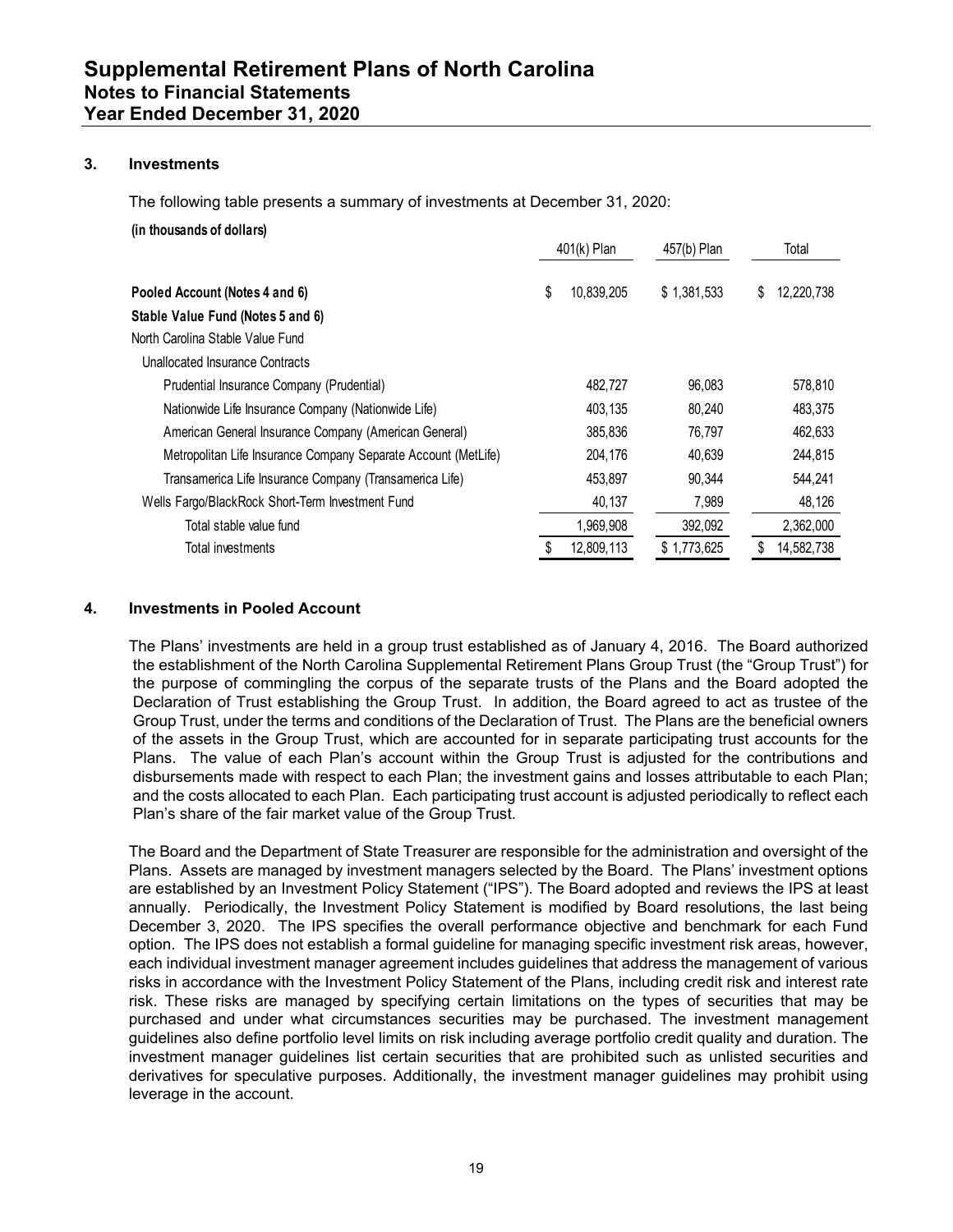The following table presents the assets, including the investments and the percentage of each Plan's interest in each of the funds. Investment income and expense are presented in total for each fund in the Pooled Account:

## **NC Large CAP Index**

| *Blackrock Equity Index Non-Lendable Collective Investment Fund, at fair value | \$<br>3,308,805 |
|--------------------------------------------------------------------------------|-----------------|
| 401(k) plan interest in NC Large CAP Index                                     | 2,970,749       |
| 401(k) plan interest percentage                                                | 90%             |
| 457(b) plan interest in NC Large CAP Index                                     | 338,056         |
| 457(b) plan interest percentage                                                | 10%             |
| Investment income                                                              |                 |
| Net appreciation in fair value of investments - collective trust               | 517,021         |
| <b>NC Large CAP Core</b>                                                       |                 |
| Domestic common stock, at fair value                                           | 2,243,428       |
| Cash and cash equivalents                                                      | 4               |
| Accrued interest income                                                        | 1,596           |
| Due from broker for securities sold                                            | 1,700           |
| Accounts payable - fees                                                        | (2,536)         |
| Due to broker for securities purchased                                         | (3,539)         |
| Total net assets                                                               | 2,240,653       |
| 401(k) plan interest in NC Large Cap Core                                      | 1,934,979       |
| 401(k) plan interest percentage                                                | 86%             |
| 457(b) plan interest in NC Large Cap Core                                      | 305,674         |
| 457(b) plan interest percentage                                                | 14%             |
| Investment income and (expenses)                                               |                 |
| Net appreciation in fair value of investments                                  | 435,248         |
| Dividends and interest                                                         | 23,108          |
| Management and administrative fees                                             | (5,950)         |
| Net investment income                                                          | 452,406         |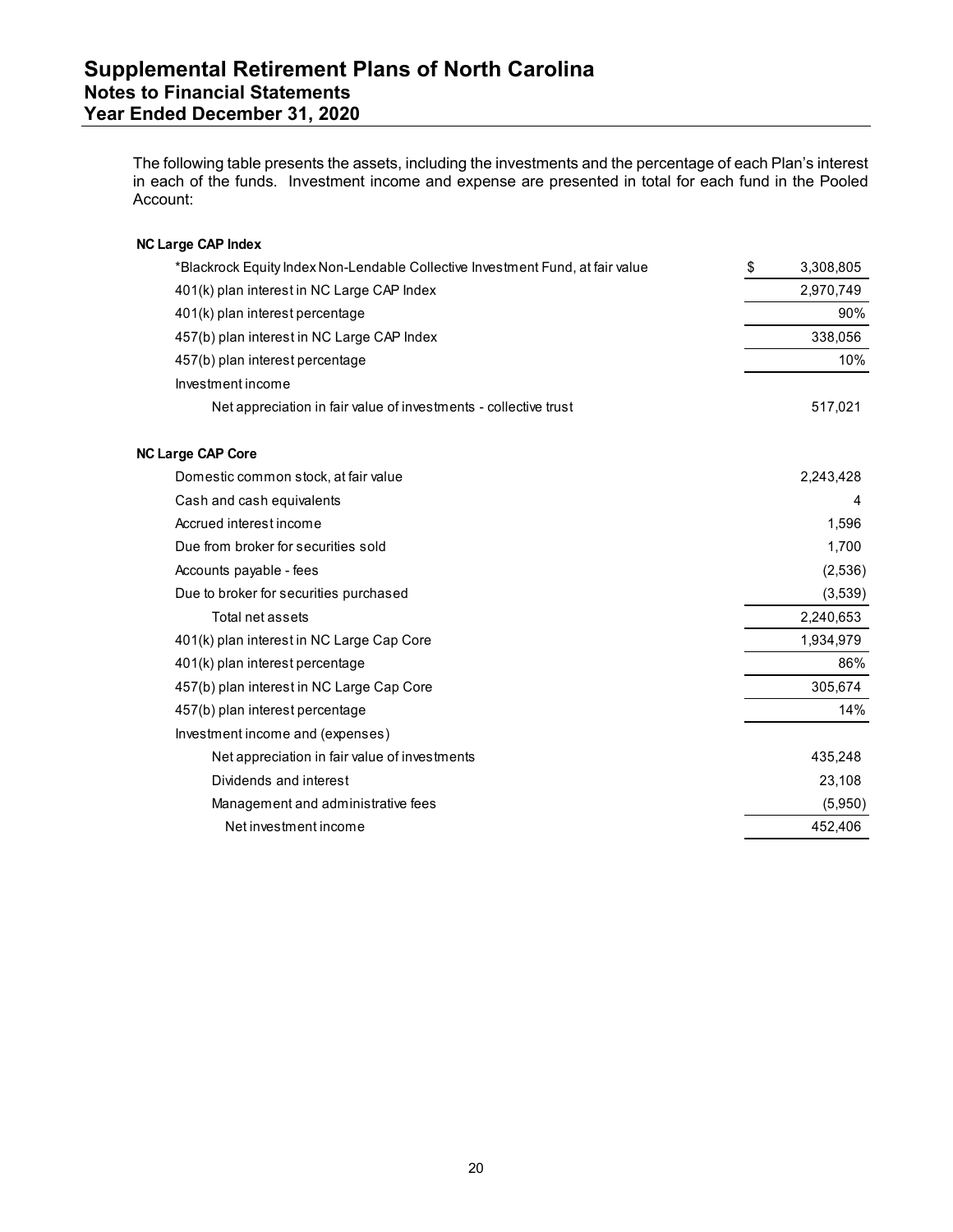## **NC Fixed Income**

| *Prudential Core Plus Bond Fund - collective trust                             | 1,068,086  |
|--------------------------------------------------------------------------------|------------|
| Separate Account - TCW Core Plus Bond Fund                                     | 1,215,567  |
| Total investments, at fair value                                               | 2,283,653  |
| Cash and cash equivalents                                                      | 661        |
| Accrued income                                                                 | 2,732      |
| Due from broker for securities sold                                            | 65,968     |
| Receivable for foreign exchange contract                                       | 21,202     |
| Due to broker for securities purchased                                         | (220, 757) |
| Payable for foreign exchange contract                                          | (21, 374)  |
| Accounts payable - fees                                                        | (437)      |
| Total net assets                                                               | 2,131,648  |
| 401(k) plan interest in NC Fixed Income                                        | 1,913,251  |
| 401(k) plan interest percentage                                                | 90%        |
| 457(b) plan interest in NC Fixed Income                                        | 218,397    |
| 457(b) plan interest percentage                                                | 10%        |
| Investment income and (expenses)                                               |            |
| Net appreciation in fair value of investments - Prudential Core Plus Bond Fund | 88,882     |
| Net appreciation in fair value of investments - TCW Core Plus Bond Fund        | 66,710     |
| Dividends and interest                                                         | 21,824     |
| Management and administrative fees                                             | (1, 314)   |
| Net investment income                                                          | 176,102    |
| <b>NC</b> International                                                        |            |
| Domestic common stock, at fair value                                           | 239,322    |
| Foreign stock                                                                  | 1,921,762  |
| Total investments, at fair value                                               | 2,161,084  |
| Cash and cash equivalents                                                      | 724        |
| Accrued income                                                                 | 12,148     |
| Accounts payable - fees                                                        | (2,892)    |
| Total net assets                                                               | 2,171,064  |
| 401(k) plan interest in NC International                                       | 1,969,335  |
| 401(k) plan interest percentage                                                | 91%        |
| 457(b) plan interest in NC International                                       | 201,729    |
| 457(b) plan interest percentage                                                | 9%         |
| Investment income and (expenses)                                               |            |
| Net appreciation in fair value of investments                                  | 246,416    |
| Dividends and interest                                                         | 46,164     |
| Management and administrative fees                                             | (8,830)    |
| Net investment income                                                          | 283,750    |
|                                                                                |            |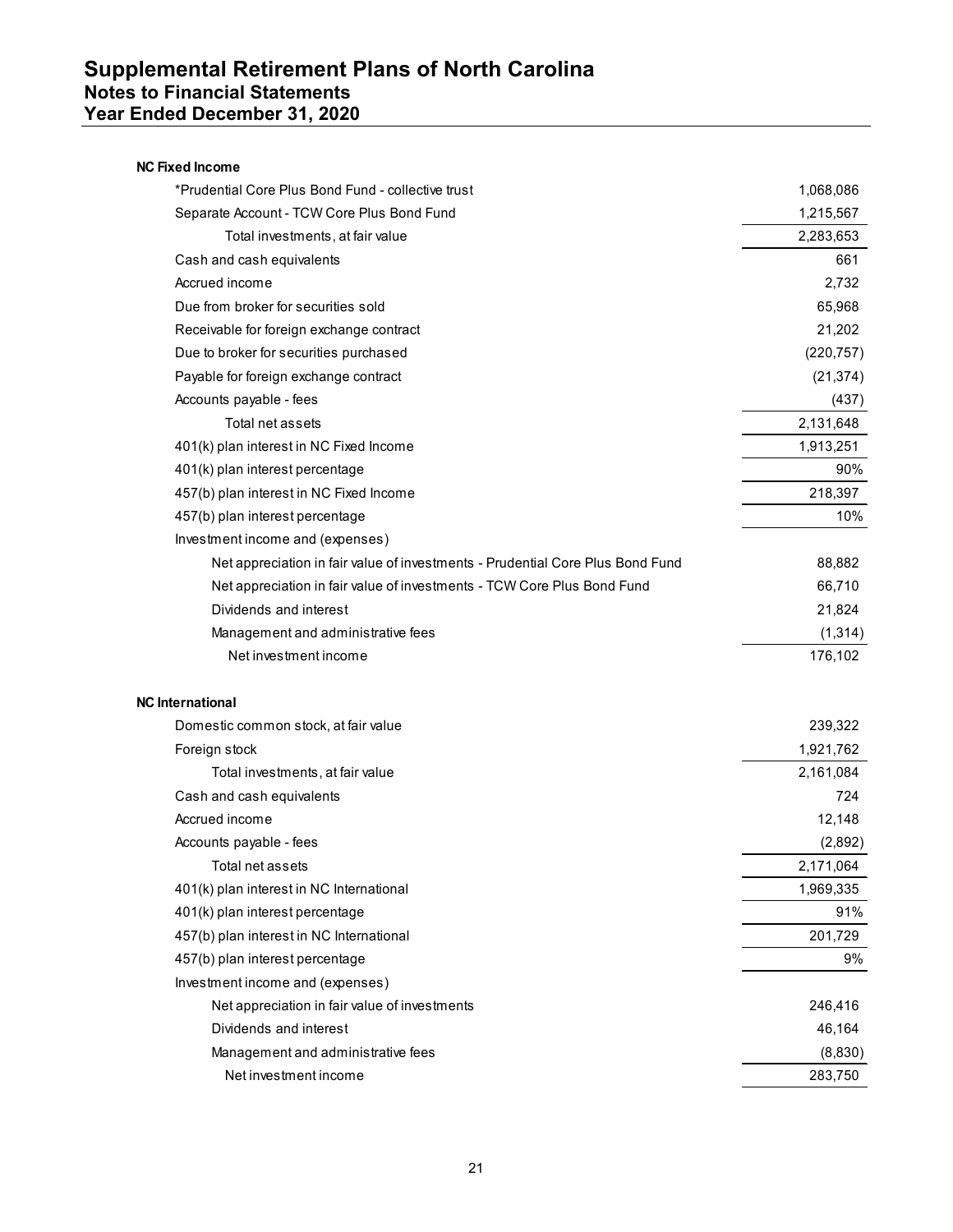# **Supplemental Retirement Plans of North Carolina Notes to Financial Statements Year Ended December 31, 2020**

| <b>NC Small MID CAP Index</b>                                                            |           |
|------------------------------------------------------------------------------------------|-----------|
| Blackrock Russell 2500 Collective Investment Fund, at fair value                         | 366,078   |
| 401(k) plan interest in NC Small MID CAP Index                                           | 327,138   |
| 401(k) plan interest percentage                                                          | 89%       |
| 457(b) plan interest in NC Small MID CAP Index                                           | 38,940    |
| 457(b) plan interest percentage                                                          | 11%       |
| Investment income                                                                        |           |
| Net appreciation in fair value of investments - collective trust                         | 58,781    |
| <b>NC Small MID CAP</b>                                                                  |           |
| Domestic common stock, at fair value                                                     | 1,006,646 |
| Cash and cash equivalents                                                                | 5         |
| Accrued interest income                                                                  | 651       |
| Due from broker for securities sold                                                      | 1,133     |
| Accounts payable - fees                                                                  | (848)     |
| Due to broker for securities purchased                                                   | (2,884)   |
| Total net assets                                                                         | 1,004,703 |
| 401(k) plan interest in NC Small MID CAP                                                 | 840,513   |
| 401(k) plan interest percentage                                                          | 84%       |
| 457(b) plan interest in NC Small MID CAP                                                 | 164,190   |
| 457(b) plan interest percentage                                                          | 16%       |
| Investment income and (expenses)                                                         |           |
| Net appreciation in fair value of investments                                            | 165,816   |
| Dividends and interest                                                                   | 9,847     |
| Management and administrative fees                                                       | (2,967)   |
| Net investment income                                                                    | 172,696   |
| NC U.S. Debt Index                                                                       |           |
| Blackrock U.S. Debt Index Non-Lendable Collective Investment Fund, at fair value         | 111,476   |
| 401(k) plan interest in NC U.S. Debt Index                                               | 89,957    |
| 401(k) plan interest percentage                                                          | 81%       |
| 457(b) plan interest in NC U.S. Debt Index                                               | 21,519    |
| 457(b) plan interest percentage                                                          | 19%       |
| Investment income                                                                        |           |
| Net appreciation in fair value of investments - collective trust                         | 7,039     |
| <b>NC International Index</b>                                                            |           |
| Blackrock MSCI ACWI ex-U.S. Index Non-Lendable Collective Investment Fund, at fair value | 89,940    |
| 401(k) plan interest in NC International Index                                           | 71,170    |
| 401(k) plan interest percentage                                                          | 79%       |
| 457(b) plan interest in NC International Index                                           | 18,770    |
| 457(b) plan interest percentage                                                          | 21%       |
| Investment income                                                                        |           |
| Net appreciation in fair value of investments - collective trust                         | 8,505     |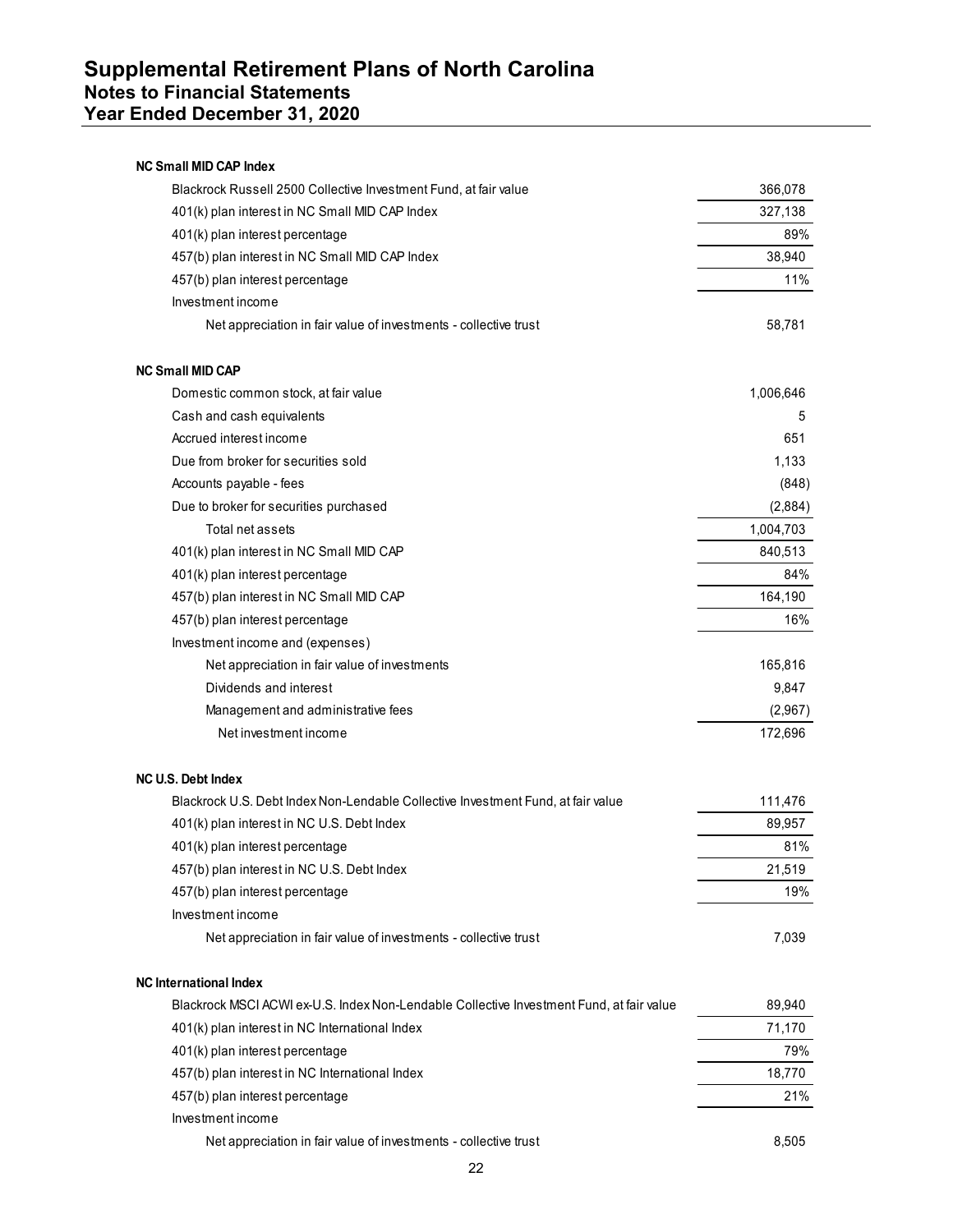#### **NC Inflation Responsive**

| 401(k) plan interest in NC Inflation Responsive<br>444,986<br>401(k) plan interest percentage<br>92%<br>457(b) plan interest in NC Inflation Responsive<br>39,923<br>457(b) plan interest percentage<br>8%<br>Investment income and (expenses)<br>Net appreciation in fair value of investments<br>14,164<br>Management and administrative fees<br>(392)<br>Net investment income<br>13,772<br>Fixed income securities, at fair value<br>310,699<br>Cash and cash equivalents<br>52<br>Accrued interest income<br>738<br>Accounts payable - fees<br>(27)<br>Total net assets<br>311,462<br>401(k) plan interest in NC TIPS<br>277,127<br>401(k) plan interest percentage<br>89%<br>457(b) plan interest in NC TIPS<br>34,335<br>11%<br>457(b) plan interest percentage<br>Investment income and (expenses)<br>19,980<br>Net appreciation in fair value of investments<br>Dividends and interest<br>1,770<br>Management and administrative fees<br>(96)<br>21,654<br>Net investment income<br>Total Pooled Separate Account SA - NC Asset<br>12,220,738<br>\$<br>\$<br>Total 401(k) plan interest in Pooled Separate Account SA-NC<br>10,839,205<br>89%<br>Total 401(k) plan interest percentage in Pooled Separate Account SA-NC<br>Total 457(b) plan interest in Pooled Separate Account SA-NC<br>1,381,533<br>\$<br>11%<br>Total 457(b) plan interest percentage in Pooled Separate Account SA-NC |                                                    |         |
|-----------------------------------------------------------------------------------------------------------------------------------------------------------------------------------------------------------------------------------------------------------------------------------------------------------------------------------------------------------------------------------------------------------------------------------------------------------------------------------------------------------------------------------------------------------------------------------------------------------------------------------------------------------------------------------------------------------------------------------------------------------------------------------------------------------------------------------------------------------------------------------------------------------------------------------------------------------------------------------------------------------------------------------------------------------------------------------------------------------------------------------------------------------------------------------------------------------------------------------------------------------------------------------------------------------------------------------------------------------------------------------------------------|----------------------------------------------------|---------|
|                                                                                                                                                                                                                                                                                                                                                                                                                                                                                                                                                                                                                                                                                                                                                                                                                                                                                                                                                                                                                                                                                                                                                                                                                                                                                                                                                                                                     | Blackrock Strategic Completion Fund, at fair value | 484,909 |
|                                                                                                                                                                                                                                                                                                                                                                                                                                                                                                                                                                                                                                                                                                                                                                                                                                                                                                                                                                                                                                                                                                                                                                                                                                                                                                                                                                                                     |                                                    |         |
|                                                                                                                                                                                                                                                                                                                                                                                                                                                                                                                                                                                                                                                                                                                                                                                                                                                                                                                                                                                                                                                                                                                                                                                                                                                                                                                                                                                                     |                                                    |         |
|                                                                                                                                                                                                                                                                                                                                                                                                                                                                                                                                                                                                                                                                                                                                                                                                                                                                                                                                                                                                                                                                                                                                                                                                                                                                                                                                                                                                     |                                                    |         |
|                                                                                                                                                                                                                                                                                                                                                                                                                                                                                                                                                                                                                                                                                                                                                                                                                                                                                                                                                                                                                                                                                                                                                                                                                                                                                                                                                                                                     |                                                    |         |
|                                                                                                                                                                                                                                                                                                                                                                                                                                                                                                                                                                                                                                                                                                                                                                                                                                                                                                                                                                                                                                                                                                                                                                                                                                                                                                                                                                                                     |                                                    |         |
|                                                                                                                                                                                                                                                                                                                                                                                                                                                                                                                                                                                                                                                                                                                                                                                                                                                                                                                                                                                                                                                                                                                                                                                                                                                                                                                                                                                                     |                                                    |         |
|                                                                                                                                                                                                                                                                                                                                                                                                                                                                                                                                                                                                                                                                                                                                                                                                                                                                                                                                                                                                                                                                                                                                                                                                                                                                                                                                                                                                     |                                                    |         |
|                                                                                                                                                                                                                                                                                                                                                                                                                                                                                                                                                                                                                                                                                                                                                                                                                                                                                                                                                                                                                                                                                                                                                                                                                                                                                                                                                                                                     |                                                    |         |
|                                                                                                                                                                                                                                                                                                                                                                                                                                                                                                                                                                                                                                                                                                                                                                                                                                                                                                                                                                                                                                                                                                                                                                                                                                                                                                                                                                                                     | <b>NC TIPS</b>                                     |         |
|                                                                                                                                                                                                                                                                                                                                                                                                                                                                                                                                                                                                                                                                                                                                                                                                                                                                                                                                                                                                                                                                                                                                                                                                                                                                                                                                                                                                     |                                                    |         |
|                                                                                                                                                                                                                                                                                                                                                                                                                                                                                                                                                                                                                                                                                                                                                                                                                                                                                                                                                                                                                                                                                                                                                                                                                                                                                                                                                                                                     |                                                    |         |
|                                                                                                                                                                                                                                                                                                                                                                                                                                                                                                                                                                                                                                                                                                                                                                                                                                                                                                                                                                                                                                                                                                                                                                                                                                                                                                                                                                                                     |                                                    |         |
|                                                                                                                                                                                                                                                                                                                                                                                                                                                                                                                                                                                                                                                                                                                                                                                                                                                                                                                                                                                                                                                                                                                                                                                                                                                                                                                                                                                                     |                                                    |         |
|                                                                                                                                                                                                                                                                                                                                                                                                                                                                                                                                                                                                                                                                                                                                                                                                                                                                                                                                                                                                                                                                                                                                                                                                                                                                                                                                                                                                     |                                                    |         |
|                                                                                                                                                                                                                                                                                                                                                                                                                                                                                                                                                                                                                                                                                                                                                                                                                                                                                                                                                                                                                                                                                                                                                                                                                                                                                                                                                                                                     |                                                    |         |
|                                                                                                                                                                                                                                                                                                                                                                                                                                                                                                                                                                                                                                                                                                                                                                                                                                                                                                                                                                                                                                                                                                                                                                                                                                                                                                                                                                                                     |                                                    |         |
|                                                                                                                                                                                                                                                                                                                                                                                                                                                                                                                                                                                                                                                                                                                                                                                                                                                                                                                                                                                                                                                                                                                                                                                                                                                                                                                                                                                                     |                                                    |         |
|                                                                                                                                                                                                                                                                                                                                                                                                                                                                                                                                                                                                                                                                                                                                                                                                                                                                                                                                                                                                                                                                                                                                                                                                                                                                                                                                                                                                     |                                                    |         |
|                                                                                                                                                                                                                                                                                                                                                                                                                                                                                                                                                                                                                                                                                                                                                                                                                                                                                                                                                                                                                                                                                                                                                                                                                                                                                                                                                                                                     |                                                    |         |
|                                                                                                                                                                                                                                                                                                                                                                                                                                                                                                                                                                                                                                                                                                                                                                                                                                                                                                                                                                                                                                                                                                                                                                                                                                                                                                                                                                                                     |                                                    |         |
|                                                                                                                                                                                                                                                                                                                                                                                                                                                                                                                                                                                                                                                                                                                                                                                                                                                                                                                                                                                                                                                                                                                                                                                                                                                                                                                                                                                                     |                                                    |         |
|                                                                                                                                                                                                                                                                                                                                                                                                                                                                                                                                                                                                                                                                                                                                                                                                                                                                                                                                                                                                                                                                                                                                                                                                                                                                                                                                                                                                     |                                                    |         |
|                                                                                                                                                                                                                                                                                                                                                                                                                                                                                                                                                                                                                                                                                                                                                                                                                                                                                                                                                                                                                                                                                                                                                                                                                                                                                                                                                                                                     |                                                    |         |
|                                                                                                                                                                                                                                                                                                                                                                                                                                                                                                                                                                                                                                                                                                                                                                                                                                                                                                                                                                                                                                                                                                                                                                                                                                                                                                                                                                                                     |                                                    |         |
|                                                                                                                                                                                                                                                                                                                                                                                                                                                                                                                                                                                                                                                                                                                                                                                                                                                                                                                                                                                                                                                                                                                                                                                                                                                                                                                                                                                                     |                                                    |         |
|                                                                                                                                                                                                                                                                                                                                                                                                                                                                                                                                                                                                                                                                                                                                                                                                                                                                                                                                                                                                                                                                                                                                                                                                                                                                                                                                                                                                     |                                                    |         |
|                                                                                                                                                                                                                                                                                                                                                                                                                                                                                                                                                                                                                                                                                                                                                                                                                                                                                                                                                                                                                                                                                                                                                                                                                                                                                                                                                                                                     |                                                    |         |
|                                                                                                                                                                                                                                                                                                                                                                                                                                                                                                                                                                                                                                                                                                                                                                                                                                                                                                                                                                                                                                                                                                                                                                                                                                                                                                                                                                                                     |                                                    |         |

\* Represents individual investment greater than or equal to 5% of the fair value of the Plans' investments

#### **Interest Rate Risk**

The Plans do not have a formal investment policy for managing exposure to fair value losses arising from increasing interest rates. The managers within the NC Fixed Income Fund and the NC TIPS Fund have duration targets relative to a specified benchmark. The maturities of the fixed income securities held in the NC Fixed Income Fund, the NC TIPS Fund and collective investment funds, which are subject to interest rate risk, as of December 31, 2020, are as follows: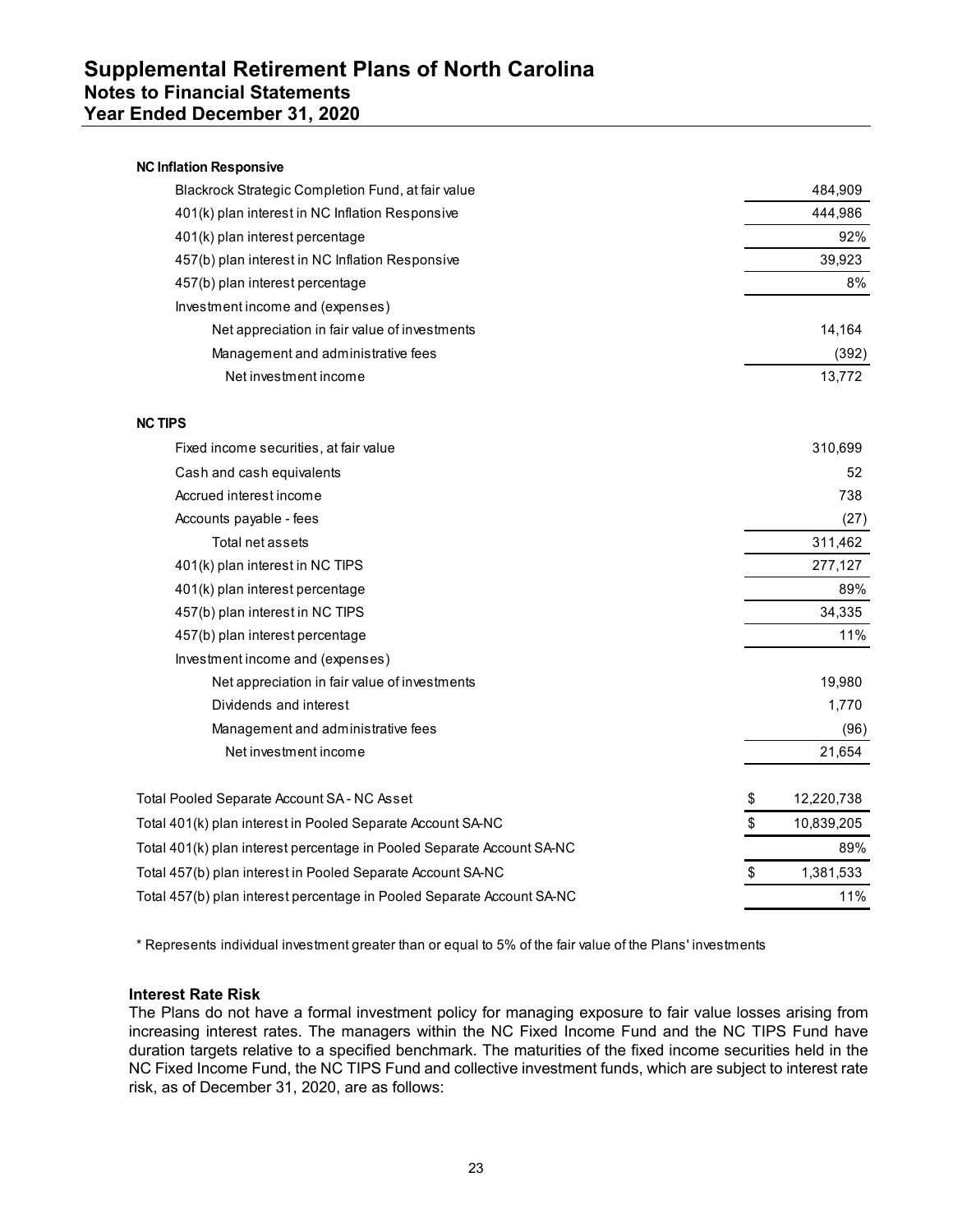# **Supplemental Retirement Plans of North Carolina Notes to Financial Statements Year Ended December 31, 2020**

#### **(in thousands of dollars)**

|                                     | <b>Investment Maturities (in Years) at Fair Market Value</b> |           |    |             |    |          |    |           |              |         |  |  |
|-------------------------------------|--------------------------------------------------------------|-----------|----|-------------|----|----------|----|-----------|--------------|---------|--|--|
| <b>Investment Type</b>              | <b>Fair Value</b>                                            |           |    | Less than 1 |    | 1 to $5$ |    | 6 to 10   | More than 10 |         |  |  |
| Collateralized mortgage obligations | \$                                                           | 49,493    | \$ | 28,550      | \$ |          | \$ | 5,497     | \$           | 15,446  |  |  |
| Mortgage pass throughs              |                                                              | 300,011   |    | 151,992     |    | 2,332    |    |           |              | 145,687 |  |  |
| Domestic corporate bonds            |                                                              | 192,465   |    | 13,592      |    | 30,312   |    | 39,392    |              | 109,169 |  |  |
| Asset-backed securities             |                                                              | 41,952    |    | 41,952      |    |          |    |           |              |         |  |  |
| Foreign corporate bonds             |                                                              | 34,045    |    |             |    | 12,314   |    | 5,346     |              | 16,385  |  |  |
| U.S. treasury securities            |                                                              | 824,351   |    | 54,101      |    | 460,141  |    | 258,285   |              | 51,824  |  |  |
| U.S. agencies securities            |                                                              | 1,398     |    |             |    | 625      |    | 442       |              | 331     |  |  |
| Foreign government bonds            |                                                              | 21,362    |    | 21,362      |    |          |    |           |              |         |  |  |
| State and local government bonds    |                                                              | 17,260    |    |             |    |          |    |           |              | 17,260  |  |  |
| Mutual funds                        |                                                              | 28,951    |    |             |    | 28,951   |    |           |              |         |  |  |
| Common/commingled fund              |                                                              |           |    |             |    |          |    |           |              |         |  |  |
| Collective investment funds         |                                                              | 87,538    |    | 87,538      |    |          |    |           |              |         |  |  |
| Fixed income core plus bond fund    |                                                              | 1,068,086 |    |             |    |          |    | 1,068,086 |              |         |  |  |
| Total                               | \$                                                           | 2,666,912 | \$ | 399.087     | \$ | 534,675  | \$ | 1,377,048 | \$           | 356,102 |  |  |

Investments may also include various collateralized mortgage obligations, mortgage pass-through securities, asset-backed securities, and commingled funds considered to be sensitive to changes in interest rates due to the existence of prepayment or conversion features.

#### *Collateralized Mortgage Obligation Securities*

A collateralized mortgage obligation ("CMO") refers to a type of mortgage-backed security that contains a pool of mortgages bundled together and sold as an investment. Organized by maturity and level of risk, CMOs receive cash flows as borrowers repay the mortgages that act as collateral on these securities. CMOs generate a return based upon either the payment of interest or principal on mortgages in an underlying pool. The relationship between interest rates and prepayments makes the fair value sensitive to changes in interest rates. In falling interest rate environments, the underlying mortgages are subject to a higher propensity of prepayments. In a rising interest rate environment, the opposite is true.

#### *Mortgage Pass-Through Securities*

A mortgage pass-through security is a security created when one or more mortgage holders form a pool of mortgages and sells shares or participation certificates in the pool. The cash flow from the collateral pool is "passed through" to the security holder as monthly payments of principal, interest, and prepayments. In falling interest rate environments, the underlying mortgages are subject to a higher propensity of prepayments. In a rising interest rate environment, the opposite is true.

## *Asset-Backed Securities*

Asset-backed securities are securities that are primarily serviced by the cash flows of a discrete pool of receivables or other financial assets, either fixed or revolving, that by their terms convert into cash within a finite time period, plus any rights or other assets designed to assure the servicing or timely distribution of proceeds to the security holders.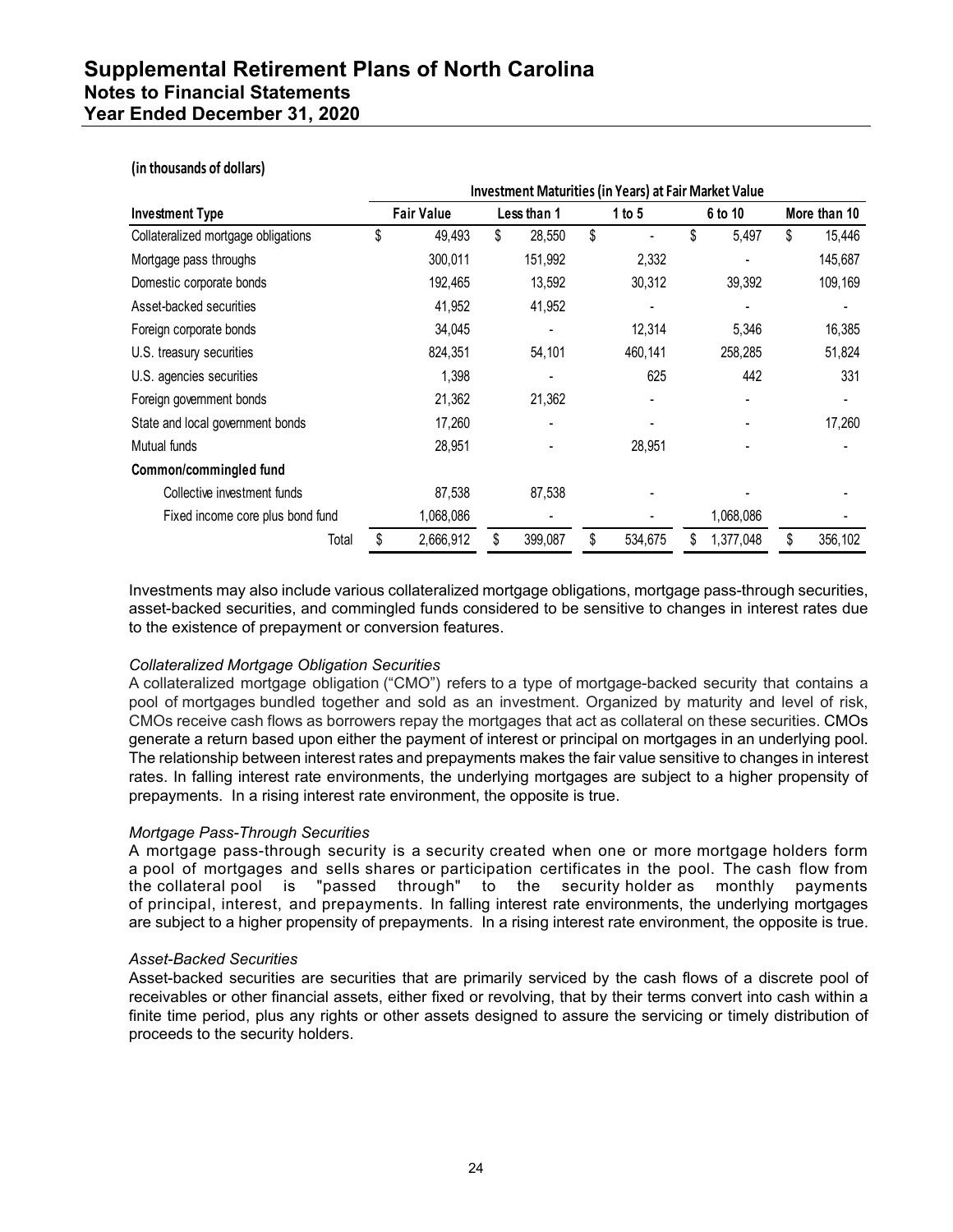# **Supplemental Retirement Plans of North Carolina Notes to Financial Statements Year Ended December 31, 2020**

#### *Commingled Funds*

The Plans own units in a commingled fixed income core plus bond fund and in a short-term collective investment trust. The weighted average maturity of the Prudential Core Plus Bond Fund, which is a common/commingled fund and included in the NC Fixed Income Fund in the Pooled Account of the Plans, is approximately 9 years. As a result, the fund is sensitive to changes in interest rates.

## **Credit Risk**

Credit risk is the risk an issuer or other counterparty to an investment will not fulfill its obligations, such as the chance that a bond issuer will fail to pay interest or principal in a timely manner, or that negative perceptions of the issuer's ability to make these payments will cause security prices to decline. These circumstances may arise due to a variety of factors such as financial weakness, bankruptcy, litigation and/or adverse political developments. Certain fixed income securities, including obligations of the U.S. government or those explicitly guaranteed by the U.S. government, are not considered to have credit risk. The Plans do not have a formal policy to limit credit risk.

A bond's credit quality is an assessment of the issuer's ability to pay interest on the bond, and ultimately to repay the principal. Credit quality is evaluated by one of the independent bond-rating agencies - for example, Moody's Investors Service ("Moody's"), Standard and Poor's ("S&P"), or Fitch Ratings ("Fitch"). The lower the rating, the greater the chance, in the rating agency's opinion, that the bond issuer will default or fail to meet its payment obligations. Generally, the lower a bond's credit rating, the higher its yield should be to compensate for the additional risk. The investment guidelines applicable to the NC Fixed Income Fund place restrictions on the total risk exposure of the fund and specifically the concentration of the debt securities in which the fund invests. The managers within the NC Fixed Income Fund also have limits on the allocation to high yield securities. The investment guidelines for the NC TIPS Fund limit non-cash sweep investments to U.S. Treasury Inflation Protected Securities ("TIPS") and TIPS futures. U.S. TIPS are backed by the full faith and credit of the U.S. government.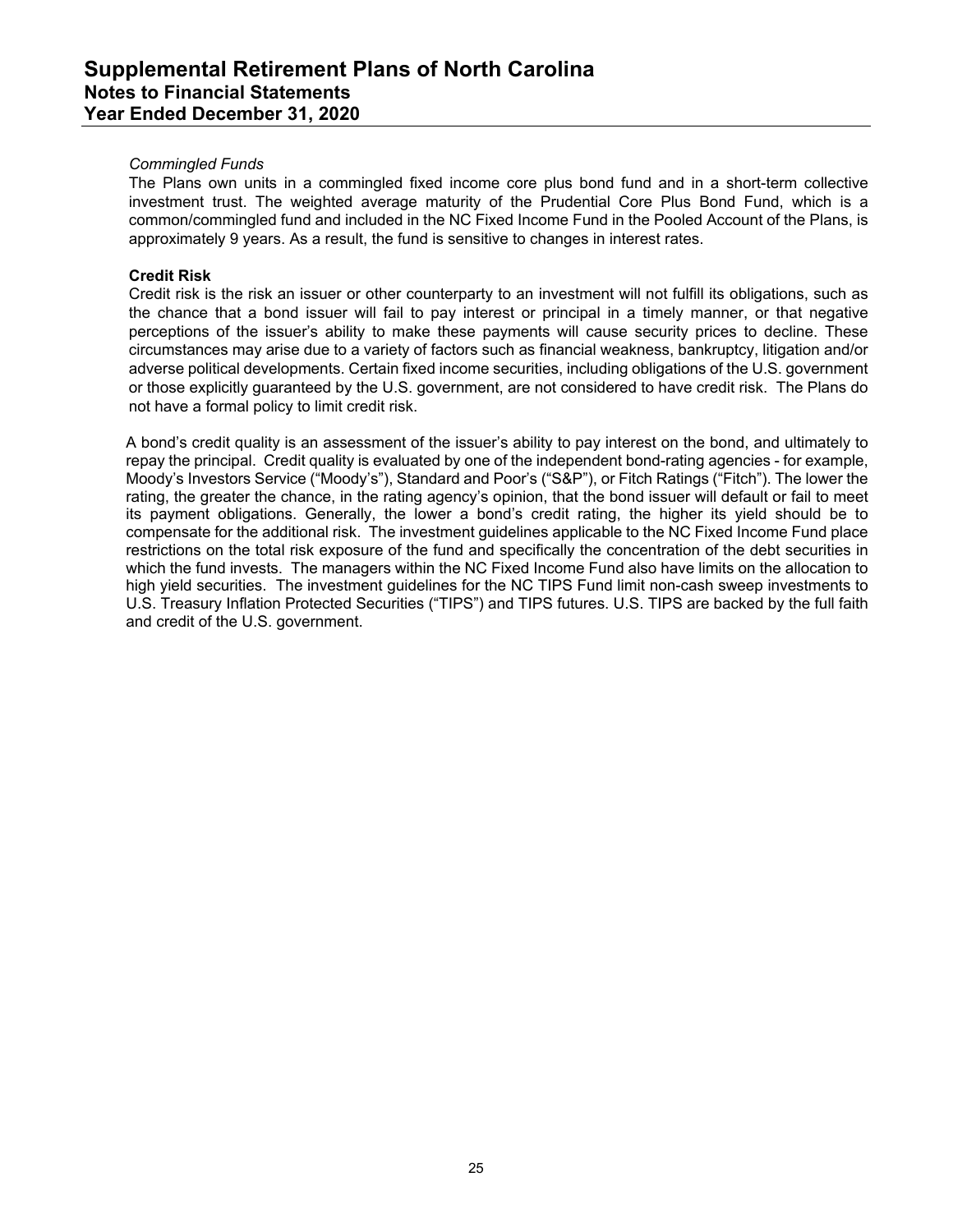The following table presents the rating of debt securities held in the NC Fixed Income Fund, the NC TIPS Fund and collective investment funds, as of December 31, 2020:

## **(in thousands of dollars)**

|                                     |                   |           |  |         |  |                |  |                | Less than           |         |           |                                          |         |
|-------------------------------------|-------------------|-----------|--|---------|--|----------------|--|----------------|---------------------|---------|-----------|------------------------------------------|---------|
| Investment Type                     | <b>Fair Value</b> | Aaa / AAA |  | Aa / AA |  | $A/A$ -/ $A$ + |  | Baa/BBB        | investment<br>grade | Unrated |           | <b>Exempt from</b><br>credit quality (1) |         |
| Collateralized mortgage obligations | \$<br>49,493      | \$        |  | 22,887  |  | 89             |  | 2,142          | \$<br>19,038        |         | 5,337     |                                          |         |
| Mortgage pass throughs              | 300,011           | ۰         |  | 237,198 |  |                |  |                |                     |         |           |                                          | 62,813  |
| Domestic corporate bonds            | 192,465           | 18,223    |  | 10,858  |  | 19,130         |  | 104,137        | 39,735              |         | 382       |                                          |         |
| Asset-backed securities             | 41,952            | 510       |  | 2,794   |  | 1,857          |  |                | 36,791              |         |           |                                          |         |
| Foreign corporate bonds             | 34,045            | ٠         |  | 2,179   |  | 2,687          |  | 22,368         | 6,763               |         | 48        |                                          |         |
| U.S. treasury securities            | 824,351           |           |  |         |  |                |  |                |                     |         |           |                                          | 824,351 |
| U.S. agencies securities            | 1,398             | ۰         |  | 1,398   |  |                |  | $\blacksquare$ | ٠                   |         |           |                                          |         |
| Foreign government bonds            | 21,362            |           |  |         |  | 21,362         |  |                |                     |         |           |                                          |         |
| State and local government bonds    | 17,260            |           |  | 13,392  |  | 3,218          |  | 650            |                     |         |           |                                          |         |
| Mutual funds                        | 28,951            | ۰         |  |         |  | ٠              |  |                | ۰                   |         | 28,951    |                                          |         |
| Common/commingled fund              |                   |           |  |         |  |                |  |                |                     |         |           |                                          |         |
| Collective investment funds         | 87,538            |           |  |         |  |                |  |                |                     |         | 87,538    |                                          |         |
| Fixed income core plus bond fund    | 1,068,086         |           |  |         |  |                |  |                |                     |         | 1,068,086 |                                          |         |
| Total                               | \$<br>2,666,912   | 18,733    |  | 290,706 |  | 48,343         |  | 129,297        | \$<br>102,327       |         | 1,190,342 |                                          | 887,164 |

(1) Obligations of the United States Government or obligations explicitly guaranteed by the United States Government are not considered to have credit risk and do not require disclosure of credit quality.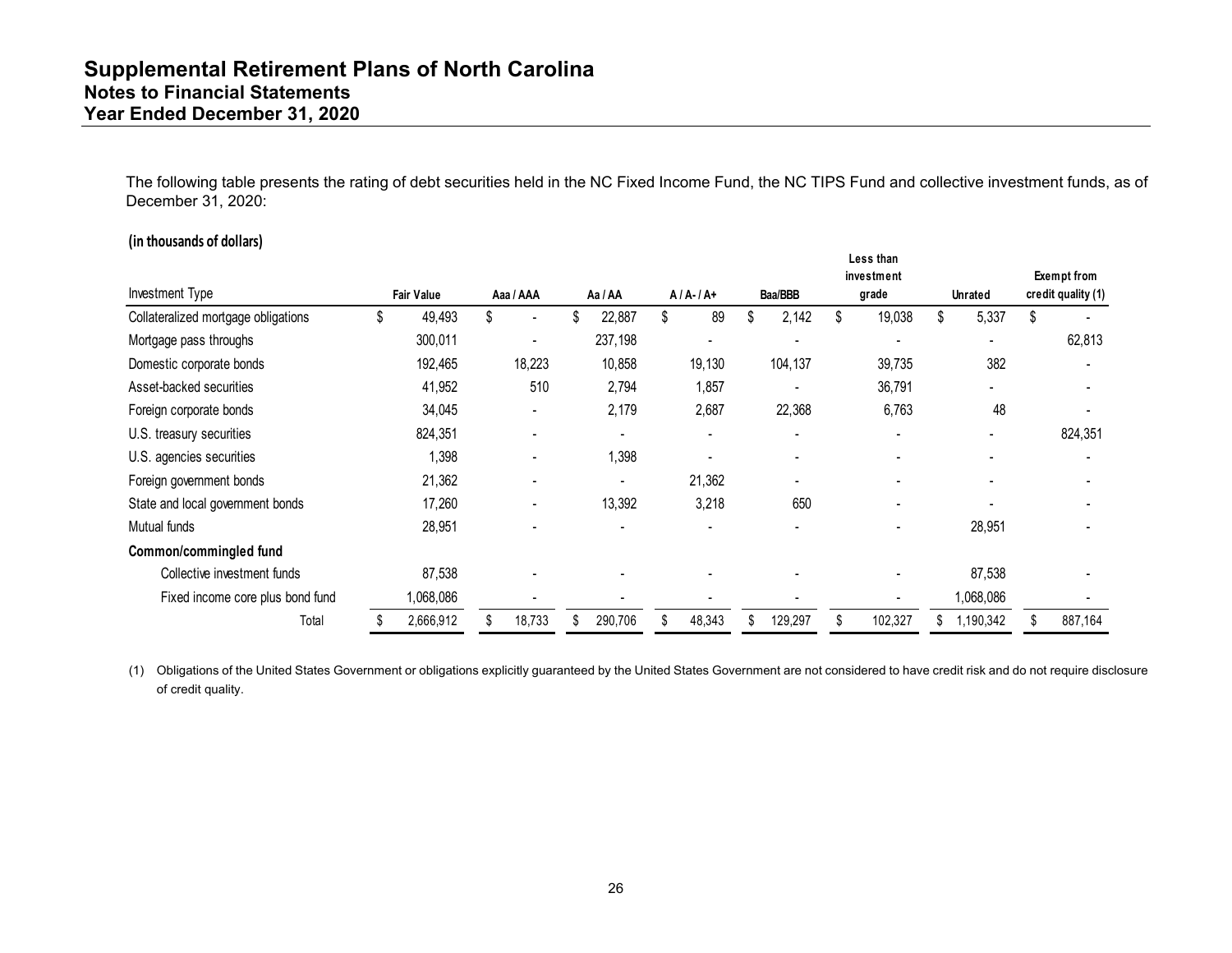# **Supplemental Retirement Plans of North Carolina Notes to Financial Statements Year Ended December 31, 2020**

#### *Commingled Funds*

The Fixed Income Core Plus Bond Fund, which is a common/commingled fund and included in the NC Fixed Income Fund of the Pooled Account, has approximately 81% of its debt securities rated BBB or better including 44% of which are rated AAA at December 31, 2020.

#### **Custodial Credit Risk**

The custodial credit risk for investments is the risk that, in the event of the failure of the counterparty to a transaction, the Plans will not be able to recover the value of investment and other securities that are in the possession of an outside third party. Investment securities are exposed to custodial credit risk if the securities are uninsured, are not registered in the name of the government, and are held by either the counterparty or the counterparty's trust department or agent but not in the government's name. The Plans do not have a formal policy to limit custodial credit risk.

#### **Concentration of Credit Risk**

Concentration of credit risk is the risk of loss attributed to the magnitude of a Plan's investment in a single issuer. Money market funds and external investment pools are excluded from this disclosure requirement. Obligations explicitly guaranteed by the U.S. Government are not considered to have credit risk. The Plans do not have a formal policy to limit concentration of credit risk. Included in the Pooled Account are investments in individual collective trust funds under the various index funds and fixed-income options. Such funds that equal 5% or more of the fair value of the Plan's investments are the Russell 2500 Index Fund holdings within the NC Small/Mid Cap Fund and the NC Small/Mid Cap Index Fund, and the collective trust/index funds identified with an asterisk in the presentation of the Pooled Account table within this footnote. The investment manager guidelines, as part of each Investment Management Agreement, place restrictions on the concentration of the securities in which the funds invest.

## **Foreign Currency Risk**

Foreign currency risk is the risk that changes in exchange rates will adversely affect the fair value of an investment or a deposit. There is no formally adopted investment policy to limit foreign currency exposure. The foreign investments, primarily in the NC International Fund, expose the Plans to foreign currency risk.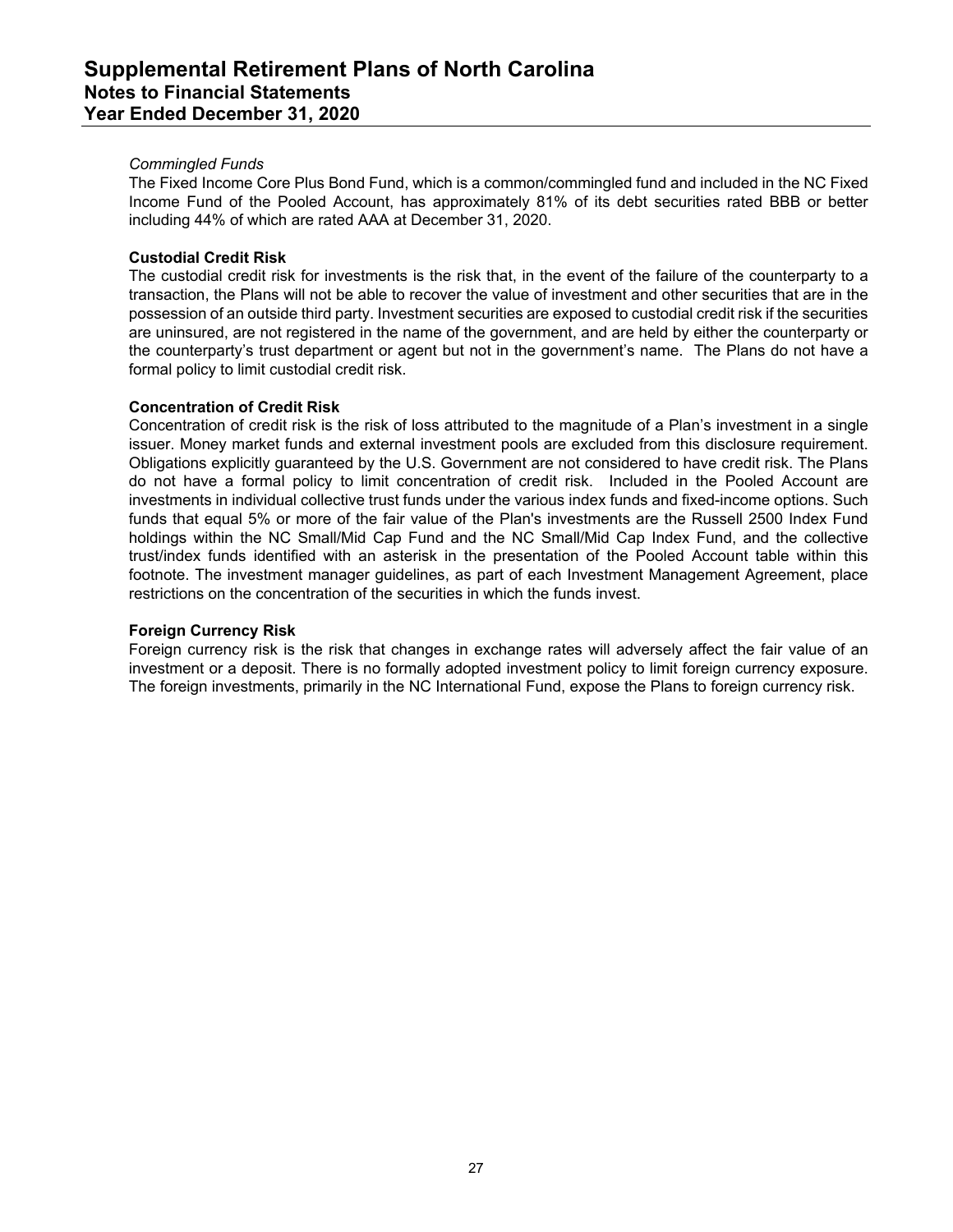The following table presents in U.S. dollars the Pooled Account exposure to foreign currency as of December 31, 2020:

#### **Currency (in thousands of dollars)**

| Euro                  | \$<br>459,144   |
|-----------------------|-----------------|
| Japanese Yen          | 364,127         |
| <b>Pound Sterling</b> | 277,254         |
| Hong Kong Dollar      | 257,357         |
| Swiss Franc           | 103,070         |
| New Taiwan Dollar     | 99,488          |
| Indian Rupee          | 56,957          |
| South Korean Won      | 56,308          |
| Swedish Krona         | 53,304          |
| Singapore Dollar      | 42,140          |
| Danish Krone          | 35,443          |
| Australian Dollar     | 31,451          |
| Chinese Yuan Renminbi | 25,167          |
| South African Rand    | 20,395          |
| Canadian Dollar       | 20,270          |
| Brazil Real           | 9,786           |
| Indonesian Rupiah     | 5,581           |
| Mexican Peso          | 4,520           |
|                       | \$<br>1,921,762 |

#### **5. Stable Value Fund**

The NC Stable Value Fund consists of four synthetic guaranteed investment contracts, a separate account guaranteed investment contract, and a short-term investment fund. Galliard provides the professional management and oversight of the NC Stable Value Fund.

With the synthetic guaranteed investment contracts ("synthetic GICs"), the Plans own the underlying assets and negotiate a wrap contract for insurance protection. Because the synthetic GICs are fully benefitresponsive and nonparticipating investments, contract value, which approximates fair value, is the relevant measurement attribute for that portion of the net position attributable to the synthetic GIC. Contract value represents contributions made under the contract, plus earnings, less participant withdrawals and administrative expenses. Participants may ordinarily direct the withdrawal or transfer of all or a portion of their investment at contract value. The interest crediting rate is reset, at a minimum, on a quarterly basis to reflect the performance of the underlying portfolio wrapped by the contract. The compound crediting rate methodology uses a formula to smooth out the gains or losses on the fixed income investments that back the wrap contract. The formula components are the current contract value, the fair value of the underlying portfolio, the annualized weighted average yield to maturity (or yield to worst) of the underlying portfolio and the weighted average (or effective) duration of the underlying portfolio. The change in these factors from quarter to quarter impacts future crediting rate. The crediting rates of the contract may not fall below zero.

The separate account GIC is a fully benefit-responsive contract where the issuer owns the underlying investments, which are segregated for the benefit of the Plans. A separate account GIC is valued at contract value as the relevant measurement attribute for that portion of the net position attributable to the separate account GIC. Contract value represents contributions made under the contract, plus earnings, less participant withdrawals and administrative expenses. Participants may ordinarily direct the withdrawal or transfer of all or a portion of their investment at contract value. The interest crediting rate is reset, at a minimum, on a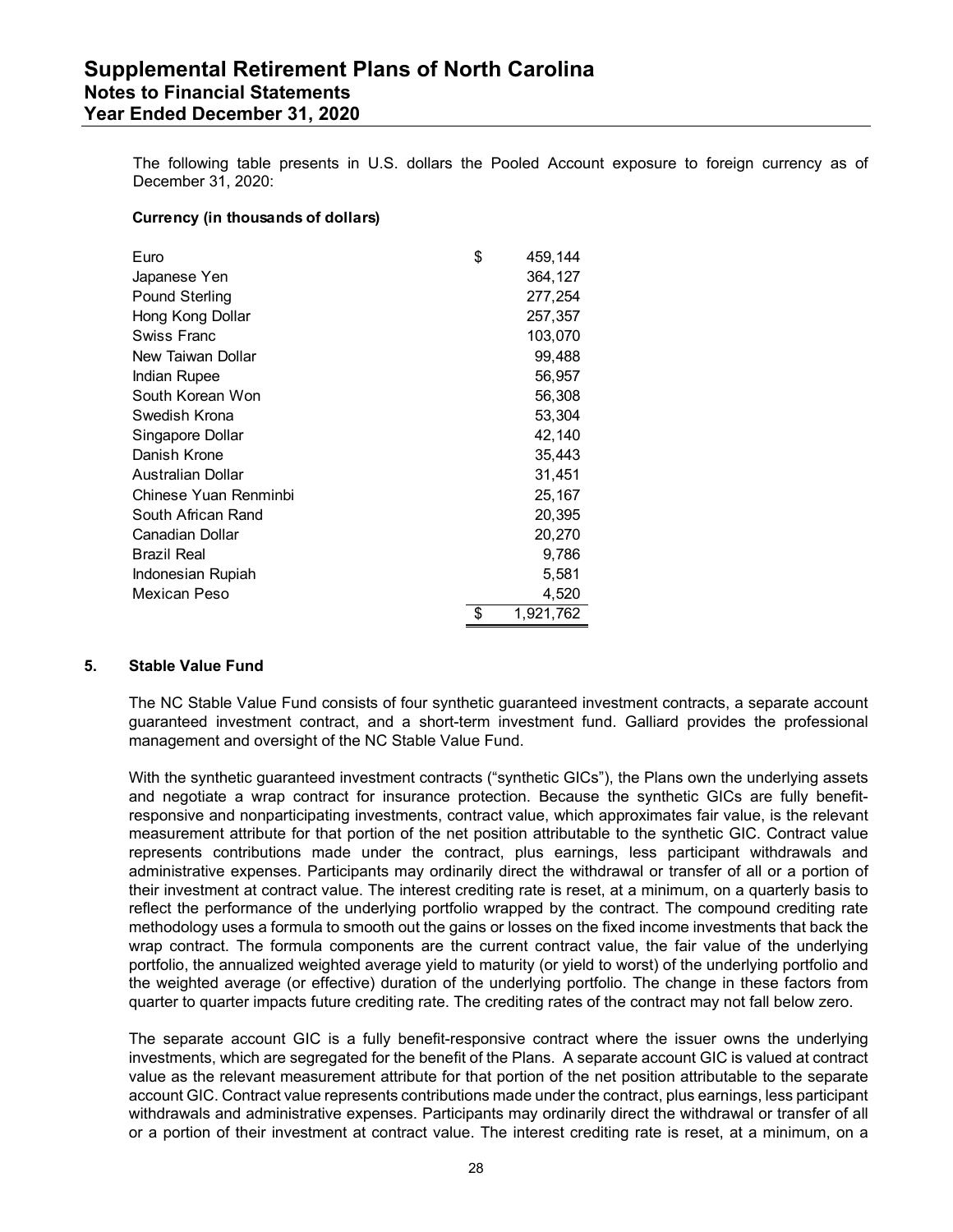quarterly basis to reflect the performance of the underlying portfolio wrapped by the contract. The compound crediting rate methodology uses a formula to smooth out the gains or losses on the fixed-income investments that back the wrap contract. The formula components are the current contract value, the fair value of the underlying portfolio, the annualized weighted average yield to maturity of the underlying portfolio and the weighted average duration of the underlying portfolio. The change in these factors from quarter to quarter impacts the future crediting rate. The crediting rate may not fall below zero.

The five wrap contract issuers are Prudential, Nationwide Life, American General, Transamerica Life, and MetLife. Wrap contract issuers maintain a book value asset or fund balance and report the yield credited on that book balance ("interest crediting rate"). The contracts are issued by insurance companies which guarantee the return of principal and a stated rate of interest. The contracts do not provide protection from all defaulting events of the underlying fixed income investments, which could result in a negative return on the fund.

The contracts are described as follows:

*Prudential Synthetic GIC -* The Plans have a fully benefit-responsive synthetic GIC with Prudential. The contract covers a fixed income separate account managed by Jennison, a fixed income separate account managed by Prudential, and a fixed income separate account managed by Galliard. The Plans own the securities within the fixed income separate accounts. At December 31, 2020, the Prudential wrap contract covering the fixed income investment had no fair value. Wells Fargo Bank was the custodian for the underlying investments as of December 31, 2020 and through March 31, 2021. On April 1, 2021, BNY Mellon became the custodian for the underlying investments.

*Nationwide Life Synthetic GIC -* The Plans have a fully benefit-responsive synthetic GIC with Nationwide Life. The contract covers two fixed income separate accounts managed by Galliard. The Plans own the securities within the fixed income separate accounts. At December 31, 2020, there was no fair value to the wrap contract. Wells Fargo Bank was the custodian for the underlying investments as of December 31, 2020 and through March 31, 2021. On April 1, 2021, BNY Mellon became the custodian for the underlying investments.

*American General Synthetic GIC -* The Plans have a fully benefit-responsive synthetic GIC with American General. The contract covers a fixed income separate account managed by Payden & Rygel and a fixed income separate account managed by Galliard. All of the underlying investments are owned by the Plans. At December 31, 2020, there was no fair value to the wrap contract. Wells Fargo Bank was the custodian for the underlying investments as of December 31, 2020 and through March 31, 2021. On April 1, 2021, BNY Mellon became the custodian for the underlying investments.

*Transamerica Life Synthetic GIC -* The Plans have a fully benefit-responsive synthetic GIC with Transamerica Life. The contract covers a fixed income separate account managed by TCW and two fixed income separate accounts managed by Galliard. All of the underlying investments are owned by the Plans. At December 31, 2020, there was no fair value to the wrap contract. Wells Fargo Bank was the custodian for the underlying investments as of December 31, 2020 and through March 31, 2021. On April 1, 2021, BNY Mellon became the custodian for the underlying investments.

*MetLife Insurance Company Separate Account* – The Plans have a fully benefit-responsive separate account GIC with MetLife. The separate account GIC is backed by assets invested in a pooled insurance separate account, a portfolio owned by the life insurance company but invested outside the insurance company's general investment account and managed by Dodge & Cox. The assets of the separate account are held for the benefit of the Plans and certain other plans and stated in the financial statements at contract value, which was \$245 million at December 31, 2020. The fair value of the Plans' portion of the assets in the separate account was reported by MetLife to be \$260 million. The Bank of New York Mellon is the custodian for the underlying investments. At December 31, 2020, there was no fair value to the wrap contract.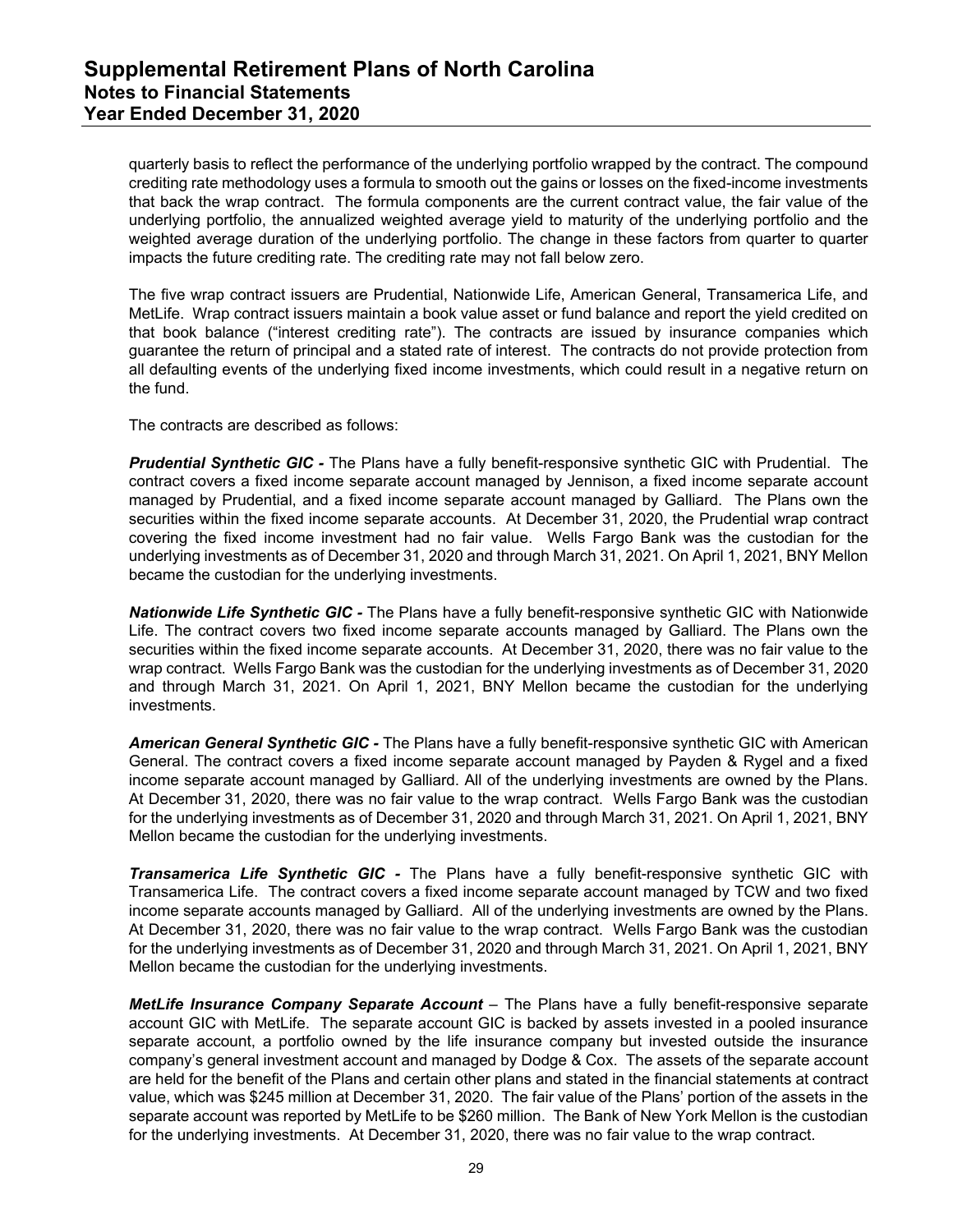*Wells Fargo/BlackRock Short Term Investment Fund* - This segment of the portfolio is invested in a shortterm investment fund trusteed by Wells Fargo and managed by BlackRock, where the underlying securities are held at amortized cost (net asset value). The amortized cost accounting used in the fund very closely approximates the fair market value of the investments. The Plans' investments in this fund are included in the disclosures of risk. At December 31, 2020, the fair value of the assets in the Wells Fargo/BlackRock Short Term Investment Fund was \$48 million.

#### **Interest Crediting Rate for Fully Benefit-Responsive Contracts**

The interest crediting rate is based on a formula agreed upon with the issuer within the contracts. Such interest rates are reviewed on a quarterly basis for resetting.

| <b>Yields and Interest Crediting Rate Ranges for 2020</b> | Earnings (1) | <b>Interest Crediting</b><br>Rate (net of fees) |
|-----------------------------------------------------------|--------------|-------------------------------------------------|
| <b>Prudential Synthetic GIC</b>                           |              | $2.63\% - 2.87\%$                               |
| Jennison Fixed Income Separate Account                    | 0.63%        |                                                 |
| Prudential Fixed Income Separate Account                  | 1.02%        |                                                 |
| Galliard Short Fixed Income Separate Account              | 0.39%        |                                                 |
| Nationwide Life Synthetic GIC                             |              | $2.17\% - 2.73\%$                               |
| Galliard Short Fixed Income Separate Account              | 0.39%        |                                                 |
| Galliard Intermediate Fixed Income Separate Account       | 0.80%        |                                                 |
| American General Synthetic GIC                            |              | $2.32\% - 2.62\%$                               |
| Payden & Rygel Fixed Income Separate Account              | 0.94%        |                                                 |
| Galliard Short Fixed Income Separate Account              | 0.39%        |                                                 |
| Transamerica Life Synthetic GIC                           |              | $2.22\% - 2.53\%$                               |
| TCW Fixed Income Separate Account                         | 0.67%        |                                                 |
| Galliard Short Fixed Income Separate Account              | 0.39%        |                                                 |
| Galliard Intermediate Fixed Income Separate Account       | 0.80%        |                                                 |
| MetLife Insurance Company Separate Account                | 0.90%        | $2.77\% - 2.99\%$                               |

(1) Represents the portfolio's yield to maturity at December 31, 2020.

#### **Fair Value of Fully Benefit-Responsive Contracts**

The fair values for which the Plans do not directly own the underlying assets are previously disclosed in the MetLife Insurance Company Separate Account section of this note. The fair values of the fully benefitresponsive contracts for which the Plans own the underlying assets at December 31, 2020 are as follows: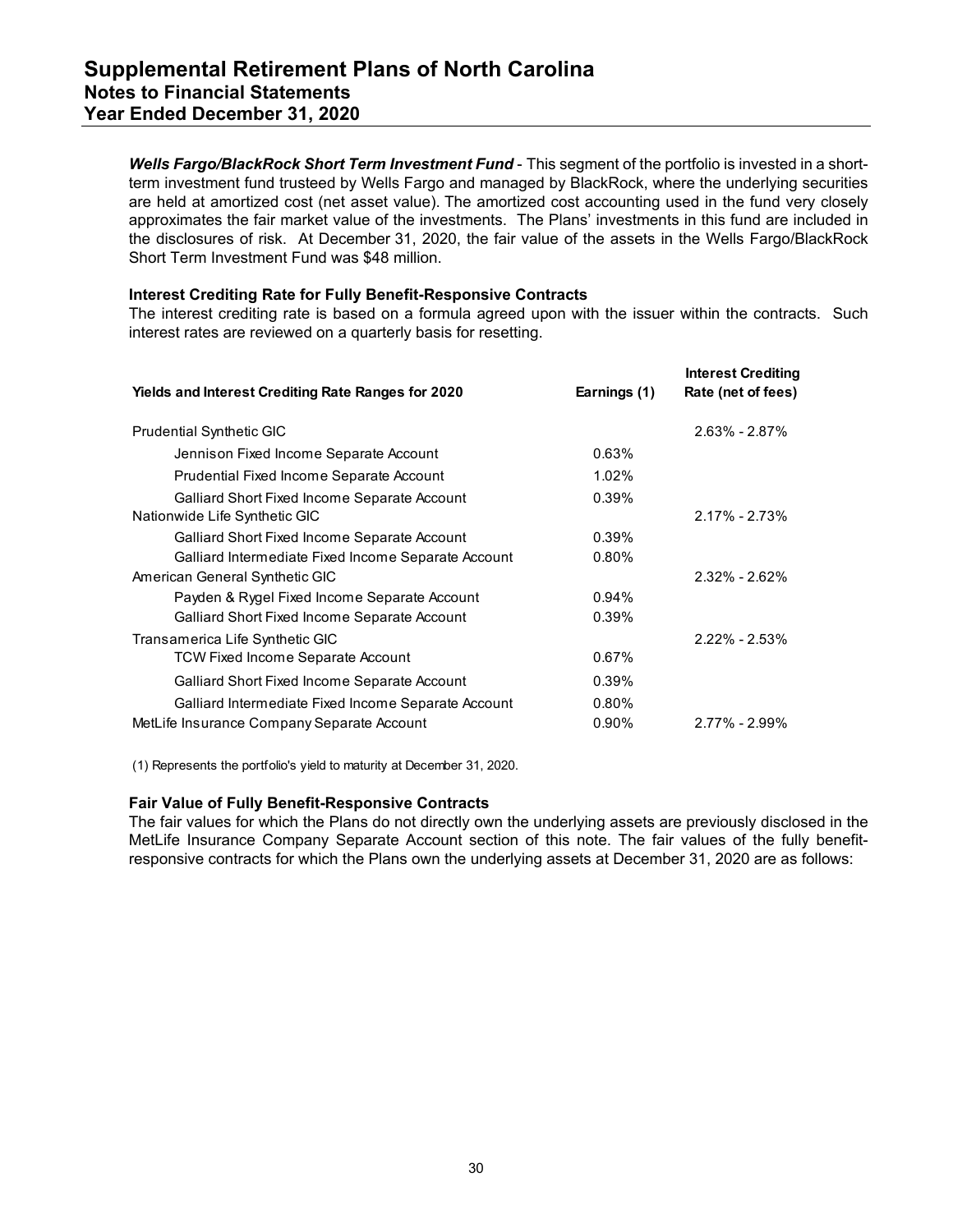| (in thousands of dollars)                                            |  | 401(k) Plan<br>Total<br><b>Contract Value</b> |   | 401(k) Plan<br>Underlying<br><b>Investments</b><br><b>Fair Value</b> | 457(b) Plan<br>Total<br><b>Contract Value</b> | 457(b) Plan<br><b>Underlying</b><br><b>Investments Fair</b><br>Value |         |
|----------------------------------------------------------------------|--|-----------------------------------------------|---|----------------------------------------------------------------------|-----------------------------------------------|----------------------------------------------------------------------|---------|
| Prudential Synthetic GIC - Fixed Income Separate Accounts (1)        |  | 482.727                                       | S | 513.837                                                              | \$<br>96.083                                  | \$                                                                   | 102,274 |
| Nationwide Life Synthetic GIC - Fixed Income Separate Accounts (2)   |  | 403.134                                       |   | 418,149                                                              | 80.240                                        |                                                                      | 83,229  |
| American General Synthetic GIC - Fixed Income Separate Accounts (3)  |  | 385.836                                       |   | 402,225                                                              | 76.797                                        |                                                                      | 80,059  |
| Transamerica Life Synthetic GIC - Fixed Income Separate Accounts (4) |  | 453,897                                       |   | 475,080                                                              | 90,344                                        |                                                                      | 94,561  |
| <b>Total Synthetic GIC Components</b>                                |  | 1,725,594                                     |   | 1,809,291                                                            | 343,464                                       |                                                                      | 360,123 |

(1) There are three separate accounts in the Prudential Synthetic GIC - Prudential Fixed Income Separate Account, Jennison Fixed Income Separate Account, and Galliard Short Fixed Income Separate Account.

(2) There are two separate accounts in the Nationwide Life Synthetic GIC - Galliard Intermediate Fixed Income Separate Account and Galliard Short Fixed Income Separate Account.

(3) There are two separate accounts in the American General Synthetic GIC - Payden & Rygel Fixed Income Separate Account and Galliard Short Fixed Income Separate Account.

(4) There are three separate accounts in the Transamerica Life Synthetic GIC - TCW Fixed Income Separate Account, Galliard Short Fixed Income Separate Account, and Galliard Intermediate Fixed Income Separate Account.

#### **Interest Rate Risk**

The fixed income securities underlying the synthetic GICs and separate account GICs are subject to interest rate risk. The Plans do not have a formal policy to limit interest rate risk. The fund's underlying investment manager guidelines and duration guidelines seek to manage the overall fund's exposure to interest rate risk. The maturities of the securities underlying the GICs owned by the Plans as of December 31, 2020 are as follows:

|                                       |    |                   | Investment Maturities (in Years) at Fair Market Value (1) |                |    |                          |         |         |              |         |  |  |  |
|---------------------------------------|----|-------------------|-----------------------------------------------------------|----------------|----|--------------------------|---------|---------|--------------|---------|--|--|--|
| <b>Investment Type</b>                |    | <b>Fair Value</b> |                                                           | Less Than 1    |    | 1 to 5                   | 6 to 10 |         | More Than 10 |         |  |  |  |
| Collateralized mortgage obligations   | \$ | 16,196            | \$                                                        | ٠              | S  | $\overline{\phantom{a}}$ | \$      |         | \$           | 16,196  |  |  |  |
| Commercial mortgage-backed securities |    | 82,828            |                                                           |                |    | 763                      |         | 1.010   |              | 81,055  |  |  |  |
| Mortgage pass throughs                |    | 440,229           |                                                           | 15.134         |    | 22.785                   |         | 32.203  |              | 370,107 |  |  |  |
| Domestic corporate bonds              |    | 463,415           |                                                           | 41,904         |    | 250.569                  |         | 147,070 |              | 23,872  |  |  |  |
| Asset-backed securities               |    | 248,102           |                                                           | 22,183         |    | 191,059                  |         | 19,407  |              | 15,453  |  |  |  |
| Foreign corporate bonds               |    | 112.780           |                                                           | 20,323         |    | 67.879                   |         | 21.694  |              | 2,884   |  |  |  |
| U.S. treasury securities              |    | 607,561           |                                                           | 18,225         |    | 539,996                  |         | 44,297  |              | 5,043   |  |  |  |
| U.S. agencies securities              |    | 45,125            |                                                           | $\blacksquare$ |    | 9,592                    |         | 22,611  |              | 12,922  |  |  |  |
| Foreign government bonds              |    | 10,598            |                                                           | 204            |    | 5,533                    |         | 4,861   |              | ۰       |  |  |  |
| State and local government bonds      |    | 93,772            |                                                           | 3,400          |    | 44,062                   |         | 34,359  |              | 11,951  |  |  |  |
| Common/commingled fund                |    |                   |                                                           |                |    |                          |         |         |              |         |  |  |  |
| Collective investment funds           |    | 125,110           |                                                           | 125,110        |    |                          |         |         |              |         |  |  |  |
| Total                                 |    | 2,245,716         | \$                                                        | 246,483        | \$ | 1,132,238                | \$      | 327,512 |              | 539,483 |  |  |  |

#### **(in thousands of dollars)**

(1) Assets for which the Plans do not directly own the underlying securities are excluded from this chart.

Investments may also include various collateralized mortgage obligations, mortgage pass-through securities, asset-backed securities, and commingled funds that are considered to be sensitive to changes in interest rates due to the existence of prepayment or conversion features.

#### *Collateralized Mortgage Obligation Securities*

A collateralized mortgage obligation ("CMO") refers to a type of mortgage-backed security that contains a pool of mortgages bundled together and sold as an investment. Organized by maturity and level of risk,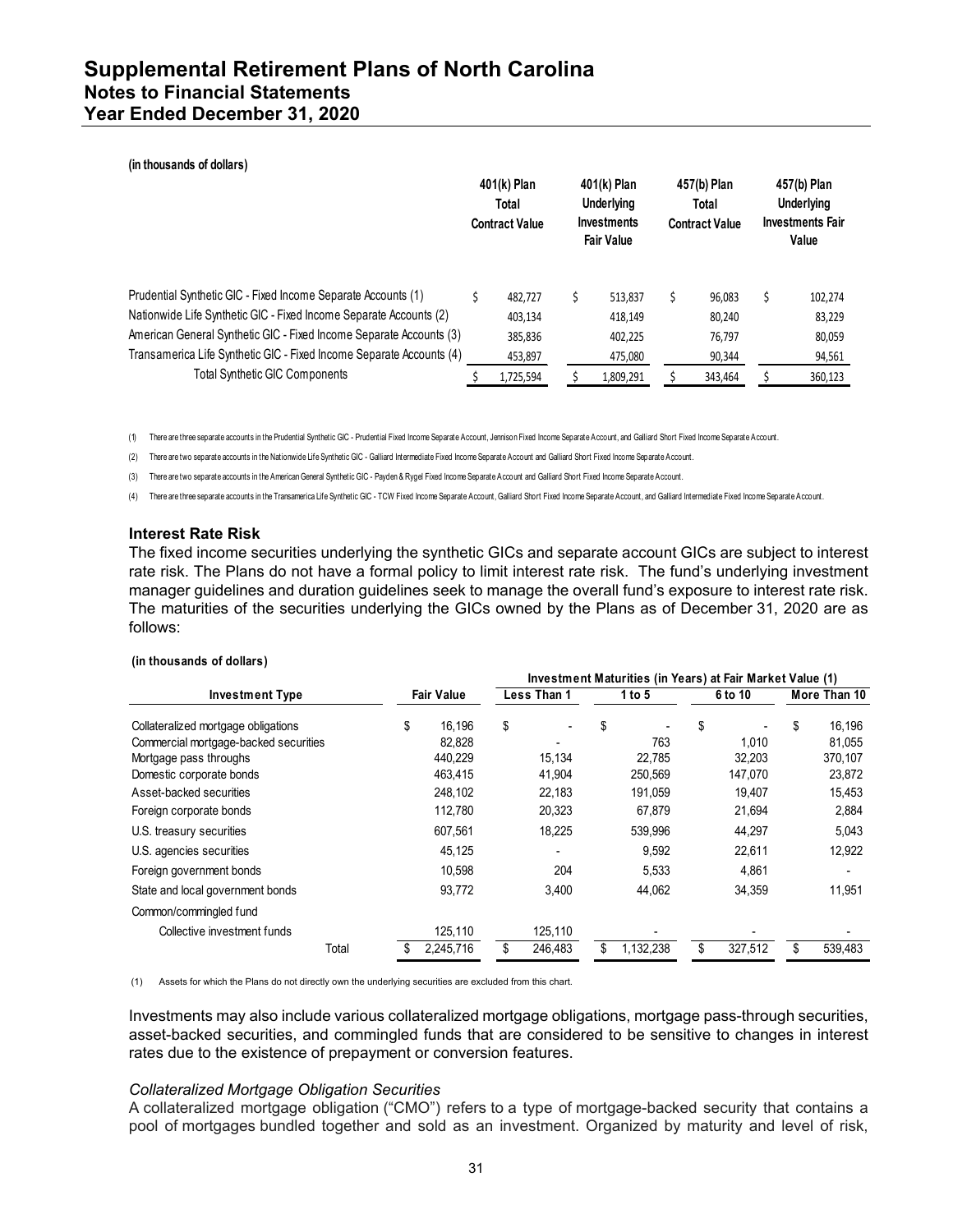CMOs receive cash flows as borrowers repay the mortgages that act as collateral on these securities. CMOs generate a return based upon either the payment of interest or principal on mortgages in an underlying pool. The relationship between interest rates and prepayments makes the fair value sensitive to changes in interest rates. In falling interest rate environments, the underlying mortgages are subject to a higher propensity of prepayments. In a rising interest rate environment, the opposite is true.

#### *Commercial Mortgage-backed Securities*

A commercial mortgage-backed security ("CMBS") refers to a type of mortgage-backed security on commercial properties rather than residential real estate. These fixed income investment products are securitized into a single commercial mortgage-backed security and the component loans act as the collateral, with principal and interest passed to investors. These securities are generally offered by commercial entities and contain tranches of mortgages grouped by level of credit risk, with higher level tranches being paid off first before lower tranches in the case of a default of a component mortgage loan. Similar to residential mortgage-backed securities ("RMBS"), CMBS may also be subject to prepayment risk. However, CMBS may offer less of a pre-payment risk than RMBS, due to potential prepayment penalties and fixed terms.

#### *Mortgage Pass-Through Securities*

A mortgage pass-through security is a security created when one or more mortgage holders form a pool of mortgages and sell shares or participation certificates in the pool. The cash flow from the collateral pool is "passed through" to the security holder as monthly payments of principal, interest, and prepayments. In falling interest rate environments, the underlying mortgages are subject to a higher propensity of prepayments. In a rising interest rate environment, the opposite is true.

#### *Asset-Backed Securities*

Asset-backed securities are securities that are primarily serviced by the cash flows of a discrete pool of receivables or other financial assets, either fixed or revolving, that by their terms convert into cash within a finite time period, plus any rights or other assets designed to assure the servicing or timely distribution of proceeds to the security holders.

#### *Commingled Funds*

The NC Stable Value Fund owns units in the Wells Fargo/BlackRock Short Term Investment Fund in both the liquidity buffer and underlying value accounts, which is a commingled fund. The fund is invested in a diversified portfolio of money market instruments and has a weighted average maturity of 48 days at December 31, 2020.

#### **Credit Risk**

Credit risk is the risk that an issuer or other counterparty to an investment will not fulfill its obligations, such as the chance that a bond issuer will fail to pay interest or principal in a timely manner, or that negative perceptions of the issuer's ability to make these payments will cause security prices to decline. These circumstances may arise due to a variety of factors such as financial weakness, bankruptcy, litigation and/or adverse political developments. Certain fixed- income securities, including obligations of the U.S. government or those explicitly guaranteed by the U.S. government, are not considered to have credit risk. The Plans do not have a formal policy to limit credit risk.

A bond's credit quality is an assessment of the issuer's ability to pay interest on the bond, and ultimately to pay the principal. Credit quality is evaluated by one of the independent bond rating agencies – for example, Moody's, S&P, or Fitch. The lower the rating, the greater the chance (in the rating agency's opinion), that the bond issuer will default or fail to meet its payment obligations. Generally, the lower a bond's credit rating, the higher its yield should be to compensate for the additional risk. The fund's underlying investment manager guidelines and credit quality guidelines seek to manage the overall fund's credit risk.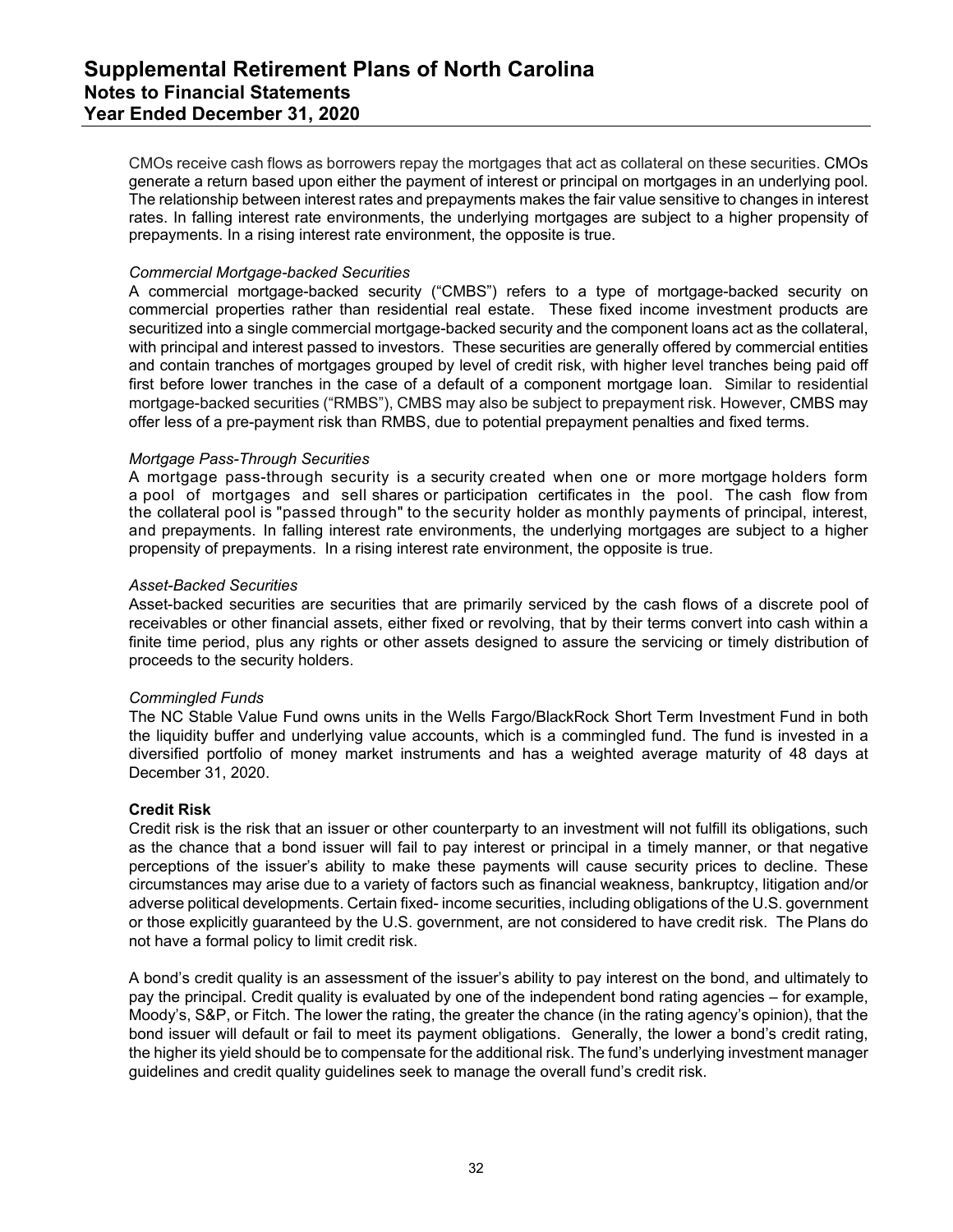The following table presents the debt securities ratings of the GICs owned by the Plans as of December 31, 2020:

#### **(in thousands of dollars)**

|                                       |               |           |         |                |       |         |    |                |         | Credit Rating - Moody's/S&P (1) |                                  |        |                |         | Exempt from<br>Credit<br>Quality (2)<br>44,358<br>۰ |         |  |  |  |  |  |  |  |  |  |  |
|---------------------------------------|---------------|-----------|---------|----------------|-------|---------|----|----------------|---------|---------------------------------|----------------------------------|--------|----------------|---------|-----------------------------------------------------|---------|--|--|--|--|--|--|--|--|--|--|
| <b>Investment Type</b>                | Fair<br>Value |           | Aaa/AAA |                | Aa/AA |         | А  |                | Baa/BBB |                                 | Less than<br>Investment<br>Grade |        | <b>Unrated</b> |         |                                                     |         |  |  |  |  |  |  |  |  |  |  |
| Collateralized mortgage obligations   |               | 16,196    | S.      | 12,921         | \$    | 3,275   | \$ |                | \$      |                                 | \$                               | ۰      |                |         |                                                     |         |  |  |  |  |  |  |  |  |  |  |
| Commercial mortgage-backed securities |               | 82,828    |         | 81,818         |       | 1,010   |    | $\blacksquare$ |         |                                 |                                  | ٠      |                |         |                                                     |         |  |  |  |  |  |  |  |  |  |  |
| Mortgage pass throughs                |               | 440,229   |         |                |       | 395,871 |    |                |         |                                 |                                  | ٠      |                |         |                                                     |         |  |  |  |  |  |  |  |  |  |  |
| Domestic corporate bonds              |               | 463,415   |         |                |       | 19.218  |    | 156,010        |         | 271,275                         |                                  | 16,912 |                |         |                                                     |         |  |  |  |  |  |  |  |  |  |  |
| Asset-backed securities               |               | 248,102   |         | 231,857        |       | 16,245  |    |                |         |                                 |                                  |        |                |         |                                                     |         |  |  |  |  |  |  |  |  |  |  |
| Foreign corporate bonds               |               | 112,780   |         | 9,412          |       | 14,955  |    | 52,206         |         | 32,795                          |                                  | 3,412  |                |         |                                                     |         |  |  |  |  |  |  |  |  |  |  |
| U.S. treasury securities              |               | 607,561   |         |                |       |         |    |                |         |                                 |                                  | ٠      |                |         |                                                     | 607,561 |  |  |  |  |  |  |  |  |  |  |
| U.S. agencies securities              |               | 45,125    |         | $\blacksquare$ |       | 45,125  |    |                |         |                                 |                                  | ۰      |                |         |                                                     |         |  |  |  |  |  |  |  |  |  |  |
| Foreign government bonds              |               | 10,598    |         |                |       | 5,811   |    | 4,401          |         | 386                             |                                  | ۰      |                |         |                                                     |         |  |  |  |  |  |  |  |  |  |  |
| State and local government bonds      |               | 93,772    |         | 20,434         |       | 66,982  |    | 6,130          |         | 226                             |                                  | -      |                |         |                                                     |         |  |  |  |  |  |  |  |  |  |  |
| Common/commingled fund                |               |           |         |                |       |         |    |                |         |                                 |                                  |        |                |         |                                                     |         |  |  |  |  |  |  |  |  |  |  |
| Collective investment funds           |               | 125,110   |         |                |       |         |    |                |         |                                 |                                  |        |                | 125,110 |                                                     |         |  |  |  |  |  |  |  |  |  |  |
|                                       |               | 2.245.716 | \$      | 356.442        |       | 568.492 |    | 218.747        | \$      | 304,682                         | \$                               | 20,324 | \$             | 125.110 | \$                                                  | 651,919 |  |  |  |  |  |  |  |  |  |  |

(1) Assets for which the Plans do not directly own the underlying securities are excluded from this chart.

(2) Obligations of the United States Government or obligations explicitly guaranteed by the United States Government, including mortgage pass-throughs, are not considered to have credit risk and do not require disclosure o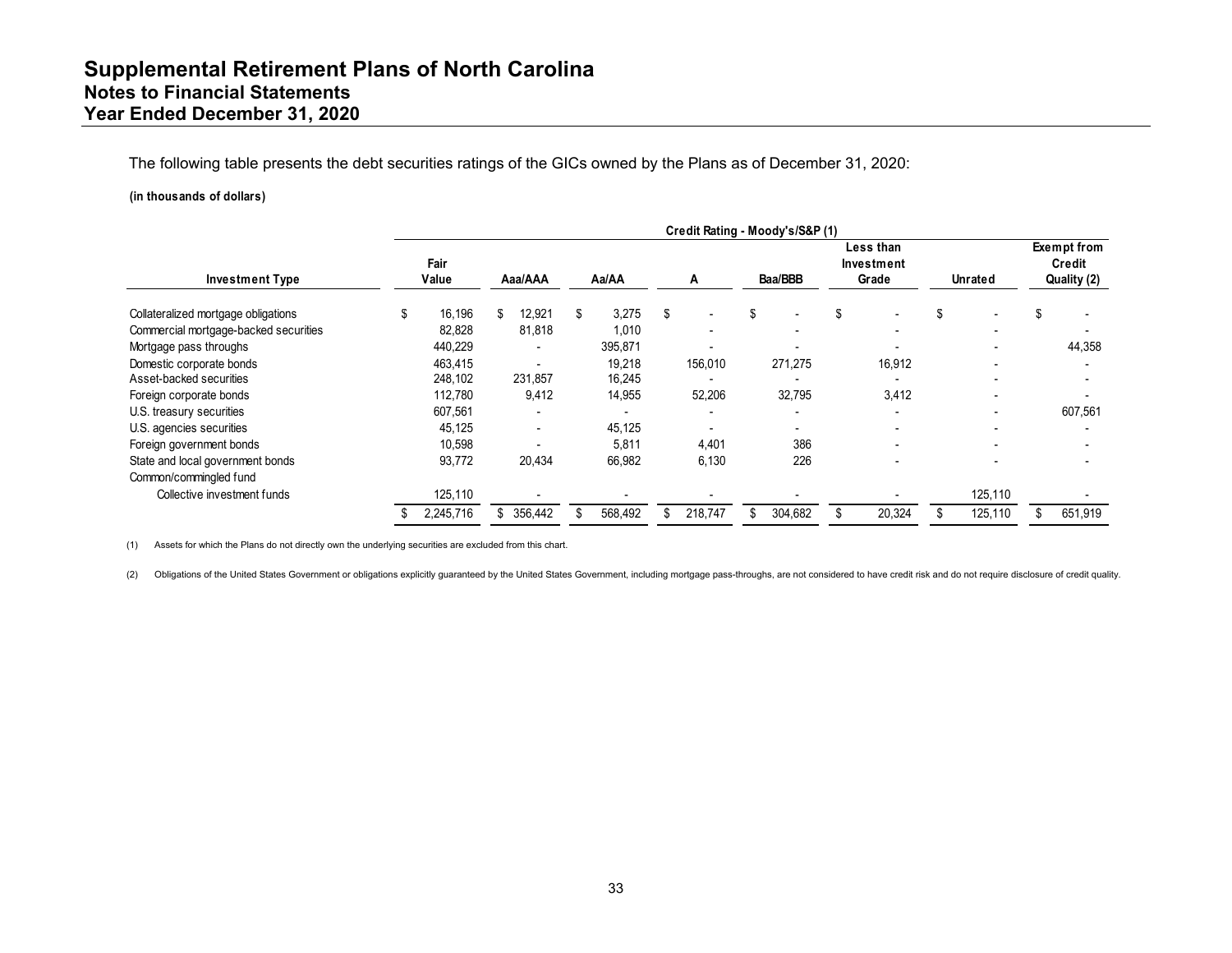#### *Commingled Funds*

The Wells Fargo/BlackRock Short Term Investment Fund consists primarily of certificates of deposit, commercial paper and repurchase agreements.

#### **Custodial Credit Risk**

The custodial credit risk for investments is the risk that, in the event of the failure of the counterparty to a transaction, the Plans will not be able to recover the value of investment and other securities that are in the possession of an outside third party. Investment securities are exposed to custodial credit risk if the securities are uninsured, are not registered in the name of the government, and are held by either the counterparty or the counterparty's trust department or agent but not in the government's name. The Plans do not have a formal policy to limit custodial credit risk.

## **Concentration of Credit Risk**

Concentration of credit risk is the risk of loss attributed to the magnitude of the Plans' investment in a single issuer or category of issuer with similar risk. Money market funds and external investment pools are excluded from this disclosure requirement. Obligations explicitly guaranteed by the U.S. Government are not considered to have credit risk. However, more than 5% of the NC Stable Value Fund's securities were invested in Federal National Mortgage Association. Investments in Federal National Mortgage Association, which are classified as Mortgage Pass-throughs, totaled \$291.7 million and comprised 12.4% of the NC Stable Value Fund's total investments. Per the Plans' Investment Policy Statement in effect at December 31, 2020, all investment accounts managed for the Plans must maintain sufficient diversification among security issuers and market sectors such that the performance of one security or sector will not have an excessive impact on the manager's portfolio. In addition, the fund's investment guidelines seek to manage the fund's concentration risk.

#### **6. Fair Value Measurement**

The Plans categorize fair value measurements within the fair value hierarchy established by generally accepted accounting principles. The hierarchy levels are summarized in the three levels listed below:

- Level 1 Unadjusted quoted prices for identical instruments in active markets.
- Level 2 Quoted prices for similar instruments in active markets; quoted prices for identical or similar instruments in markets that are not active; and modelderived valuations in which all significant inputs are observable.
- Level 3 Valuations derived from valuation techniques in which significant inputs are unobservable. The contract of the contract of the contract of the contract of the contract of the contract of the contract of the contract of the contract of the contract of the contract of the contract of the contract of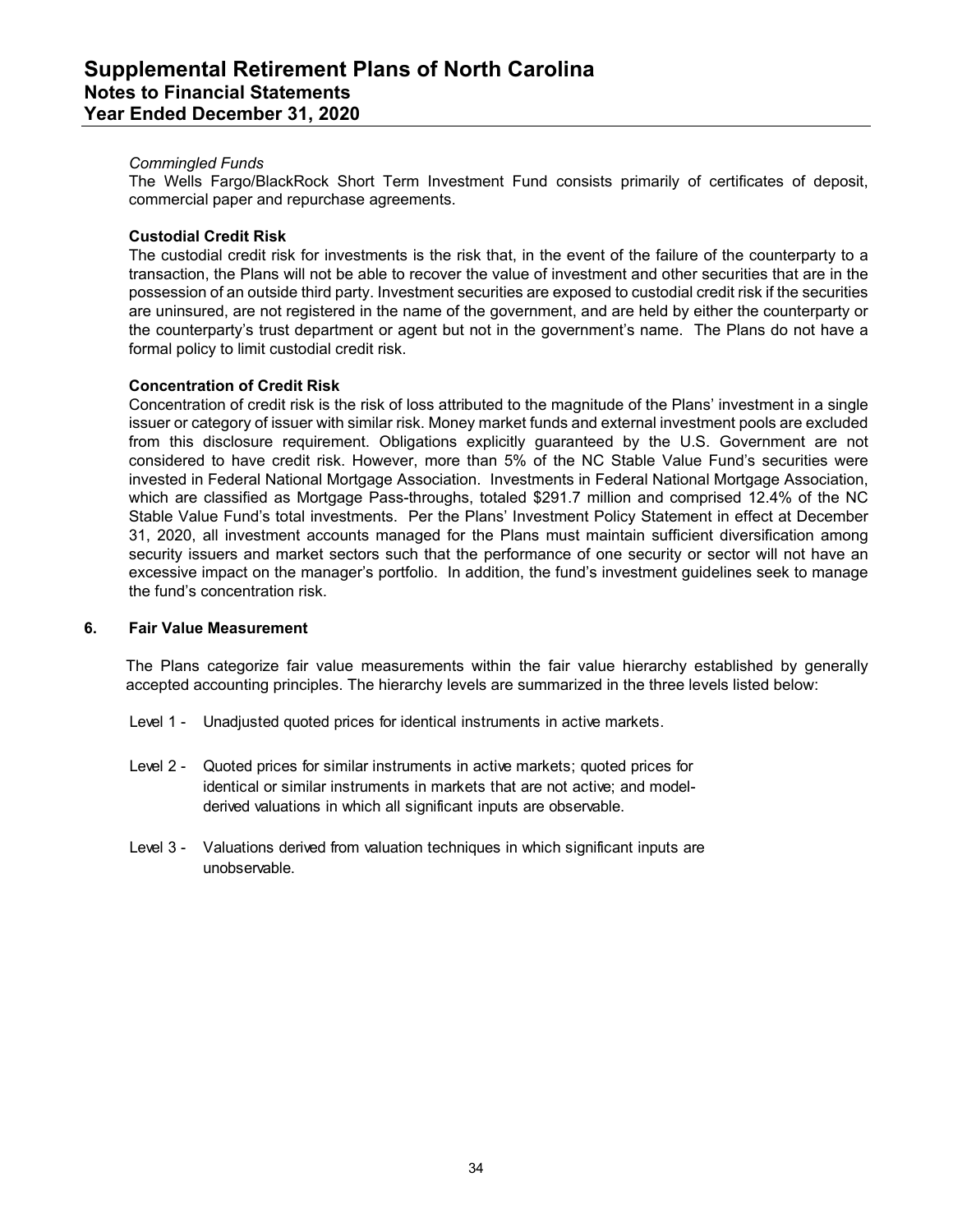#### The Plans had the following recurring fair value measurements as of December 31, 2020:

| (in thousands of dollars)                            |                            | Fair Value Measurements Using |    |                                                                            |    |                                                        |                                                    |  |  |  |
|------------------------------------------------------|----------------------------|-------------------------------|----|----------------------------------------------------------------------------|----|--------------------------------------------------------|----------------------------------------------------|--|--|--|
|                                                      | As of<br>December 31, 2020 |                               |    | Quoted prices<br>in active<br>markets for<br>identical assets<br>(Level 1) |    | Significant other<br>observable<br>inputs<br>(Level 2) | Significant<br>unobservable<br>inputs<br>(Level 3) |  |  |  |
| Investments measured at fair value                   |                            |                               |    |                                                                            |    |                                                        |                                                    |  |  |  |
| Domestic equity securities                           | \$                         | 2,571,528                     | \$ | 2,571,528                                                                  | \$ |                                                        | \$                                                 |  |  |  |
| Foreign equity securities                            |                            | 1,898,144                     |    | 1,898,144                                                                  |    |                                                        |                                                    |  |  |  |
| Collateralized mortgage obligations                  |                            | 49,493                        |    |                                                                            |    | 49,493                                                 |                                                    |  |  |  |
| Domestic corporate bonds                             |                            | 192,465                       |    |                                                                            |    | 192,465                                                |                                                    |  |  |  |
| Mortgage pass throughs                               |                            | 300,011                       |    |                                                                            |    | 300,011                                                |                                                    |  |  |  |
| U.S. Treasury securities                             |                            | 824,351                       |    |                                                                            |    | 824,351                                                |                                                    |  |  |  |
| Asset-backed securities                              |                            | 41,952                        |    |                                                                            |    | 41,952                                                 |                                                    |  |  |  |
| Foreign corporate bonds                              |                            | 34,045                        |    |                                                                            |    | 34,045                                                 |                                                    |  |  |  |
| International preferred securities                   |                            | 23,618                        |    | 23,618                                                                     |    |                                                        |                                                    |  |  |  |
| U.S. agencies securities                             |                            | 1,398                         |    |                                                                            |    | 1,398                                                  |                                                    |  |  |  |
| Foreign government bonds                             |                            | 21,362                        |    |                                                                            |    | 21,362                                                 |                                                    |  |  |  |
| State and local government bonds                     |                            | 17,260                        |    |                                                                            |    | 17,260                                                 |                                                    |  |  |  |
| Total Pooled Account investments by fair value level |                            | 5,975,627                     |    | 4,493,290                                                                  |    | 1,482,337                                              |                                                    |  |  |  |

#### **Pooled Account Investments measured at the Net Asset Value (NAV)**

|                                                |    |            | Unfunded    | Redemption | Redemption    |
|------------------------------------------------|----|------------|-------------|------------|---------------|
|                                                |    |            | commitments | frequency  | notice (days) |
| Commingled equity funds (1)                    |    | 4,610,187  |             | Daily      |               |
| Commingled fixed income (2)                    |    | 1,068,086  |             | Daily      |               |
| Mutual funds (3)                               |    | 28,951     |             | Daily      |               |
| Commingled U.S. debt fund (4)                  |    | 111,506    |             | Daily      |               |
| Collective investment fund (5)                 |    | 87,538     |             | Daily      |               |
| Commingled inflation responsive fund (6)       |    | 484,925    |             | Daily      |               |
| Total Pooled Account investments at the NAV    |    | 6,391,193  |             |            |               |
| Total Pooled Account investments at fair value |    | 12,366,820 |             |            |               |
| Accruals and assets not at fair value          |    | (146, 082) |             |            |               |
| <b>Total Pooled Account investments</b>        |    | 12,220,738 |             |            |               |
| Total Stable Value Fund Investments (7)        |    | 2,362,000  |             |            |               |
| Total Investments                              | \$ | 14,582,738 |             |            |               |

(1) Four funds. Each are valued at the net asset value of units held at the end of the period, based upon the fair value of the underlying investments.

(2) One fund. Valued at the net asset value of units held at the end of the period, based upon the fair value of the underlying investments. (3) Tw o funds. NAV is determined by dividing the total value of the fund's portfolio investments and other assets attributable to the fund, less liabilities, by the total number of shares outstanding. Value determined at the end of each day the NYSE is open.

(4) One fund. Valued at the net asset value of units held at the end of the period, based upon the fair value of the underlying investments.

(5) This fund is invested in the BNY Mellon EB Temporary Investment Fund. The Fund primarily invests in instruments issued by the US Government and Federal agencies, short-term corporate obligations, commercial paper, and certificates of deposit. The average

 w eighted maturity of this fund does not exceed 60 days. (6) One fund. Valued at the net asset value of units held at the end of the period, based upon the fair value of the underlying investments.

(7) Stable Value Fund measured at contract value except for one fund valued at amortized cost.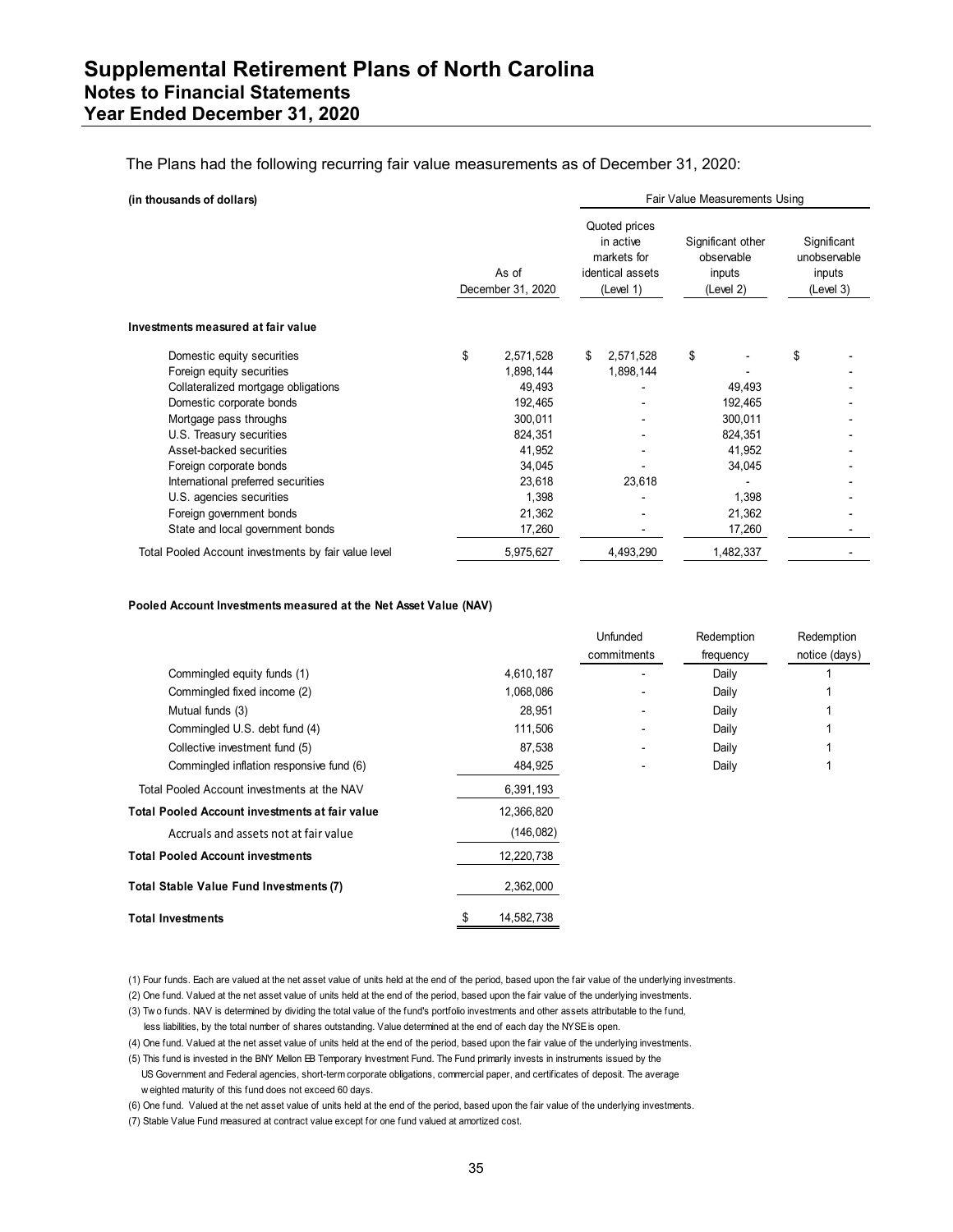#### *Valuation Methodologies and Inputs*

Equity securities classified in Level 1 of the fair value hierarchy are valued using prices quoted in active markets for those securities.

Level 2 Collateralized Mortgage Obligations evaluators monitor structured product markets, interest rate movements, new issue information and other market data. Market color such as trades, bids, and offers are applied to the model.

Level 2 Domestic corporate bonds are priced using both spread-based and price-based evaluations. Evaluators survey the dealer community to obtain relevant trade data, benchmark quotes and spreads.

Level 2 Mortgage Pass throughs are evaluated on interest rate movements and other market data to derive spread, yield and/or price data as appropriate allowing data points to be extrapolated for application across a range of related securities.

Level 2 U.S. Treasuries are evaluated by using data from several live feeds which include active market makers and inter-dealer brokers. Sources are reviewed on the basis of their historical accuracy for individual issues and maturity ranges.

Level 2 Asset-backed securities are priced using a model with inputs including market pricing conventions such as yield/spread/discount margin/price solicited from market buy- and sell-side sources including primary dealers, portfolio managers, and research analysts.

Level 2 Foreign corporate bonds are priced using available direct market color (trades, covers, bids, offers and price talk). Market data is enriched to derive spread, yield and/or price data. Enriched data is tested against current evaluations and tolerances and parameters. System parameters are regularly adjusted to reflect prevailing market conditions.

#### **7. Related Party Transactions**

The Plans contract with Galliard, a subsidiary of Wells Fargo, to act as a delegated fiduciary investment manager for the NC Stable Value Fund. Wells Fargo provides collective investment vehicles and custodial and trustee services for the NC Stable Value Fund. Galliard has discretion over the benefit responsive contracts and the underlying investment managers. Galliard also has the authority to invest in securities subject to guidelines in Galliard's contract with the Board and the Department. As an advisor, Galliard is primarily responsible for ensuring that negotiated investment contracts are adhered to by the insurance companies, banks or other eligible providers who have entered into such contracts. Not less than quarterly, Galliard reports the financial condition of the investment contracts and whether the contracts are being administered according to their respective terms. The fees for wrap coverage, investment management and advisory services are deducted from participants' account balances. The Galliard contract was amended and restated in February 2018, which included a revision to the investment structure and guidelines and lower fees.

Prudential Retirement, a specialized unit of the Prudential Financial Investment Division, provides recordkeeping, communications, and participant services for the Plans. The fee to Prudential is deducted from the participants' account balances.

One of the funds within the NC Fixed Income Fund is a commingled vehicle offered by Prudential Trust Company and managed by Prudential Investment Management, Inc. Jennison Associates, a registered investment advisory division within Prudential Global Investment Management, manages a portion of the NC Stable Value Fund. Affiliates of Prudential Retirement also are a wrap provider ("Prudential Insurance Company of America") and an investment manager ("PGIM, Inc.") for the NC Stable Value Fund.